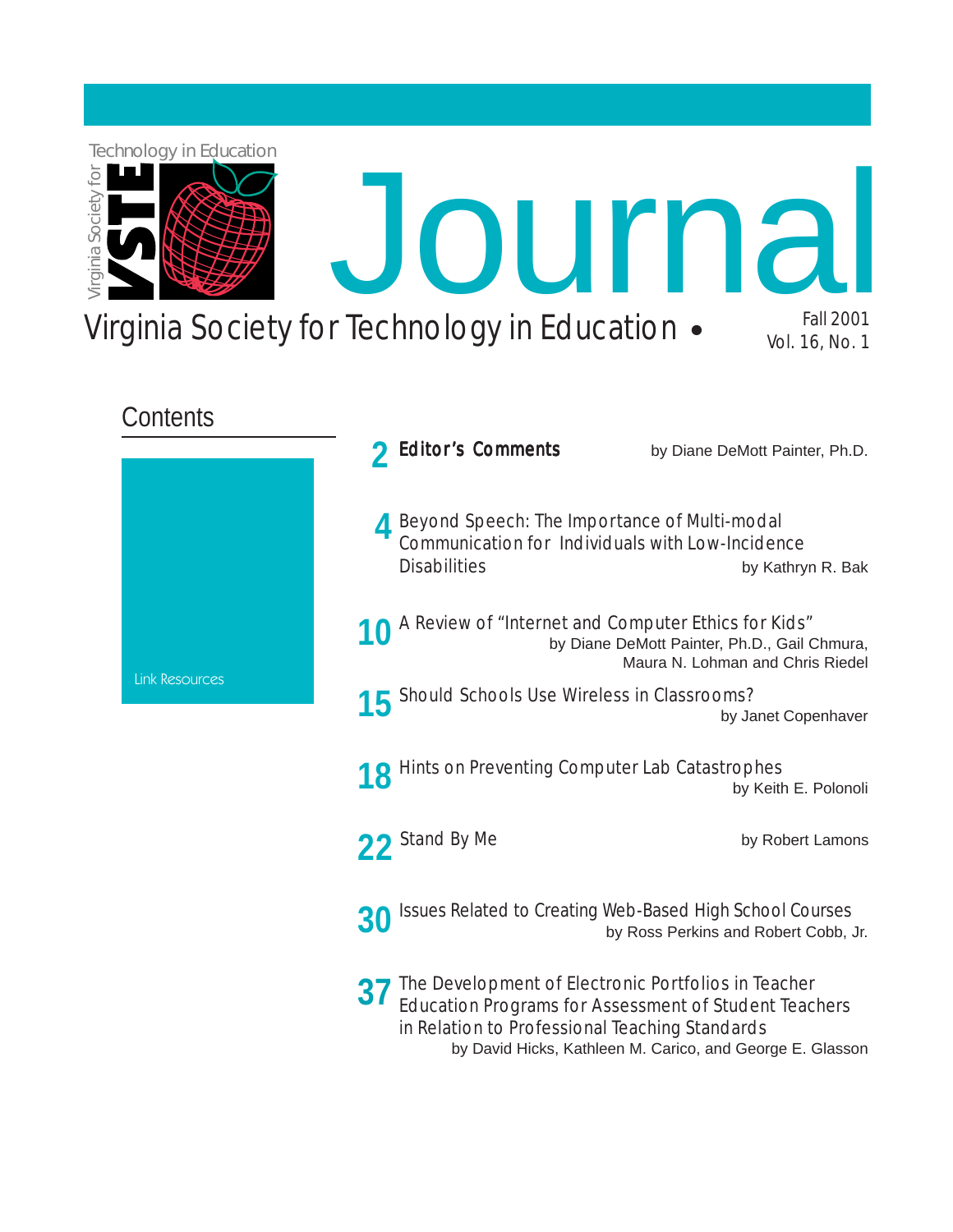<span id="page-1-0"></span>

[www.vste.org](http://www.vste.org) 

The VSTE Journal is published by the Virginia Society for Technology in Education. Permission is granted to copy and distribute single articles from this publication for non-profit use with copyright notice.

Contents copyright © 2001, VSTE All rights reserved.

# Editor's Comments:

elcome to a new school year, and to a new VSTE Journal. We have made some exciting changes to the format of the Journal in keeping with the Virginia Society for Technology in Education's mission to promote excellence in education through the integration of existing and emerging technologies.

The Editorial Board consists of educational technology experts from our community of K-12 teachers, administrators and higher education institutions. Although the editors have varying interests and backgrounds relating to the use of technology in education, each editor is committed to reviewing and working with any author who wishes to submit an article that reflects the vision of the society. That vision is to be an influence in technological innovation in education and be recognized as an agent of change across the Commonwealth.

We welcome articles that include, but may not necessarily be limited to, topics that address:

- Curriculum and instructional strategies: technology use in a particular subject area, multidisciplinary or general education.
- Current and emerging technologies: focussing on specific technology or training related to topics such as distance education, multimedia, simulations, peripherals and telecommunications.
- Assistive Technologies: exploring creative solutions for the use of technology to facilitate learning for students with special needs.
- Technology implementation: focussing on how technology is used throughout an educational building, district, school board, university, state, region or at the federal level.
- Teacher Education and Training: examining/developing/showcasing models for infusing technology and its use instructionally in teacher education.
- Research: researching the background and use of technology in education as it pertains to best practices, theory, cognitive development and agents of change.

The first exciting change is how the Journal is presented. It is now in electronic format, brought to our readers as a PDF attachment to an e-mail message and as part of the VSTE Web site. Readers can now read the Journal online or print off selected articles or entire issues. This also means that it will be easy to retrieve archived articles and to distribute articles easily to others. Notice the easy-to-read online text and the way the links navigate to specific articles from the table of contents?

Why this new look? We want to broaden our reader base and make our Journal easily accessible. That is the second exciting change. It means that our Journal now has a worldwide audience at no cost to its readers.

Our third exciting change is in how articles are submitted. Instead of submitting an article to a specific editor, there is now just one submission e-mail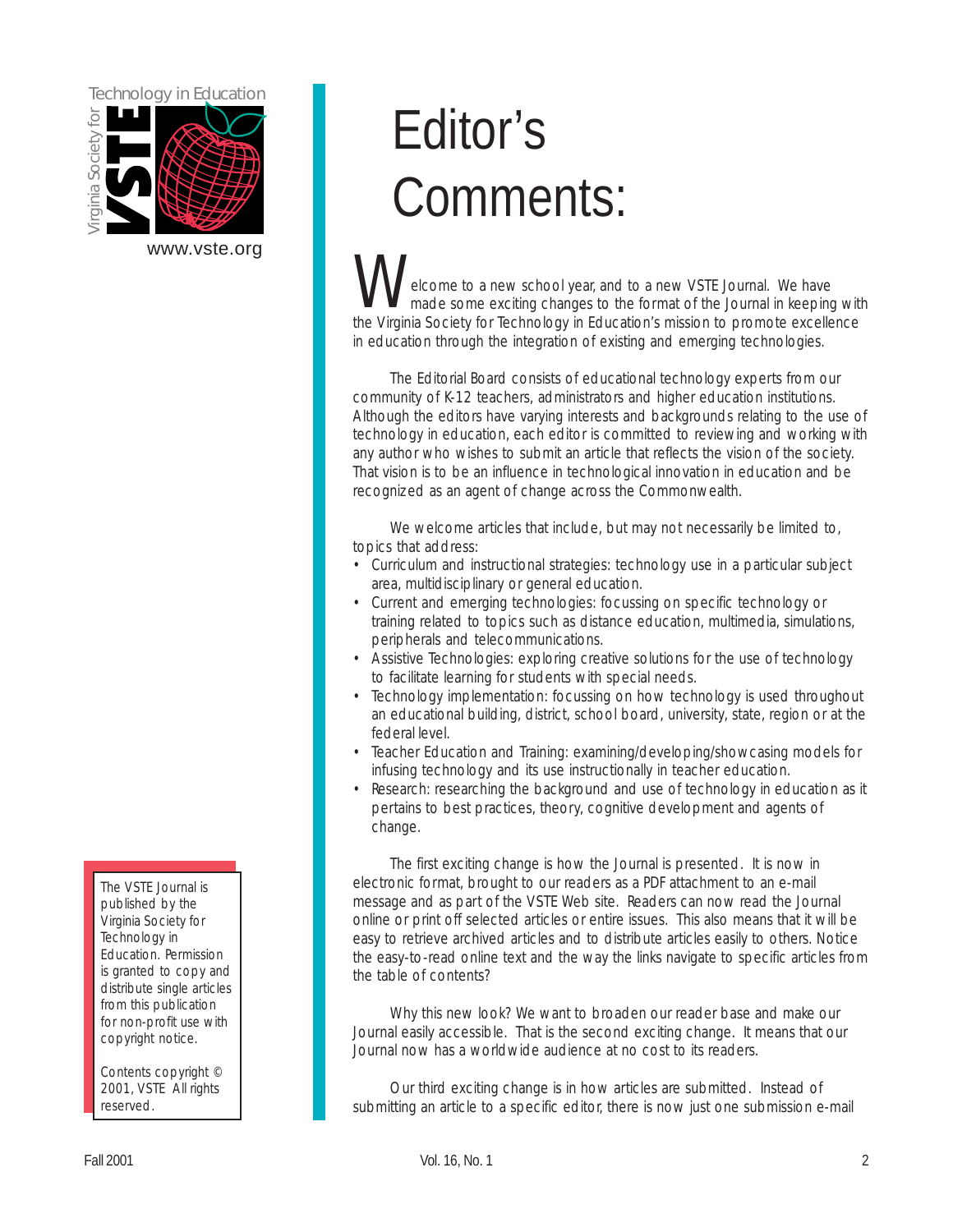

## Technology in Education Editor's Comments, continued

link that will send the article to the Editorial Board for review. Send your submissions to: Editors@vste.org

[www.vste.org](http://www.vste.org) The fourth exciting change is in how submissions will be selected for publication. Since we are committed to publishing a premiere publication, articles will be peer-reviewed. Two of our editors are professors at leading technology universities (University of Virginia and Johns Hopkins University).

> The other editors are teachers, staff development specialists and administrators with technology integration expertise. If a submission contains content that is not within the framework of the our expertise, we will have the article reviewed by those who have the needed knowledge. The style guide for [an article submission can be found at http://www.vste.org/communication/](http://www.vste.org/communication/stylesheet.html)  stylesheet.html.

There is a fifth exciting change (well, exciting to me that is) and it may be of interest to you. I am now the Managing Editor of the Journal and will be the acting Research Editor until the VSTE Board of Directors appoints a new editor with an interest and expertise in research within the educational setting.

If you have an interest in educational-based research and are willing to solicit, review and work with authors who have a story to tell about their use of technology within an educational setting, please let us know. E-mail us with your background and research experience to vste@vste.org. Be sure to include how we can get in touch with you by e-mail, phone and mailing address.

On behalf of the Editorial Board and the Board of Directors of the Virginia Society in Education, I invite you to be a part of the new Journal. Please feel free to contact me with any questions, comments or suggestions that you would like to make. Hopefully you will also want to share your experiences and knowledge with others "worldwide" by submitting an article for review. We are looking forward to hearing from you.

Diane DeMott Painter, Ph.D. Managing Editor

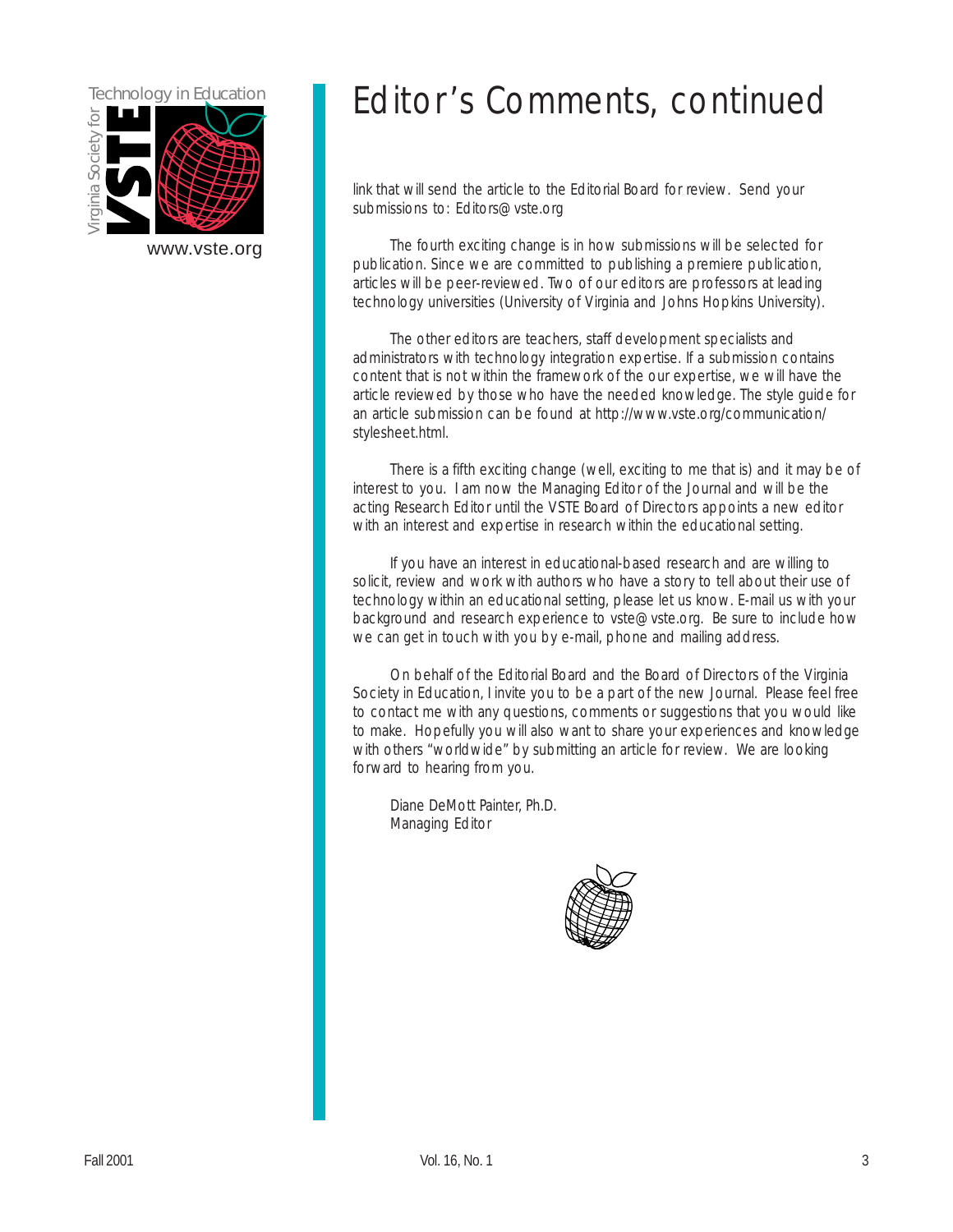<span id="page-3-0"></span>

[www.vste.org](http://www.vste.org) 

The VSTE Journal is published by the Virginia Society for Technology in Education. Permission is granted to copy and distribute single articles from this publication for non-profit use with copyright notice.

Contents copyright © 2001, VSTE All rights reserved.

# Beyond Speech: The Importance of Multi-modal Communication for Individuals with Low-Incidence Disabilities

by Kathryn R. Bak

hildren with low-incidence disabilities, even those children who use natural speech, often have problems communicating effectively. Studies have shown that instructing children in many different communication modalities improves their use of speech.

As a result, we now realize that a variety of appropriate communication modes are useful for more comprehensive communication systems. By considering children's individual strengths and needs along with the tasks across home, school, and community environments, a variety of communication methods can be recommended. This multi-modal approach is needed in order to meet an individual's range of expressive communication needs.

## Augmentative Communication as a Function of Language

The ability to communicate is essential for basic human interaction. Many children and youth with low-incidence disabilities are unable to communicate effectively using natural speech alone. In order for them to become more proficient communicators, different means of communication should be considered. Many special educators and related service providers recognize this need and work towards teaching students how to communicate more effectively using other modes of communication. This may include signing or using an augmentative and alternative communication (AAC) device or communication display.

The term "AAC" is used to describe communication methods other than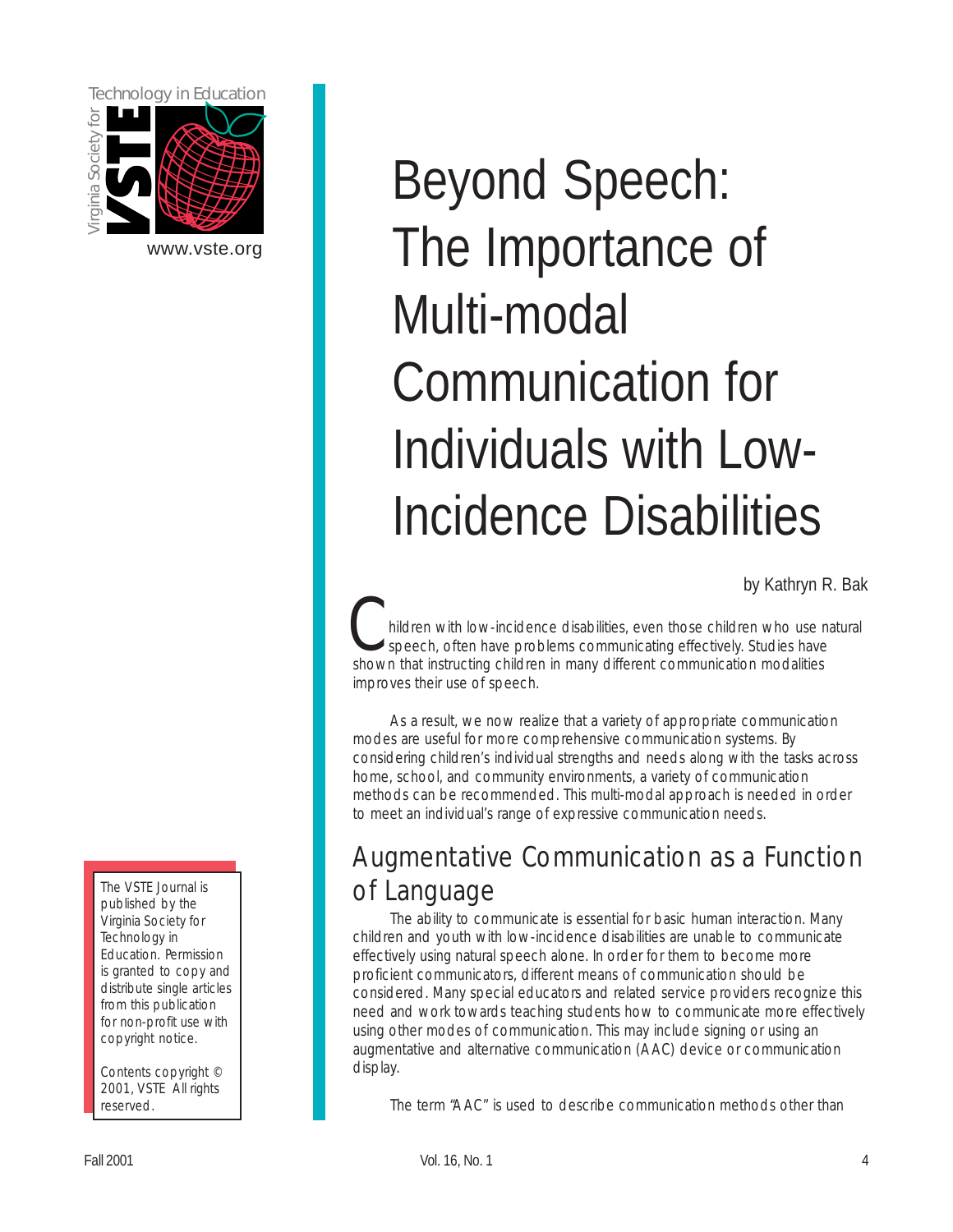

## Technology in Education **Beyond Speech**, continued

speech. These methods include, but are not limited to, computers with speech output, gestures, sign language, facial expressions, and picture boards (Glennen & DeCoste,1997). When speech is not present, the need for alternative methods of communication should be evident.

What happens in the case of students who speak, but whose speech does not adequately meet their communication needs? Should AAC be used with these individuals? There are many students who use natural speech as their primary method of communication. If they are unintelligible, speech alone cannot meet their communicative needs.

When parents, teachers, and others view natural speech and AAC as an either/or decision, the student's success in communication attempts is limited (Beukelman, 1997). Unfortunately, the "either/or" viewpoint is still common when educators and parents do not have knowledge or training in AAC.

Too often the ability to communicate is confused with the ability to express oneself through the use of speech. Parents and professionals need to look beyond speech and focus on the overall ability to communicate. This does not mean giving up on speech. Providing other means of communication can allow an individual to begin experiencing successful communication attempts while still working on improved speech intelligibility.

As attitudes and laws have changed, the consideration of AAC has increased. The reauthorization of the Individuals with Disabilities Act (IDEA) requires that assistive technology be considered when developing the Individualized Education Plan (IEP) for a student. AAC falls under the broad umbrella of assistive technology and should therefore be considered for all students who receive special education services. This leaves teams with a difficult task to complete.

How can a group of people with varying knowledge and expertise be expected to come up with the single best way for a student to communicate? The answer is simply that they cannot. There is not a single best method of communication to be chosen. Teams need to look instead to a multi-modal approach in order to meet a student's needs across different environments.

### Assistive Technology Evaluation Frameworks

Student, the Environment, the Task, and the appropriate Tools, it is often referred to as the **SETT** framework. By using the SETT framework or a similar tool, teams can Joy Zabala designed a framework as a way to guide teams through the assistive technology decision-making process. Because her framework looks at the consider the student's strengths and needs in the setting of a specific task in order to come up with a range of solutions to barriers (Zabala, 1995).

Communication modalities, which are appropriate in one situation, may not be as effective in others. For people trained in assistive technology or AAC evaluation, it is not difficult to see how different needs and situations require different communication modes. It is unlikely that a high tech voice output communication device would be used for swimming class. The device may be appropriate for the student, but not well suited to the particular environment or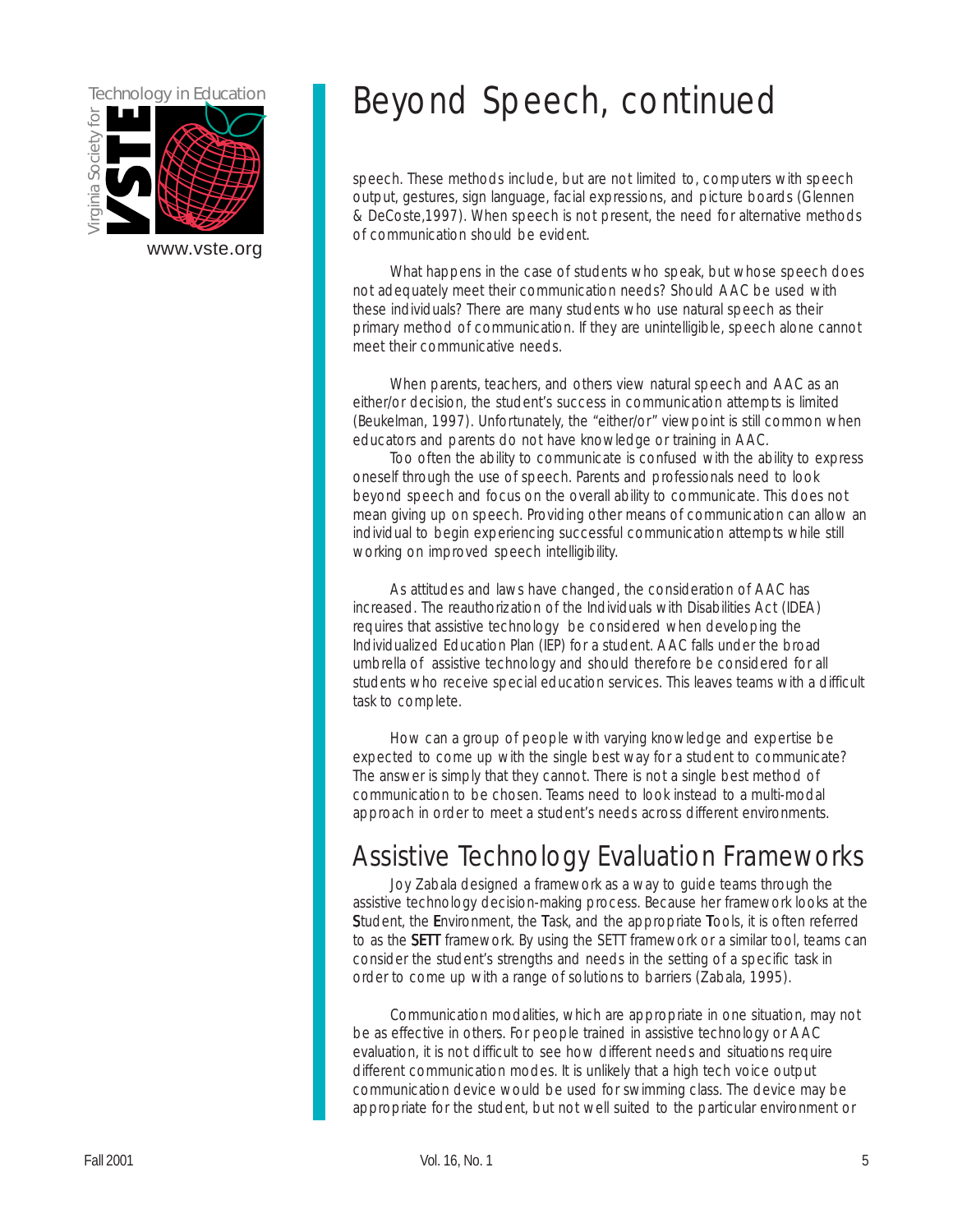

[www.vste.org](http://www.vste.org) 

## Technology in Education **Beyond Speech**, continued









Image 1: Examples of picture communication symbols Image 1: Examples of picture communication symbols

probable tasks. That same device may, however, be appropriate for the individual to use when shopping in the mall. The individual needing AAC support to communicate has not changed, but the environment and the tasks are significantly different.

to understand that a student has<br>is not successful. Going through a step-by-step process of examining students and what they will need to do improves the chances of appropriate communication methods being in place. This decision making process also supports teams in coming up with a back-up communication plan for a student to use if the primary communication mode



Image 2: Using this photograph of a dog would probably help a peer something to say about his dog.

Sometimes a little extra support provides enough information that previously unintelligible speech can be understood. For example, if a student who relies on speech is unintelligible to an unfamiliar listener, signing or gesturing may help clarify the message. Perhaps a picture graphic symbol would be useful to give the listener a general idea of what the student is trying to communicate. Picture communication symbols (PCS) adapted from Mayer-Johnson's Boardmaker (Mayer-Johnson, 2001) could be used to communicate preference for a certain



Image3: Pictured is the Holly.com E-lite, SETT framework and took into one of many AAC devices that meets account the various settings he is the team criteria.

song or rhyme.

## A Case Example

Kevin is in a first grade class all morning and in a special education classroom in the afternoon. Kevin has autism and although he has some speech, it is not always sufficient to meet his communication needs. When trying to find what communication system would work for Kevin, his team used the in throughout the day.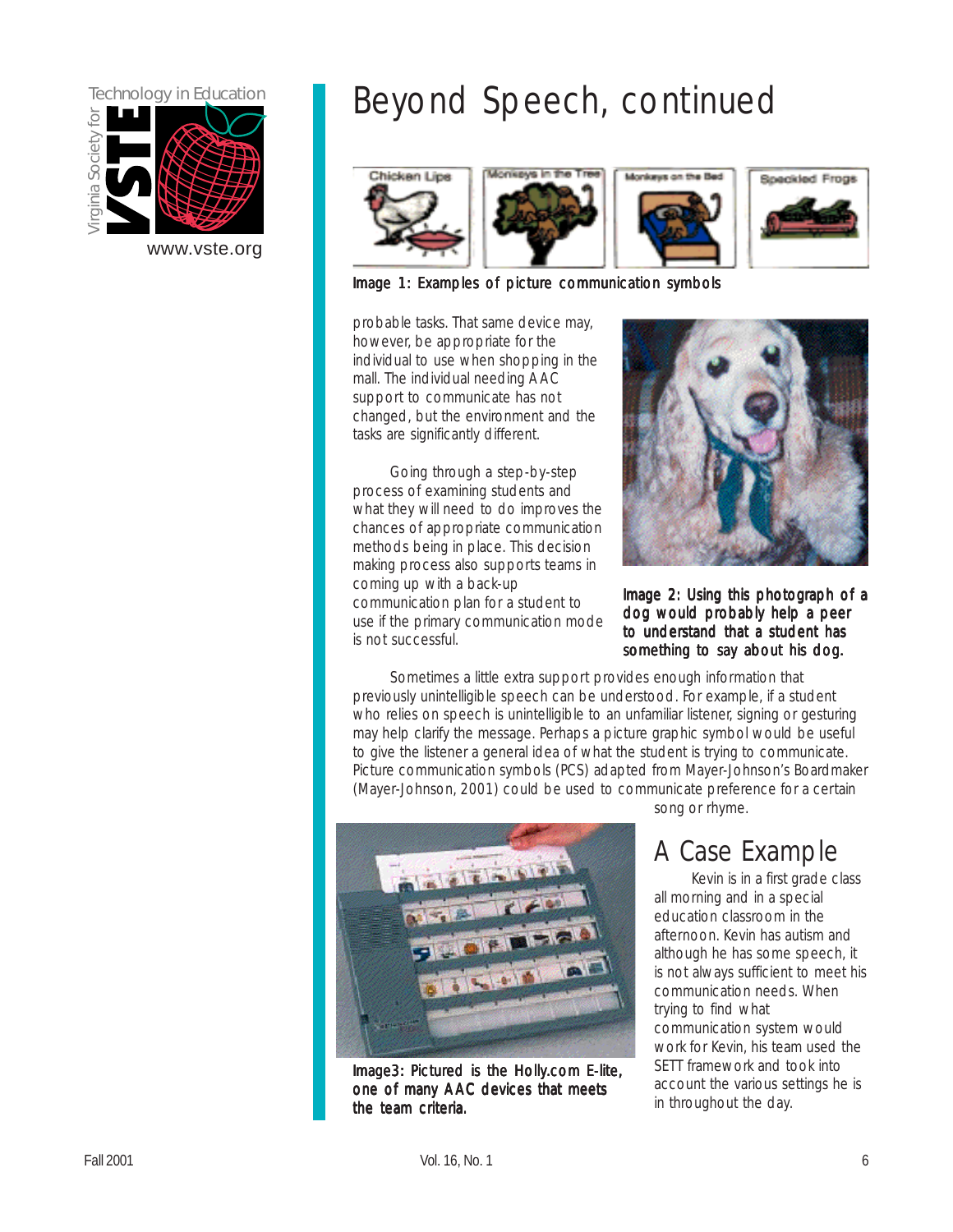

## Technology in Education **Beyond Speech**, continued

Kevin is able to use natural speech to express when he needs to use the bathroom, wants more to eat or drink, or needs help getting school supplies such as crayons or glue. Since he can use speech in these situations, that was the [www.vste.org](http://www.vste.org) primary communication mode recommended by the team for those situations.

> Because the students in the first grade class would not all be able to see a communication board during whole class activities, a voice output device was suggested for him to use for many activities. During "opening circle", the class talks about the calendar, the weather, and the schedule for the day. In order to allow Kevin a chance to participate, a voice output communication device with 32 messages and multiple overlays was recommended. His teacher programs in the vocabulary Kevin will need to participate in circle activities. This overlay would be one of many available for Kevin to use throughout the school day.

> Kevin remains in one place during circle time so he does not have to carry the device with him from one place to another. At recess time this device is not practical to use on the playground. Kevin's team recommended that he try an Ablenet TalkTrac for the time he is on the playground (Ablenet, 2001). This device is a small, four-message voice output communication device that can be worn around the wrist like a watch. It could contain a few messages specific to Kevin's needs on the playground, such as asking for a turn.

> The team would continue to make recommendations using the SETT framework and their knowledge of Kevin and his abilities. Kevin would be encouraged to use any method he had available to express himself. While natural speech would be a desired method, the focus would be on successful communication rather than focusing solely on natural speech.

## The Communication Continuum

Musselwhite and St. Louis (1998) note that pure examples of vocal or augmented communication are uncommon. They view communication on a continuum from totally augmented communication on one end to totally vocal communication at the other end. Since vocal communication is the standard communication mode used by individuals without disabilities, teams should try to find communicative methods that are as close to the vocal end of the continuum as appropriate for the student and the particular situation.

An individual does not remain stationary on the continuum, but moves constantly according to need. Even individuals without disabilities employ augmentative strategies to add meaning or to clarify the spoken word. Individuals with low-incidence disabilities often have a breakdown in communication. This can frequently place them in a situation in which they will need to use another method of communication instead of, or in addition to, natural speech.

## Importance of Planning Multi-modal Communication

Once the fears that AAC will hinder an individual from increasing natural speech abilities are put aside, the benefit of introducing such methods come into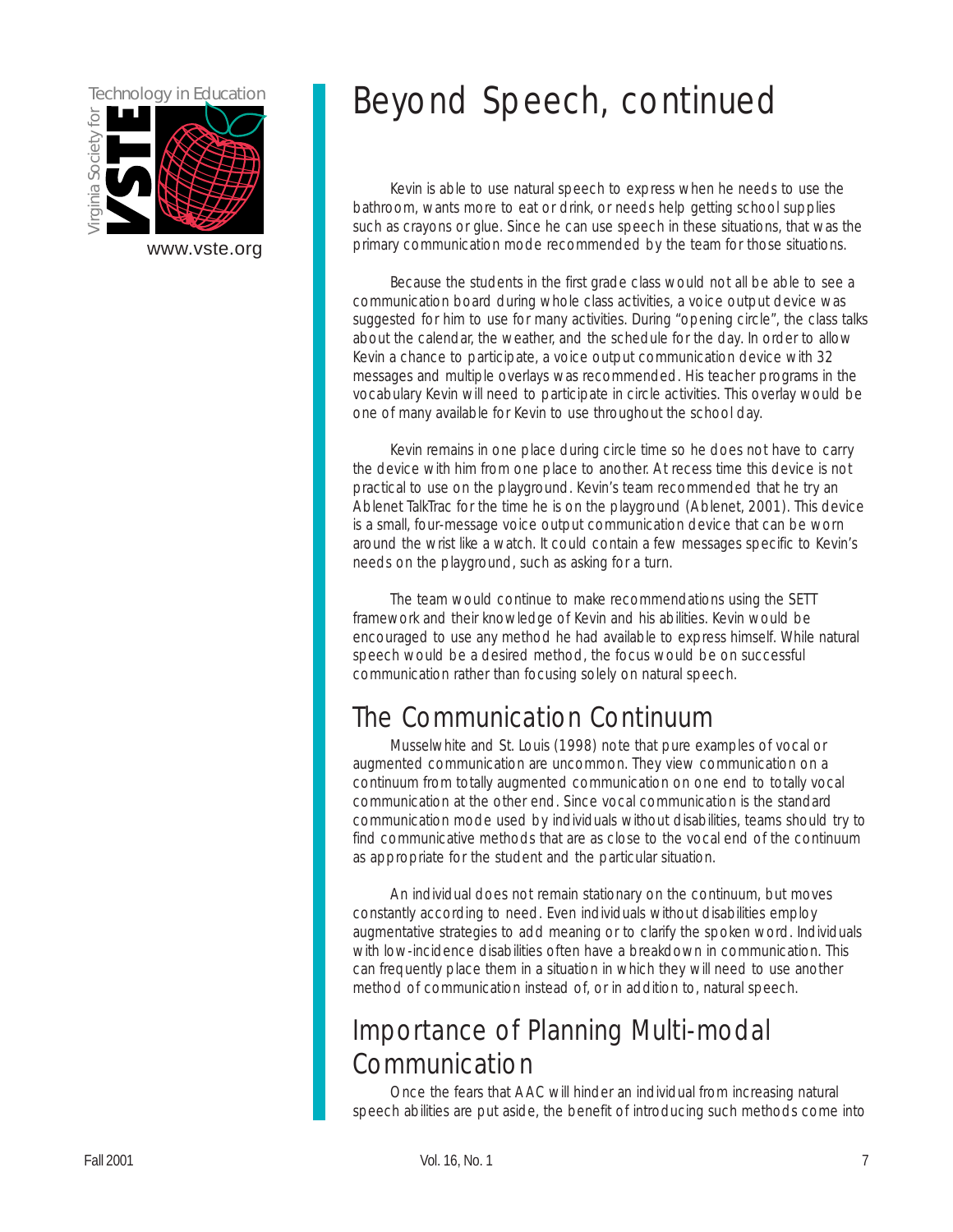

## Technology in Education **Beyond Speech**, continued

play. This includes consideration of students who are often overlooked as AAC candidates because they use natural speech. Why use AAC, especially if a student already has some speech?

Bodine and Beukelman (1991) provide a few guidelines for when AAC should be considered. Their recommendation is that any individual who is unable to meet his or her communication needs should be considered for AAC support. While this may seem to be common sense, too often parents and professionals put off the training that could better enable students to adequately convey what they wish to express.

Beukelman and Mirenda (1992) speculate that if an AAC system is not in place for students by the first grade, they won't be active participants in the general education curriculum. If students with low incidence disabilities are going to have access to the general education curriculum as part of a free and appropriate public education (FAPE), it is essential for teams to introduce the use of AAC as early as possible. Now that there is a greater availability of more affordable devices, access to AAC is not the barrier it once was. Parents and professionals are exploring the use of AAC use at an earlier age. As these young children grow, studies can be done to show the effect that this early intervention has on students with low incidence disabilities.

Increased access to AAC and continued advances in technology will likely lead to the development of new instructional strategies. New studies will be done to determine how students with low incidence disabilities can better take advantage of available AAC resources. Regardless of the types of advances that are made, the SETT framework can provide a sound process for teams to use when considering options to meet an individual's communication needs.

### Conclusion

The idea of using several different methods to communicate should become a seamless process initiated by educators and parents when dealing with the communication needs of individuals with low-incidence disabilities. Most people communicate using a variety of methods in combinations. This leads to efficiency and enrichment of meaning (Iacono, Mirenda, & Beukelman,1993). Facial expressions, body language, gestures, speech, and non-speech sounds are all ways in which an individual can convey a message. A glare from across a crowded room can say more to a person than the spoken word; a facial expression can betray a lie.

Individuals with disabilities need to be instructed how to use non-speech methods to convey meaning, including both unaided and aided modes of communication. Unaided techniques do not require external support. Gestures, pointing, signing, and non-speech sounds would fall in this category. Aided techniques need some external device. Communication displays and voice output devices are common examples of this category. Augmentative and Alternative Communication can include techniques in both of these categories.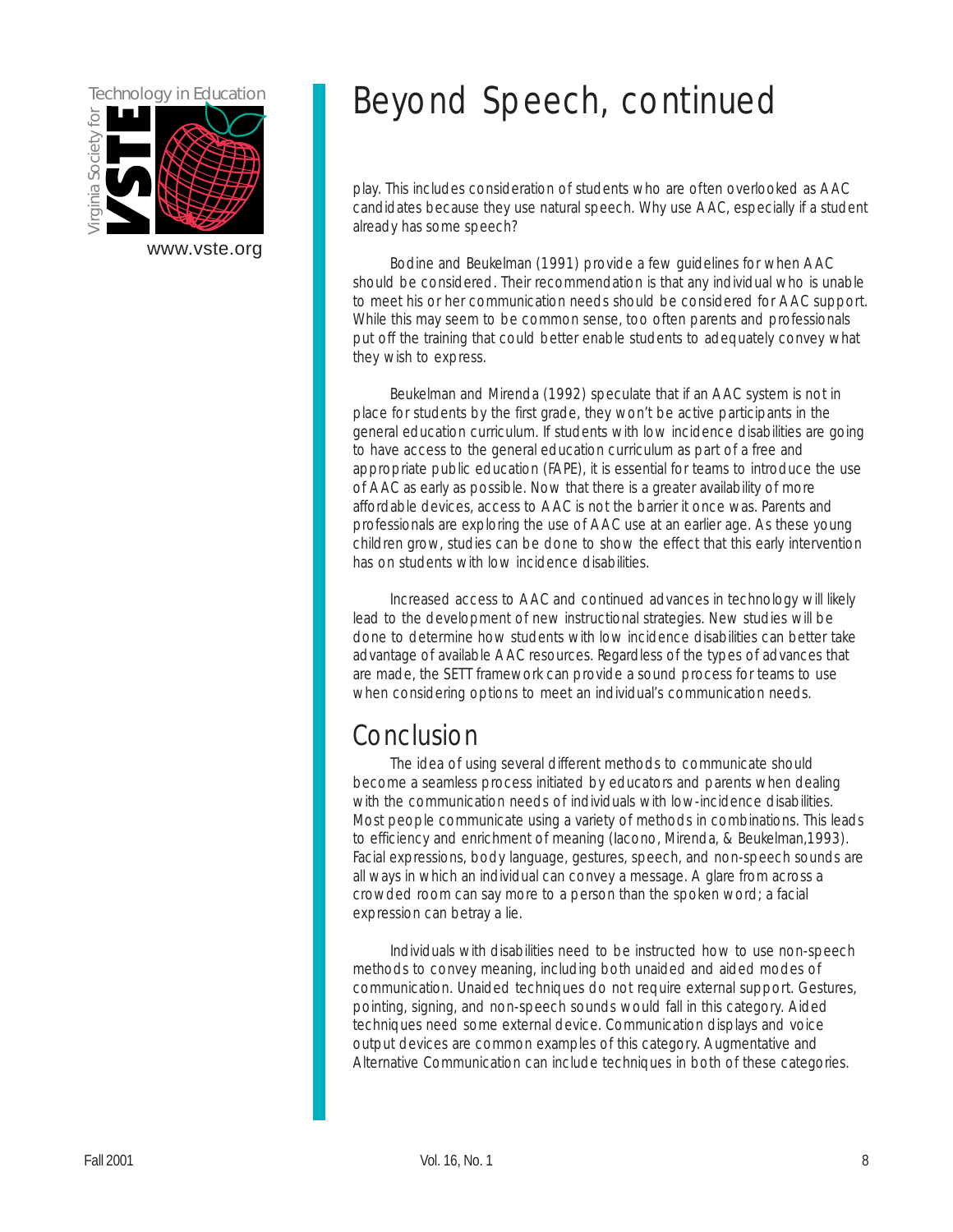

## Technology in Education **Beyond Speech**, continued

### References

- Ablenet (2001). The Talktrack. (Available at: http://www.ablenetinc.com/ talktrackinfo.html).
- Beukelman, D. (1997). When you have a hammer, everything looks like a nail. AAC Augmentative and Alternative Communication, 32, 94-96.
- Beukelman, D.R. & Mirenda, P. (1998). Augmentative and alternative communication: Management of severe communication disorders in children and adults (2nd ed.). Baltimore: Paul H. Brookes.
- Bodine, C. & Beukelman, D.R. (1991). Prediction of future speech performance among potential users of AAC systems: A survey. AAC Augmentative and Alternative Communication, 7, 100-110.
- Glennen, S.L. & DeCoste, D. (1998). Handbook of augmentative and alternative communication. San Diego: Singular Publishing Group, Inc.
- Iacono, T., Mirenda, P., & Beukelman, D. (1993). Comparison of unimodal and multimodal AAC techniques for children with intellectual disabilities. AAC Augmentative and Alternative Communication, 9, 83-94.
- Mayer-Johnson (2001). Majer Johns Symbols. (Available at: www.majerjohnson.com).
- Musselwhite, C. R.. & St. Louis, K.W. (1988). Communication programming for persons with severe handicaps: Vocal and augmentative strategies (2 nd ed.). Boston: Little, Brown and Company.
- Zabala, J.S. (1995). Get SETT for successful inclusion and transition. Procedings of the 1995 minspeak conference. (Available at: http://www.lti.cs.cmu.edu/ scs/95-jz34.html/).

### About the Author

Kathryn R. Bak is a Special Education Teacher for Montgomery County Public Schools, Maryland. She can be reached at: katbak@hotmail.com

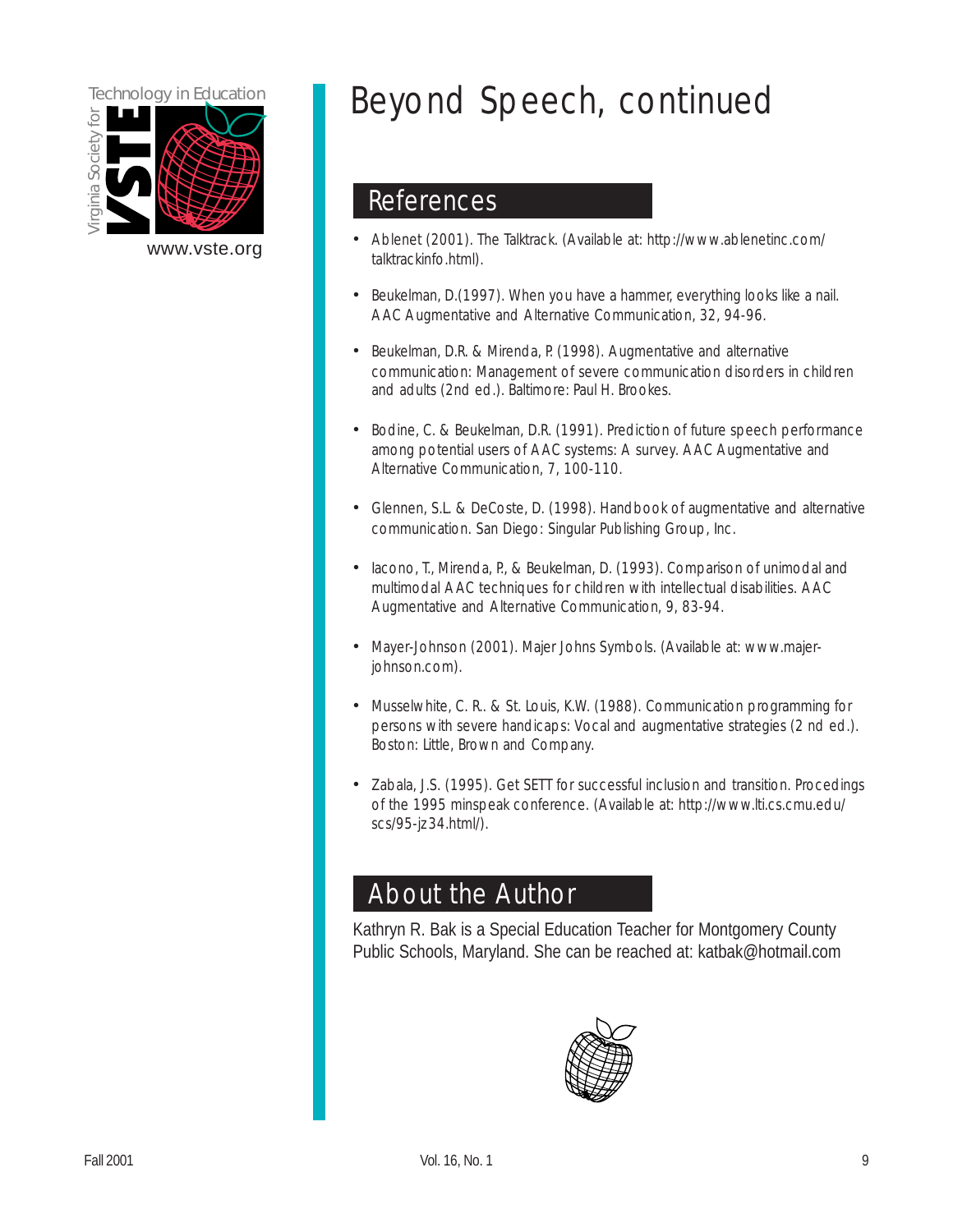<span id="page-9-0"></span>

#### The VSTE Journal is published by the Virginia Society for Technology in Education. Permission is granted to copy and distribute single articles from this publication for non-profit use with copyright notice.

Contents copyright © 2001, VSTE All rights reserved.

# A Review of "Internet [www.vste.org](http://www.vste.org) and Computer Ethics for Kids"

*by Diane DeMott Painter, Ph.D.* 

uring the weekend of Oct. 6-8, 2000 I had the opportunity to attend the National Conference on Cyber Ethics at Marymount University in Arlington, Virginia. Educators, parents, government officials, and business leaders from all over the country attended this joint initiative between the Department of Justice and the Information Technology Association of America. The mission of the Cyber Citizen Partnership Conference was to bring together a body of proactive individuals who would create, launch and lead a program dedicated to teaching young computer users, their parents and teachers smart, ethical, safe and socially conscious online behaviors.

It was through this conference that I met Winn Schwartau, president of Interpact, Inc., a security awareness consulting firm that develops innovative and entertaining corporate awareness programs. Schwartau is the founder of www.nicekids.net, a web site that is a forum for parents and teachers to address cyber safety and cyber ethics issues. Contained in this web site are online resources designed to help create ethical, educated and responsible Internet and computer users.

Schwartau is also an author of numerous books and articles that address cyber warfare and security. His latest book, Internet & Computer Ethics for Kids (and Parents and Teachers Who Haven't Got a Clue,) caught my interest as a resource worthy of review and discussion with children in grades three on up. This is not a "rule" book but a practical guide for the ethical navigation of cyberspace. The book provides information and tools to help parents and teachers communicate with children about the many ethical issues that they are likely to encounter when utilizing the Internet as a student, or later on when employed by a large corporation, a small business or the government. Designed to be read and discussed, the book fosters debate and open dialogue about applying ethics to technology.

The chapters are outlined to walk readers through the ethical questions that they should be asking their children and themselves, helping create guidelines and suggesting limits while explaining how the law actually works. The book begins with a discussion of what is "ethics?" Schwartau defines ethics as "the understanding about how your actions affect other people, knowing what is right and wrong, and taking personal responsibility for your actions, even if they are legal." The chapters cover a range of topics from what does it mean to be a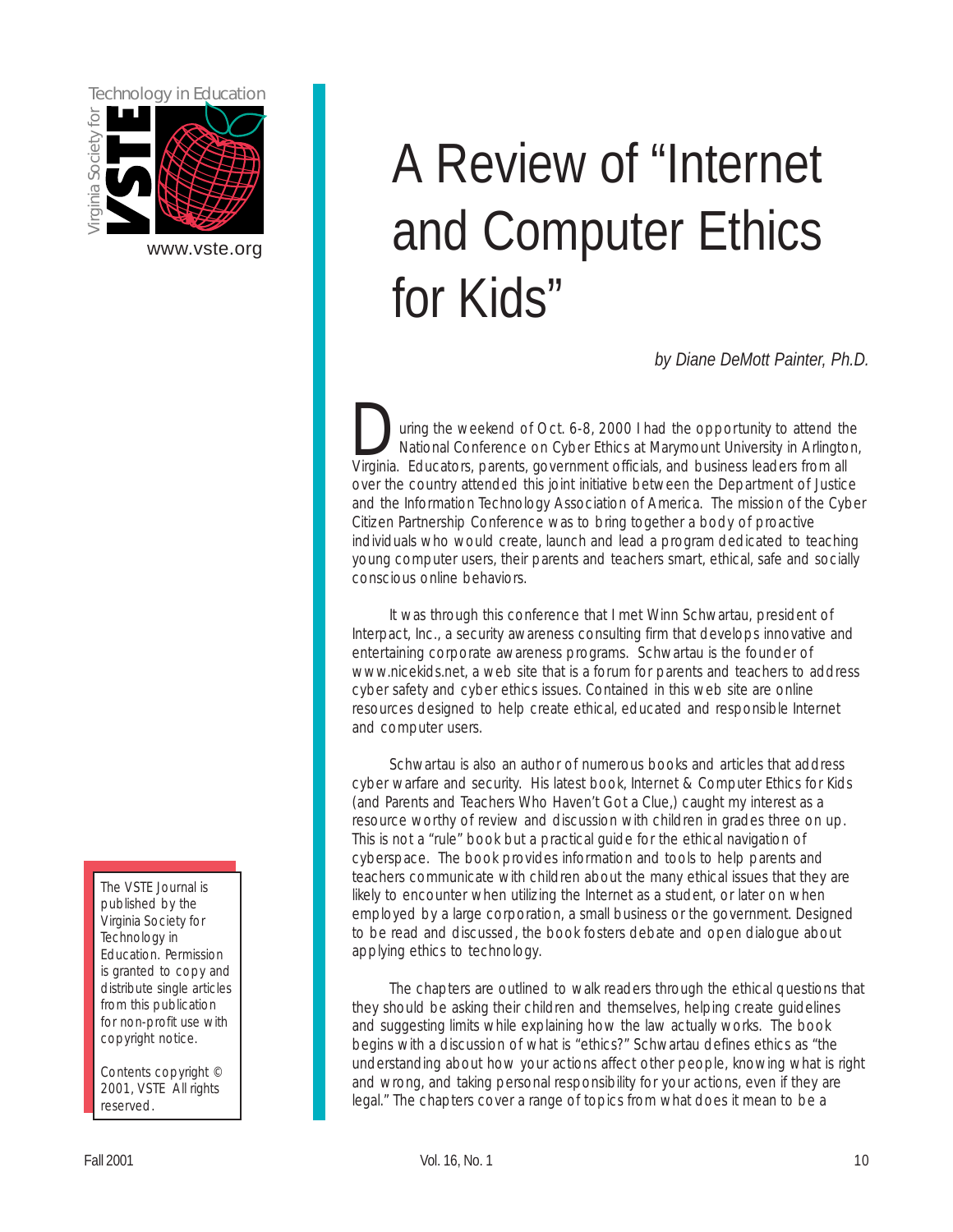

## Technology in Education **Ethics for Kids, continued**

hacker, to annoying and illegal acts such as spamming, scams and hoaxes, plagiarism, flaming, sending hate mail, stalking and pornography. At the end of the book, Schwartau addresses the topics of ethics and the law and cyber parenting.

[www.vste.org](http://www.vste.org) The book and the web site have prompted some concern. One concern is Schwartau's statement found in chapter one of the book, "Since Internet and Computer Ethics for Kids is for parents and businesses as well as kids, I declare no rules. Just like the Internet, we are all learning as we move along. So who am I to tell you how to behave?" Several discussion board participants on the web site expressed the concern that children need to have rules and that the book should at least present some guidelines for ethical behavior. For example, several messages were posted that expressed a need for youngsters to have a set of rules to abide by (i.e. spelled out as to what is right and what is wrong). I find it very interesting to note how many questions are also posted on this discussion board asking for information on "how to" hack into computers!

> Recently I discussed the book with a high school teacher and an elementary teacher from Fairfax County, Virginia, and a Loudoun County, Virginia minister who is a parent of four children. I invited them to discuss with me their views in this article in order to stimulate thinking and debate on the issue of what we should and should not be doing to address cyber safety and cyber ethics with children. Our points and counter-point views are presented below:

### Point:

Kids need rules. They need to know what is right and what is wrong. The book does not give a clear indication of how we should behave while using computer technology and when clearly unethical behaviors are described, the absence of clear reprimand tends to glorify the misbehavior. (High School Teacher)

## Counter-points:

If you teach children to "just say no" when they are asked to perform an illegal or unethical behavior using computers, it is inadequate preparation for them making difficult decisions in their lives. Remember, in general there are no clear-cut answers when it comes to issues of ethics and morals. Schwartau clearly states that his book is designed to challenge you to think through ethical questions and dilemmas that kids, parents, and teachers face on the Internet every day. He stresses that ethics is a personal choice and responsibility. Schwartau states that cyber-ethics is very complicated and contains many gray areas. There are things that people do while using technology which are not so clear as to whether a crime has or has not been committed. He simply wants people to think about the consequences of their behaviors and the harm that their behaviors may cause." (Elementary Teacher)

While I agree kids and adults need to learn to think critically, as opposed to simply following a set of right and wrongs, I think the author was too quick to hide behind "who am I to impose my rules on other people." At minimum he could have further developed the "What does the law say?" and not simply left it at open-ended questions. With that said, if you follow through with his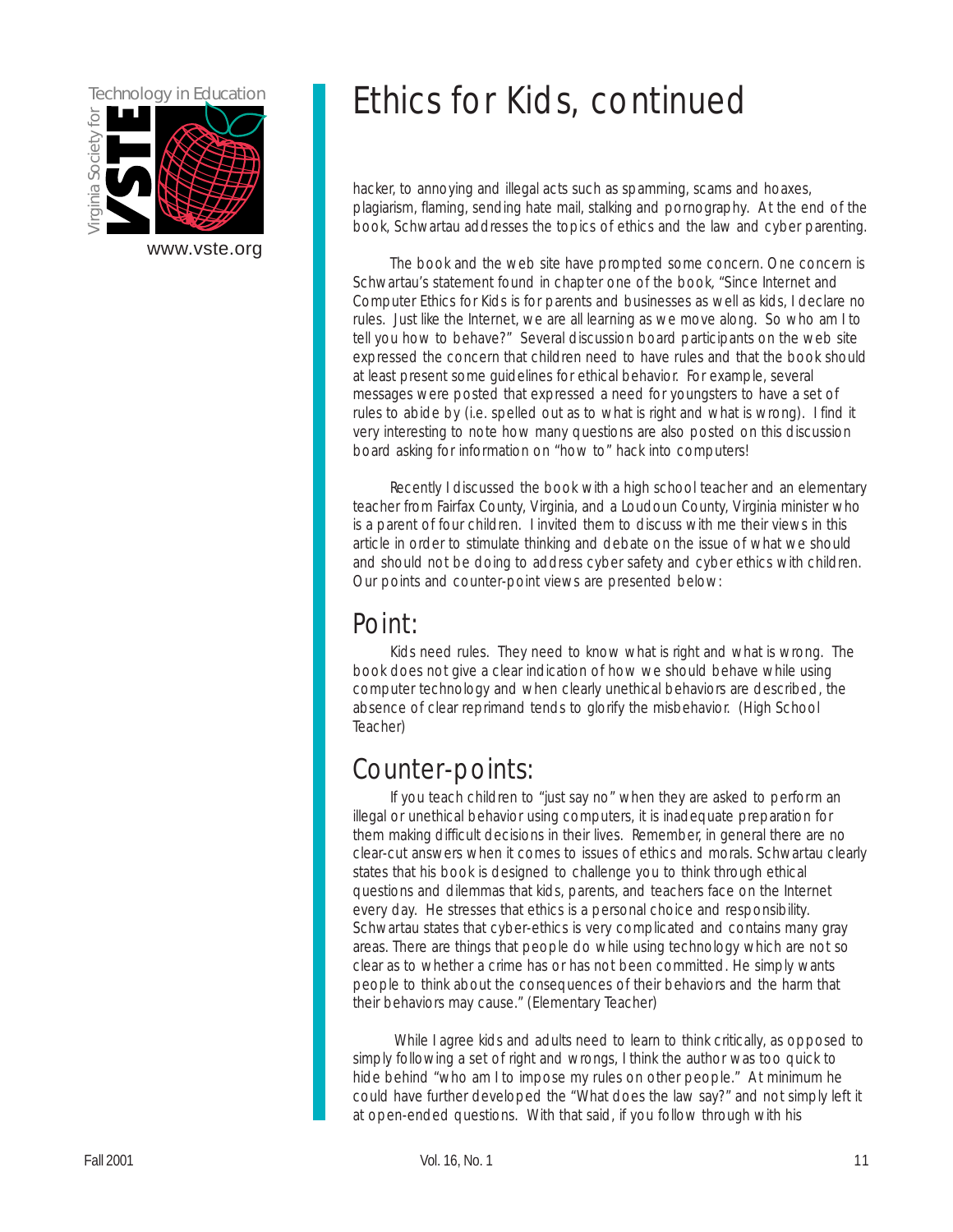

[www.vste.org](http://www.vste.org) Point

## Technology in Education **Ethics for Kids, continued**

suggestions and truly discuss the questions with parents sharing their thoughts, the environment would be much safer for all involved. (Minister/parent)

The book invites kids to listen to others and determine a code of ethics that is right for them and encourages them to take responsibility for their actions. (Elementary Teacher)

## Counter-point:

I am afraid students may think it is OK to have a code of ethics that violates ethical behavior as long as it seems right to them! (High School Teacher)

### Point:

Let's look at hacking behavior. Can it ever be ethical? The book describes the many different reasons people hack into computers. Some of the reasons are legitimate, such as people hired to test the security of companies. Others perform illegal hacking activities such as 'crackers' who want to break into computers or networks that they have no business accessing. Won't the mere description of different types of hacking behaviors influence some kids to try to do the same kinds of things? I mean, just take a look at the discussion board. People are asking questions about "how to" hack into computers. (Diane Painter, Editor)

## Counter-Point:

If the book seems overly descriptive in hacking, why all the questions on "how to" hack? I think the book is simply trying to indicate that some hacking behaviors are legitimate and useful for helping to protect our infrastructure, and other hacking behaviors are clearly illegitimate and are unethical. As Schwartau states, "Just because something can be done does not mean it should be done." (Chapter two) The book is to be used within families and teaching situations between students and professional educators. It is not meant to stand-alone. Why are we so hesitant to take responsibility for teaching our children right from wrong instead of expecting "experts" to influence and guide them in making the right decisions? (Elementary Teacher)

There is always a risk as information is presented. Does teaching sex education actually make kids more sexually active? In my judgment, the information is not necessarily the problem. Rather, what will we do with it is the key concern, and in answering that we are brought back to questions of ethics. We must couple the discussion of hacking with discussion of what we believe is ethical. (Minister/parent)

## Point:

What about the annoying, nuisance behaviors addressed in the book such as morphing and special effects? I have kids at my school that would think it funny to try to morph a teacher and print it out or send it electronically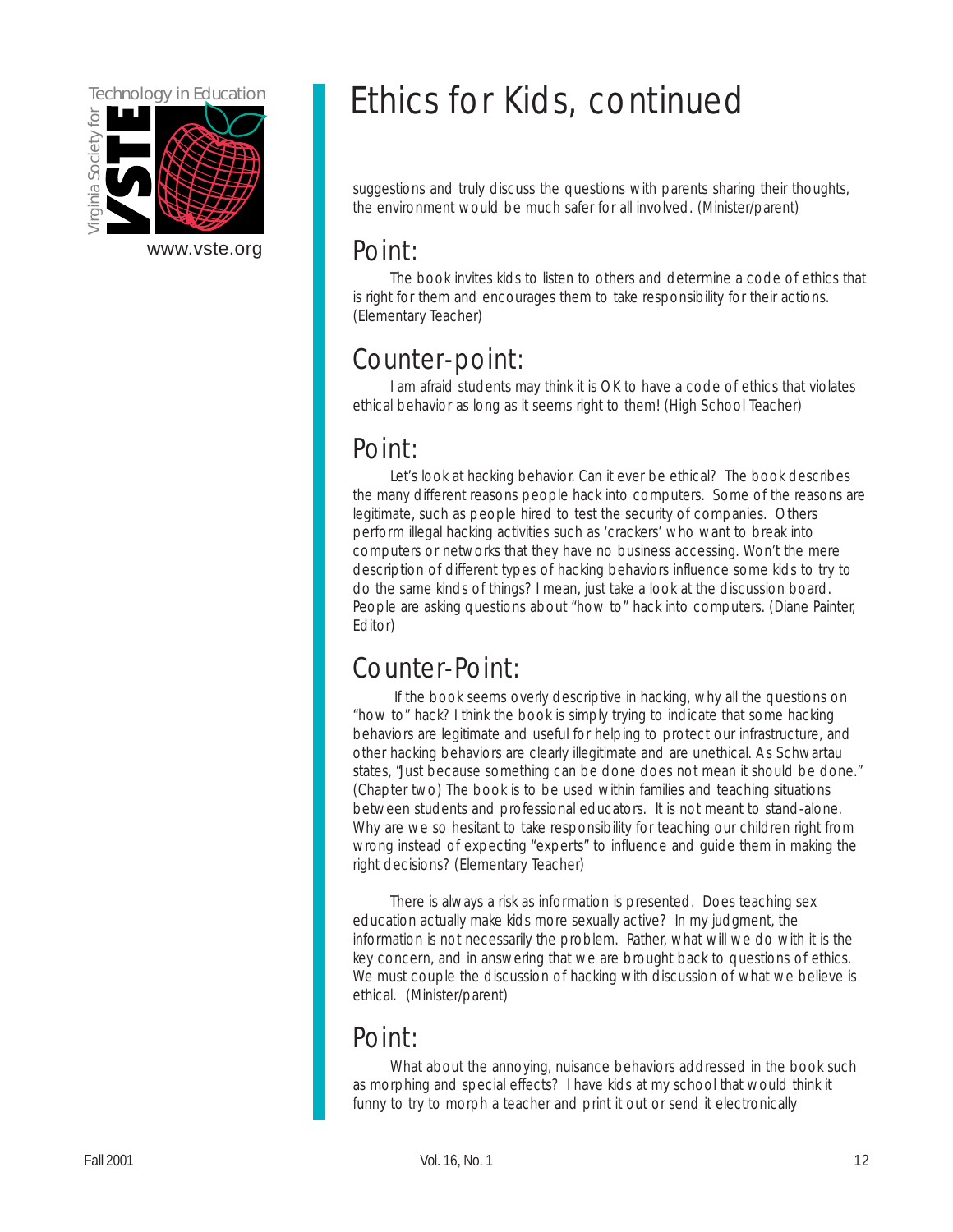

## Technology in Education **Ethics for Kids, continued**

throughout the school community. Schwartau states, "There is nothing illegal about using morphing and special effects software. It can be a lot of fun to put people's heads on an animal body, or make a picture more attractive."

[www.vste.org](http://www.vste.org) He even states that his favorite tabloid cover is the President shaking hands with an alien. Some students may read the words "can be a lot of fun" and "personal favorite" as encouragement from an adult to engage in these nuisance behaviors. In addition, in the chapter on anonymity Schwartau states that these students can engage in these nuisance behaviors in anonymous ways. I think it is very important for young people to feel the emotions and consequences of harm that can result from unkind and unethical uses of the computer. (High School Teacher)

## Counter-Points:

While morphing is certainly a nuisance behavior, I would be reluctant to limit expression of free speech within broad limits. (I know there is disagreement on these "broad limits") The greater point in my mind is helping the kids and adults to think ethically and understand how their work impacts other people and take steps to build up, rather then tear down. (Minister/parent)

Define "nuisance behavior." What is artistic expression to some is trash to others. That's the point of the book. The reader, based on his or hers own personal belief system, needs to decide where the lines should be drawn. That is the beauty of the book. It fosters discussion and self-reflection, expecting the readers to think about ramifications for their actions and how they affect others. Hopefully, children along with the adults who read and discuss the book with them, will conclude that the golden rule, "do unto others as you would have others do unto you" applies to computer use as well as other areas of life. (Elementary School Teacher)

I will say that Schwartau does an excellent job discussing consequences of behaviors such as spoofing (chapter 13), scamming and hoaxes (chapter 16) and fraud (chapter 17). He clearly states that fraud is unacceptable behavior on or off the Internet. In chapter 21 Schwartau states that plagiarizing and violation of copyrights are unacceptable and unethical behaviors. (Diane Painter, Editor)

### Point:

The author states early in the book that he is not planning to tell kids what is right and wrong, and throughout most of the book, he sticks to this. However, in the last chapter, he clearly does state right from wrong behaviors. I think if the last chapter were at the beginning of the book, I would have felt more trusting about the author's intentions to provide guiding information to parents and their children rather than telling them what is right and wrong.

I think the book title should be aimed at parents and teachers with the subtitle 'and kids who want to help them understand.' Children would help adults understand the "computer talk" contained in the book and this would lead to family and classroom dialogue about the ethical issues that go along with the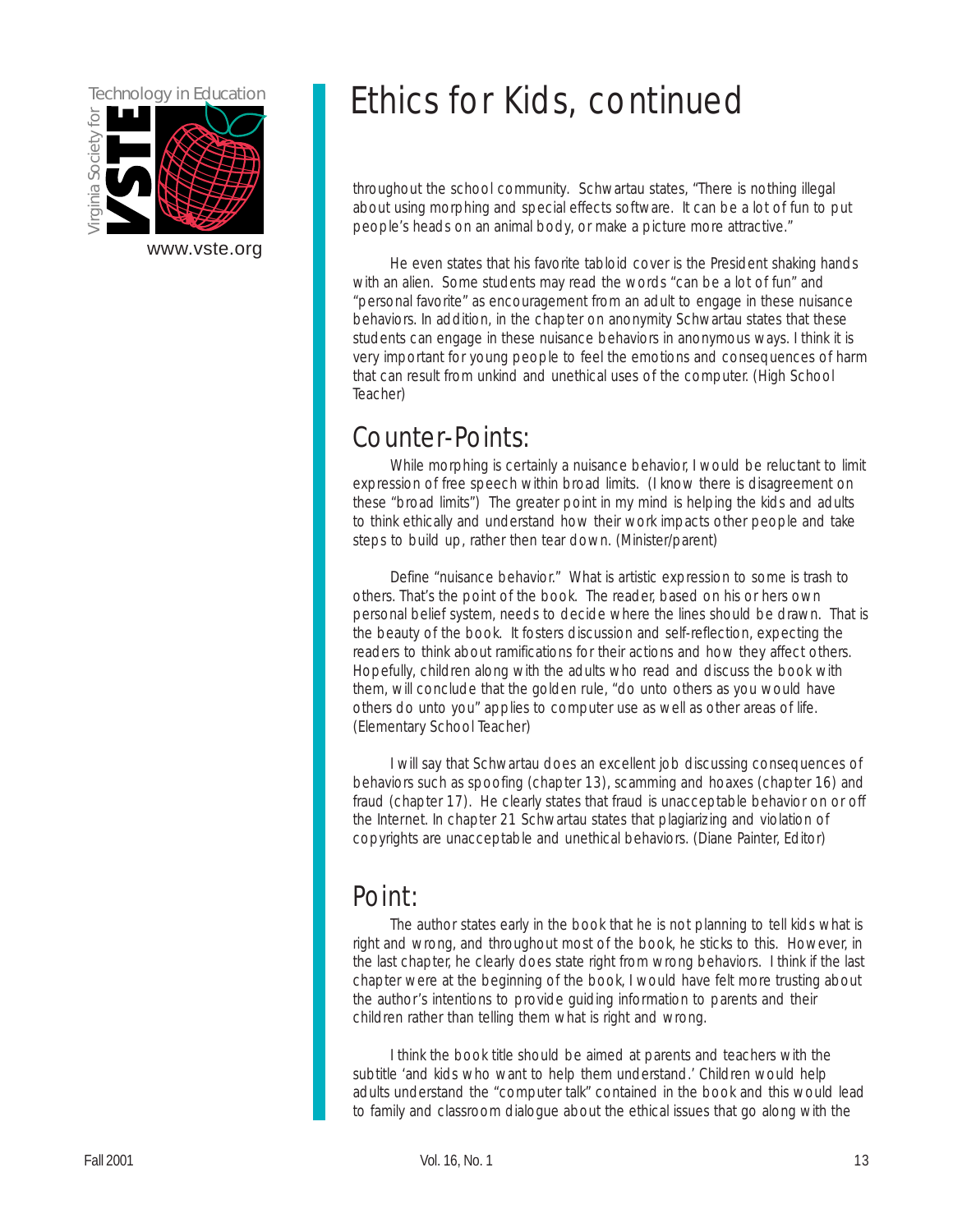

## Technology in Education **Example:** Ethics for Kids, continued

"computer talk." This is particularly important in classrooms where these discussions are avoided by teachers who need help in understanding how computer ethics pertain to the use of technology in and out of the classroom. (High School Teacher)

## Counter-Point:

I see the last chapter reinforcing what he says at the beginning of the book. He said he was not going to tell kids how to behave, just present points for discussion that hopefully will lead parents, teachers and children to a clear of understanding of "responsibility." As he states in the last chapter, "Kids are constantly faced with challenges and choices. They have to decide between right and wrong, and then deal with the consequences of their choices." Just telling kids the "rules" and expecting them to follow the rules does not always work. Children need to "buy into" those expectations. (Diane Painter, Editor)

If you are interested in reviewing Schwartau's materials, portions of the text from the book can be found on the Internet at www.nicekids.net. The section in PDF can be freely copied and distributed in both electronic and hard copy form as long as no content changes of any form are made and full credit is given. Additional fair use of the contents of the book includes pulling quotes, descriptive material, promotion and biographical information for review and commentary.

Customized versions of the book are also available for schools, educational institutions, corporations or government organizations. Contact Winn Schwartau for more information by calling 727-393-6600 or send an e-mail message to winn@nicekids.net. Reactions to this review are welcomed. I would love to hear from you. Please contact me at dpainter@vste.org.

### **References**

Schwartau, Winn (2001). Internet and Computer Ethics for Kids. Winn Schwartau & Interpact, Inc. Also available: www.nicekids.net. Contact 727- 393-6600 for orders.

### About the Authors

Diane D. Painter is the technology resource teacher at Deer Park Elementary School in Fairfax County, Virginia. She can be reached at: dpainter@vste.org

Gail Chmura is a math and computer science teacher at Annandale High School in Fairfax County. She can be reached at: gail.chmura@fcps.edu

Maura N. Lohman is an elementary gifted and talented teacher at Belle View Elementary in Fairfax County. She can be reached at: gail.mnlohman@aol.com

Chris Riedel is a minister at Arcola United Methodist Church in Loudoun County, Virginia. He can be reached at: RevChrisR@aol.com

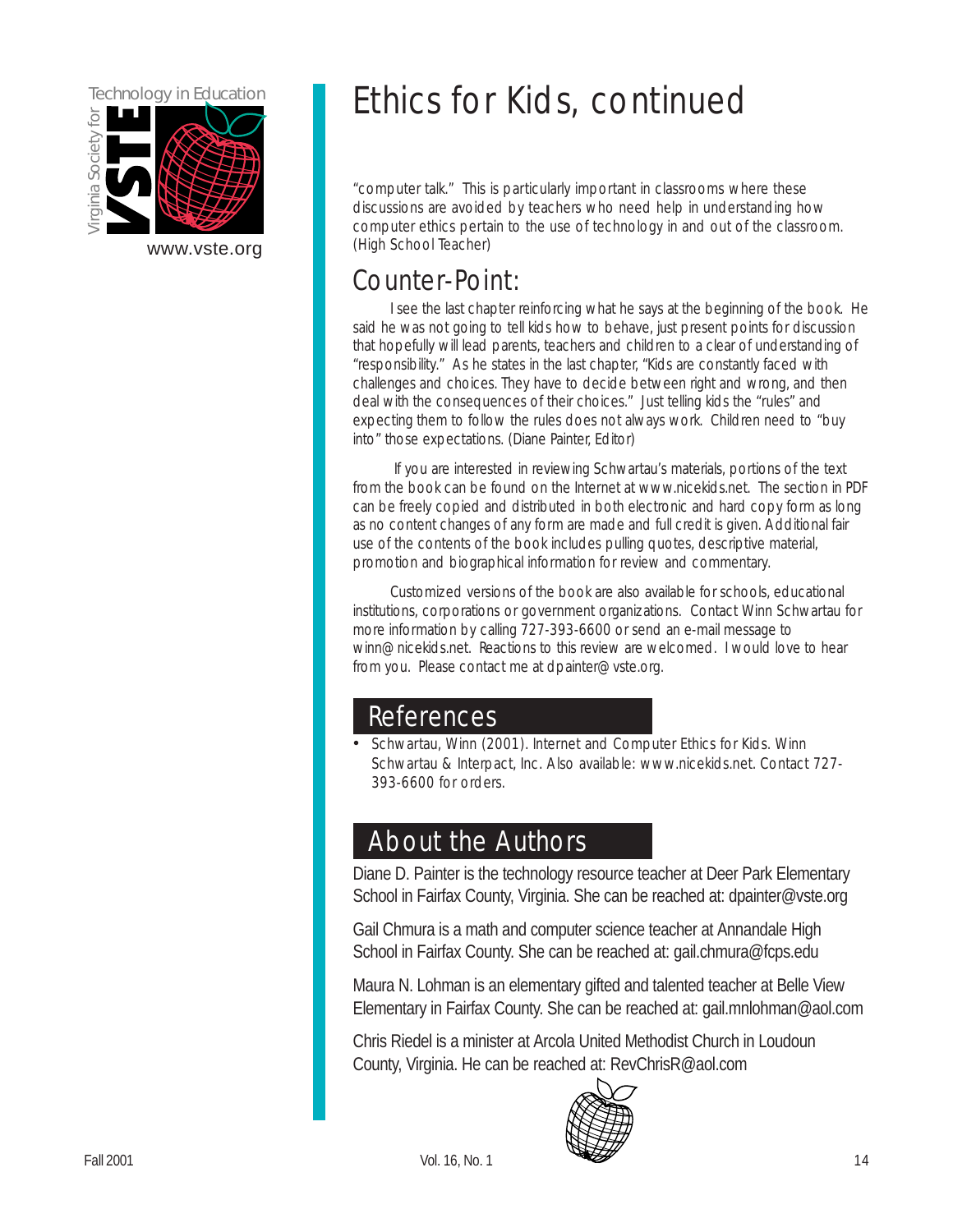<span id="page-14-0"></span>

[www.vste.org](http://www.vste.org) 

#### The VSTE Journal is published by the Virginia Society for Technology in Education. Permission is granted to copy and distribute single articles from this publication for non-profit use with copyright notice.

Contents copyright © 2001, VSTE All rights reserved.

# Should Schools Use Wireless in Classrooms?

*by Janet Copenhaver* 

s new technological advances are invented, schools and school divisions must investigate these innovations and then decide their value for the classroom. With the growth of wireless technology, a decision needs to be made whether to keep stationary computers in place or switch to portable machines that are "connected" without cables.

After many hours of deliberation, my division has chosen to implement wireless mobile technology in our middle and high school classrooms. We assessed many factors in our decision, including our technology plan and the reasons for going wireless; our network and what was needed; how we were going to use the wireless, and the curriculum effectiveness of the technology itself.

## "Why wireless?"

The background data from our laptop program provides insights for understanding why we chose a wireless environment. In 1998 with the collaboration of our School Board and Board of Supervisors, our division purchased laptop computers for each fourth and eighth grade student. The next year, we purchased laptops for each fifth and ninth grade student. Unfortunately, though, several major companies in our area announced layoffs and closings by the end of this fiscal year.

Among them were well known companies like Dupont, Tultex, and Pluma. In addition to these large companies, several smaller companies closed immediately or filed for bankruptcy. Because of our county's economic conditions, our goal of having laptops in grades four through twelve seemed unattainable. However, after many meetings, the two local governments came to our rescue and allowed the division to purchase around 300 laptops.

We chose the wireless iBooks and with certain strategic planning endeavors with the Apple Computer Company, we placed the iBooks in carts with two airports on top of the cart. Staff members assigned IP numbers and allowed ten computers to hit each airport. After days of frustration we quickly decided this was not our answer.

During this time frame, I was selected as an Apple distinguished educator. As part of this award, I attended the University of Florida for training sessions. When I opened my laptop, I found that I could access the Internet through a wireless connection anywhere in the building where the training was being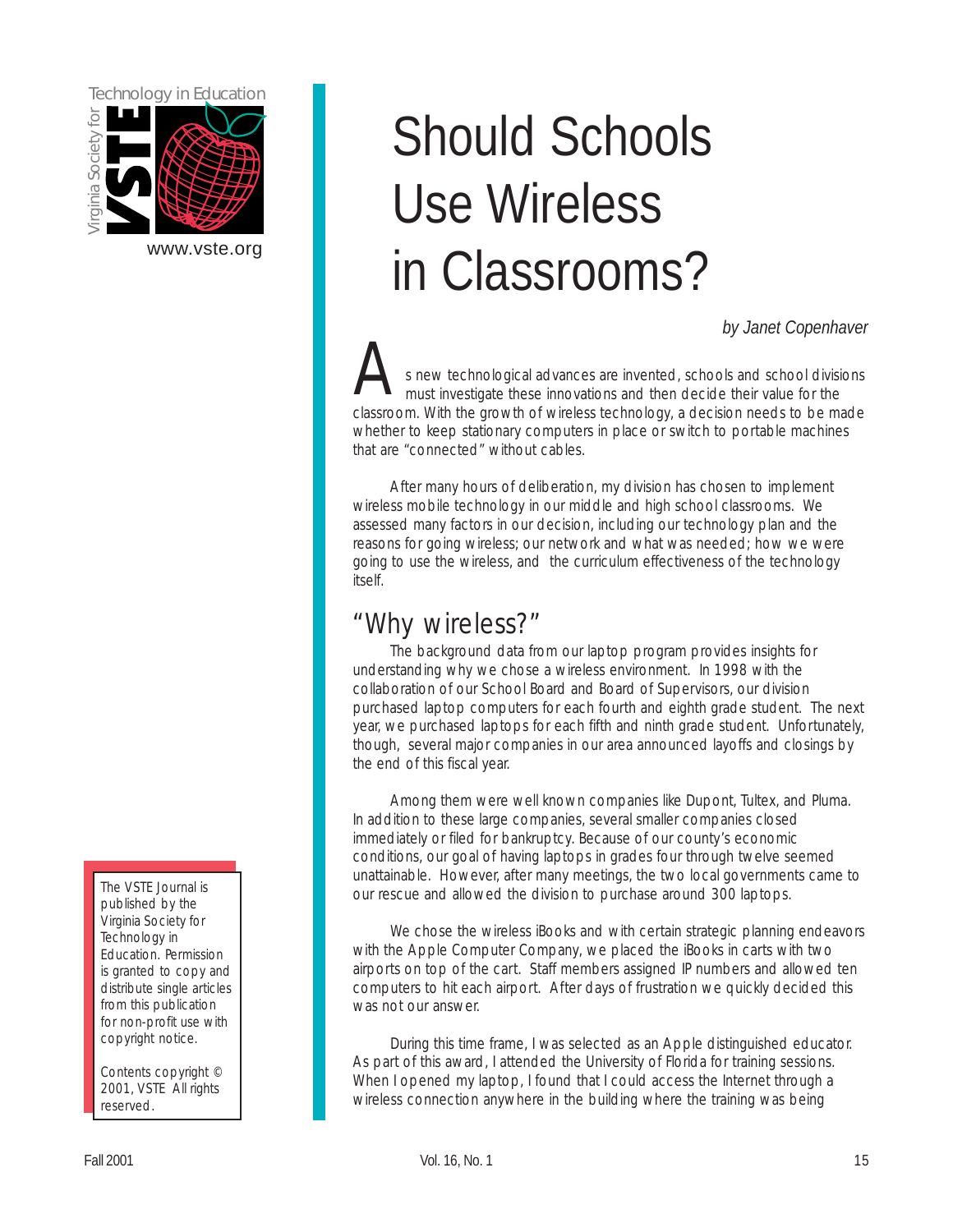

## Technology in Education Wireless in Classrooms, continued

conducted. After further investigation, I saw that airports were placed in certain areas in the building and not on carts. I knew this was the answer we were looking for in our four middle schools.

[www.vste.org](http://www.vste.org) When I came back to work, we took the airports from the carts and placed them, all over the schools, with some of them being placed near the ceiling. Success at last! We now have thirteen mobile labs divided between four middle schools that can be checked out by teachers. The mobile lab goes to the classroom rather than students going to a lab. With a wireless mobile lab, network cabling is not visible or necessary. The lab is more convenient and faster to implement. It is truly "plug and play" technology. This new technology helps maintain our technology plan's goals of smaller computer/pupil ratio and technology integration with a tool that is easily accessible.

### "How can we use the wireless?"

We use the wireless labs and mobile carts with web and server-based curriculum applications. Riverdeep and Alexandria are two of the software applications that we access with laptops. All of the laptops are allowed to access the Internet but are proxied and filtered through a server housed at the high school in their zone. Media specialists use the wireless labs in the media center. As soon as students check out their books, a laptop is taken out of the cart and students start accessing the server or web-based applications. Classes can also be held outside the school and students are able to "hit" the network as they work on projects within wireless range.

Probably one of the most rewarding activities we have experienced with wireless technology is our interaction at night with parents and students. We received a Learn and Serve grant that allows us to bring schools and communities together to work on projects. This grant gives the communities an opportunity to come to their schools and interact with teachers, other parents and business partners. Students and parents then use the wireless laptops' connections to research the Internet and create a project usually based on an aspect of our Virginia Standards of Learning.

After implementing our laptop program, we accessed the effectiveness of the program on our curriculum. Our technology scores went up 20% in each tested grade level with a laptop. We are excited about the wireless and will track these students' scores in technology and subject based test scores. Our goal is to make this tool transparent. We can already state that the wireless makes students eager to learn. Because of being easily accessible, our wireless technology motivates students at all learning levels to use this technology as a tool to further their expertise in all subject matters. Technology acts as an equalizer for students that may not be able to write as neatly or effectively as other students in their classroom. We have also found that discipline problems are reduced if a student uses a laptop to fill daily time gaps in certain classes.

## Where do we go from here?

Since we have achieved success in the middle schools, we decided to integrate the wireless into our four high schools. As stated from our laptop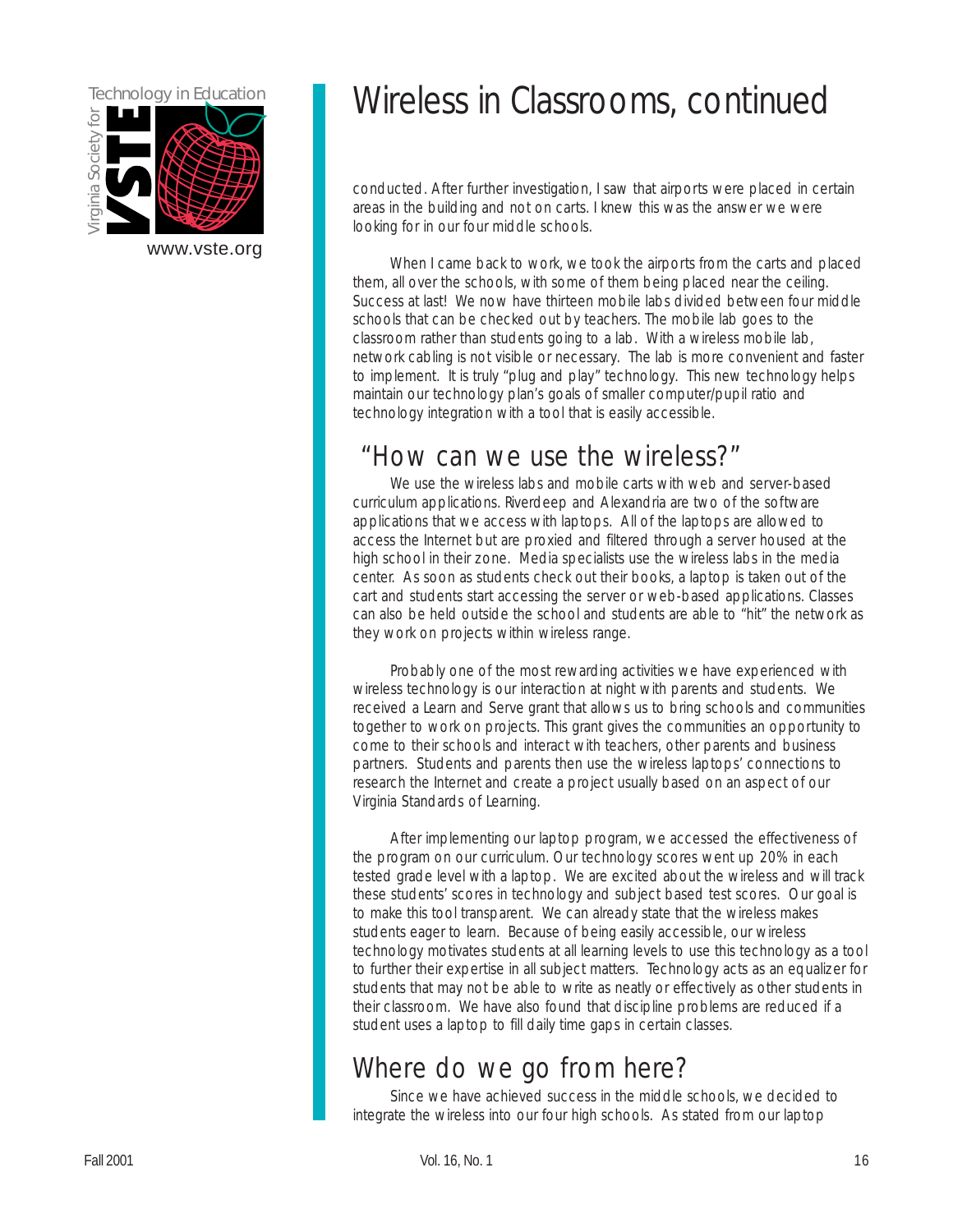

## Technology in Education Wireless in Classrooms, continued

program, our two local governments purchased laptops for all ninth graders. After one year in the ninth grade, we decided to give the laptops to seniors and issue each one a dial-in account to our server. We have not experienced a great [www.vste.org](http://www.vste.org) deal of difficulty with this implementation but have changed our focus to installing a wireless card in all 745 MetroBooks laptops, establish mobile wireless classroom sets, and issue a wireless laptop to each high school teacher. Our technology staff will install Lucent technology wireless access points in each of the four high schools to make the inside of the building totally wireless. In addition, we issued a wireless laptop to middle school teachers. Basic training was given to teachers before the end of school and an intermediate and advance training and integration sessions will be given in the fall.

> School divisions interested in implementing this form of technology will need computers with wireless cards, several access points, carts, networked printers, a network to hook airports into and basic configuration knowledge.

As cognitive learning becomes merged with e learning, students and teachers are changing the technological environment. Appropriate tools are necessary for this merger and as more and more of these products are constantly being 'birthed" discriminatory measures are necessary for instructional and technology staff members to reach the right conclusion.

As Eleanor Roosevelt stated," The future belongs to those who believe in the beauty of the dream."

### About the Author

Janet Copenhaver is the Director of Technology for Henry County Public Schools. She can be reached at: jcopenha@henry.k12.va.us

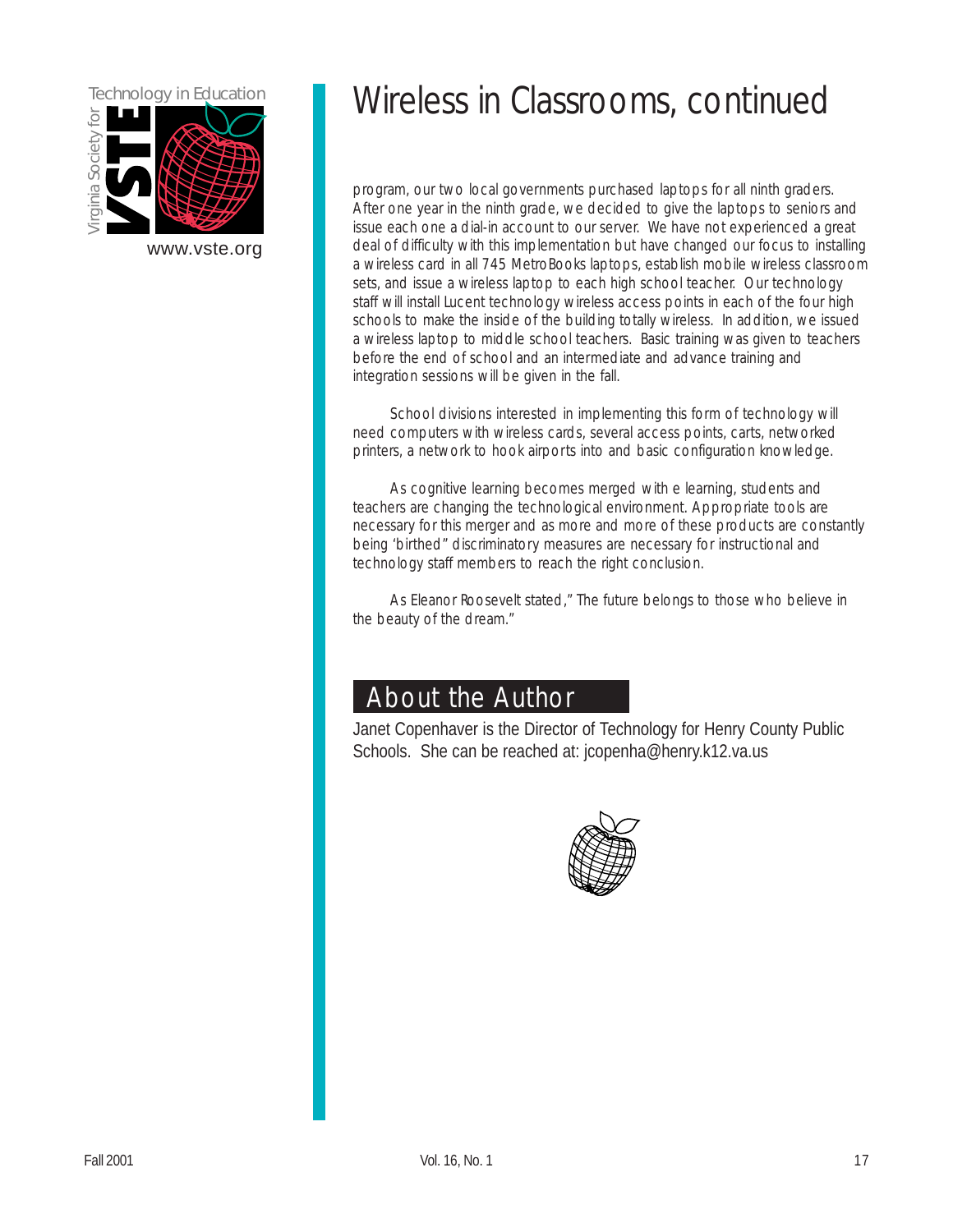<span id="page-17-0"></span>

The VSTE Journal is published by the Virginia Society for Technology in Education. Permission is granted to copy and distribute single articles from this publication for non-profit use with copyright notice.

Contents copyright © 2001, VSTE All rights reserved.

# Hints on Preventing **Computer Lab** Computer Lab **Catastrophes**

*By Keith E. Polonoli* 

nvision a line of well-mannered children marching down the hallway to the microcomputer lab. As the troop comes to a halt, their teacher gingerly opens the door. Raising an index finger to her lips, she gives her cadre a last shhhhh. Immediately, eighteen fifth-graders race to their favorite computer to begin the ritual of button pushing and mouse clicking.

If the scene above makes you a little anxious, maybe a few suggestions will help. The hints I offer for a successful sojourn to your school's computer lab are based on commonsense and over five years of experience spending a somewhat embarrassing amount of time in elementary school, high school, and university computer labs instructing students and faculty. If you are savvy in the ways of navigating the computer lab mêlée, you are probably already using some of these strategies. If you are a pure novice or fall somewhere between, maybe these 12 suggestions can help give you an edge and increase your comfort level as you start the journey of teaching with technology.

## 1. Explain the need for patience to your students.

Patience is a virtue, especially in the computer lab. I am very frank with students that I take to the computer lab for instruction; events outside my control occur. It is necessary to tell them that things do not always go as planned when using technology. Stringently convey to them that everyone must exercise patience.

This is sound advice; no matter what grade level you are instructing. However, for elementary-age children, it may be the most prudent. Engage your students in a simple call and response. Ask them the following question: What must we have when we work with computers? Be sure to elicit a resounding cry of PATIENCE from your group. It may seem a little silly, but when a problem arises, asking your group this simple question can defuse a tense situation until help arrives.

## 2. Do not enter the computer lab without having a specific instructional purpose for being there.

This is the number one cause of computer lab chaos. An educational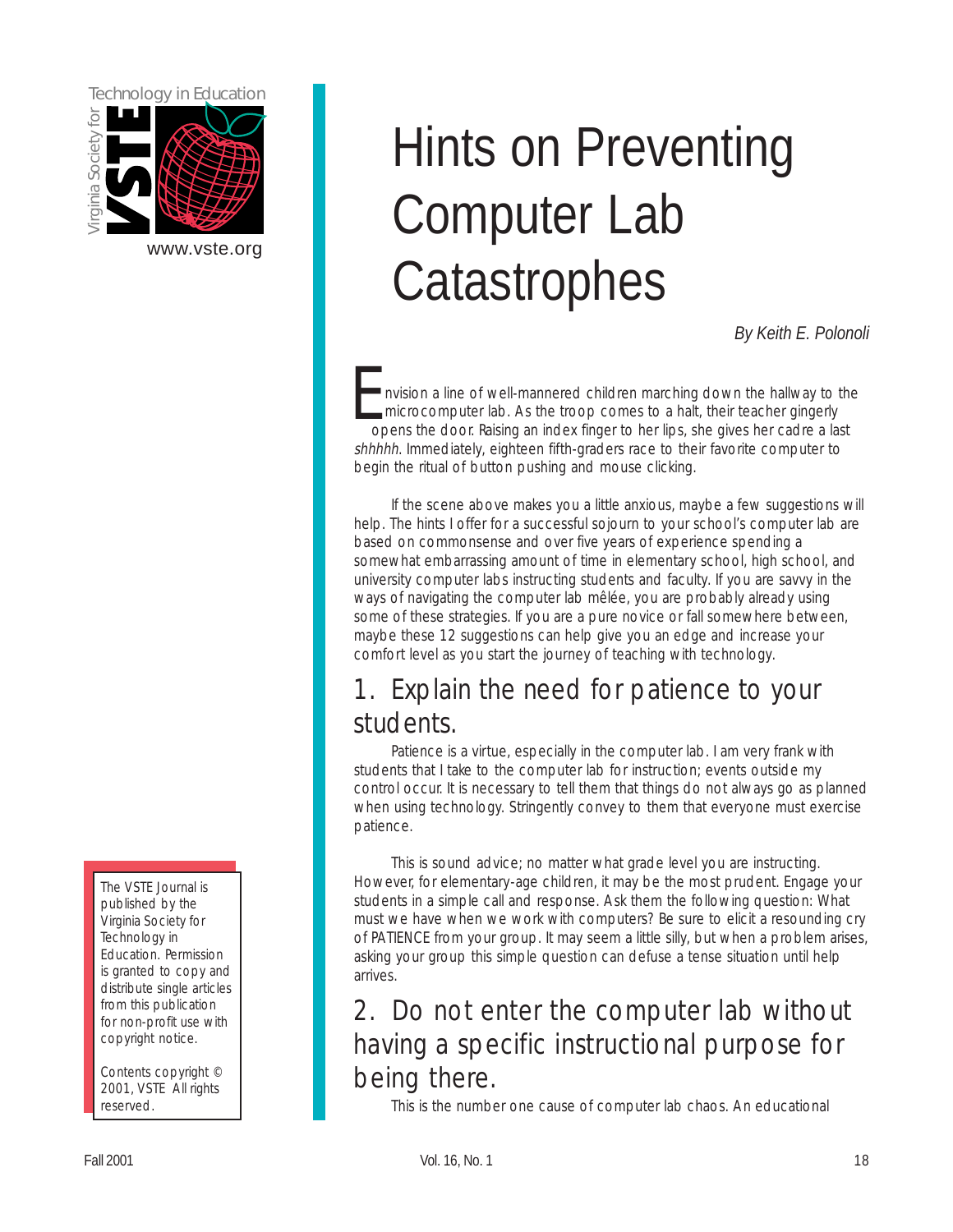

[www.vste.org](http://www.vste.org) 

## Preventing Lab Catastrophes, continued

objective must be the catalyst to propel you and your class to the computer lab. The computer must be part of your instructional strategy or be ready to field the question that many students seem to chant as their mantra - "Why do we have to do this?" Instructional time is precious; the computer lab is not a place to burn this commodity.

## 3. Always have a back-up plan.

Computers do not always work. To some, this may seem like a great understatement. Therefore, it may be wise to have a contingency plan. If you choose to teach a new lesson with technology, a set of just-in-case overhead transparencies, worksheets, or other activities may be in order. This endeavor, however, is much simpler if you choose to teach a lesson taught earlier in a traditional manner. The benefits being, you already have your "backup" material if the technology fails and you are familiar with the lesson and the classroom dynamics it fosters.

## 4. Stick to a "hands off" policy.

This is not only a good strategy for the computer lab, but it is a good policy to adhere to in general. I would encourage you to have a student model the keystrokes or display the mouse path on their machine, but avoid physically completing these tasks on another pupil's machine. When a student begins to operate another classmate's machine, a learning opportunity is lost and one student may be left feeling victimized. It is also wise for teachers to heed this advice. I am aware that it is difficult to witness a student struggle with a particular task, but it is through his/her own resolve that learning occurs.

## 5. Use assigned seats.

Most computer labs have the machines numbered in a logical manner; simply assign each child a number that corresponds to a machine. Assigning seats in the computer lab prevents mad rushes and wasted instructional time as each student maneuvers to take a seat near their best friend or sweetheart of the week. In addition, assigning computers allows you to diagnose any recurring technical problems your students may be experiencing. For example, if a particular machine is constantly being shut down improperly after your second period class has used the lab, it is simple to identify the child and correct the situation.

## 6. Find an extra set of hands if possible.

A trip to the computer lab is a time to call in favors. If you can find an aid, a teacher willing to sacrifice a planning period, or train a parent volunteer, do it. It seems that things go much smoother when another person is in the lab to field questions. Other students are great-untapped resources. It has been my experience that older students enjoy teaching their younger counterparts. We sometimes forget that teaching is a wonderful learning strategy.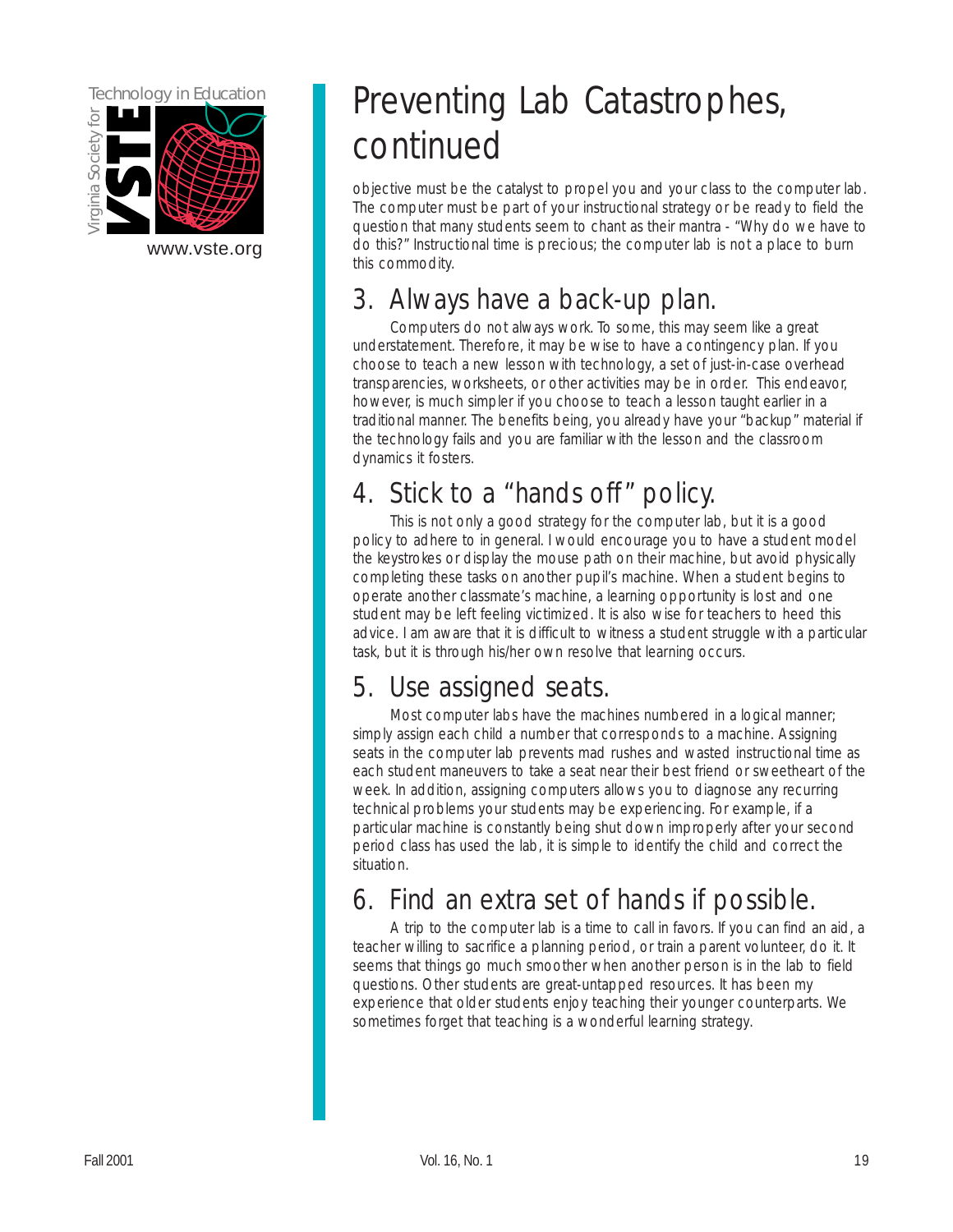

## Technology in Education **Preventing Lab Catastrophes**, continued

## 7. Be certain you are proficient with the software application that you will be using.<br>
Nothing can be more frustrating, or dangerous, than teaching something

you know nothing about. If you plan to use a particular piece of software for instructional purposes, please read the manual and work with it in your spare time. See if you can borrow a copy to use at home. You will gain confidence by mastering the software you intend to use for instruction, and your students will recognize this confidence. Teachers are not the only ones who can tell when someone has not done his/her homework.

## 8. Make sure the software application(s), computers, and the network that you will be using are in proper working order.

This seems like commonsense, but it is surprising how easily we forget the obvious. Checking the software, computers, and the network the day before you are to perform the lesson will not work. Strange things seem to happen overnight. It is wise to check these items one period before use. It is much easier to initiate your contingency plan before you begin a technology-rich lesson than when you are in its midst's. Remember Murphy's Law.

## 9. Show tolerance to emotional responses.

Most children see the computer lab as a fun place. To many, it is a chance to engage in something out of the ordinary. As children build word skills with such classic programs as Spellivator and Word Muncher, emotional displays in the forms of "Ooo's", "Aha's", and "Darn's" should be expected. Maintain classroom discipline, but show a little extra tolerance for verbal outbursts. Emotional responses are a good sign. Engaging educational software will stimulate this behavior. A red flag should go up when your students are staring stoically at their computer screen. This is a harbinger of pedagogical doom.

## 10. Bookmark web sites that you intend to use as a resource in the computer lab.

Taking a few minutes before your class to bookmark web sights is a major timesaving strategy. This is especially helpful with younger students whose keyboarding skills may not be up to speed. Or if you like, use a floppy disk to type the web addresses, saved as text, which you will be using in class at your leisure. When you are finished, share them over your building's network shared drive so your students can access them.

## 11. Have a Chalkboard or Whiteboard handy.

These are handy devices to use in order to post notes or to jot down instructions. You would be amazed at how many computer labs I have taught in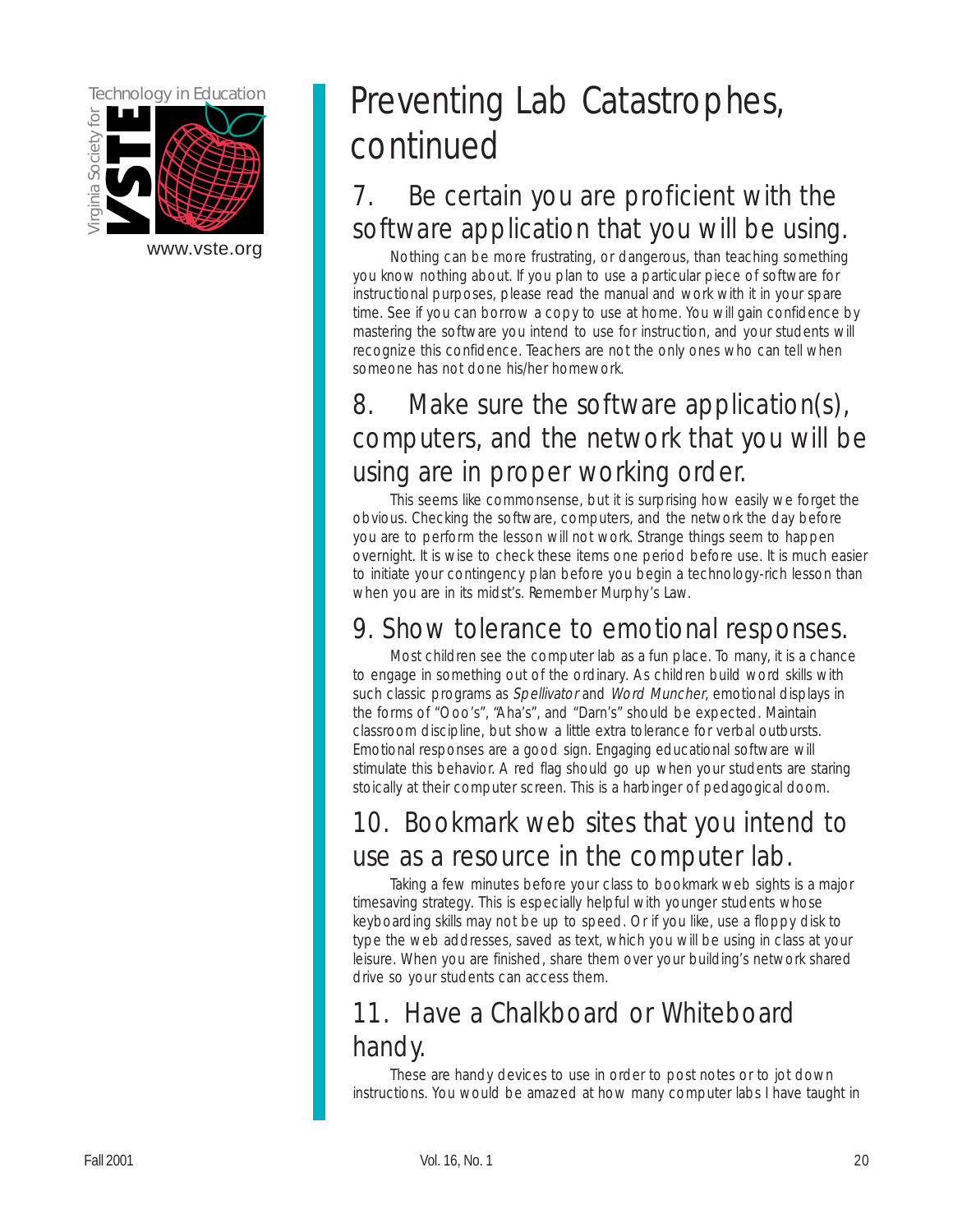

[www.vste.org](http://www.vste.org) uses.

## Technology in Education **Preventing Lab Catastrophes**, continued

over the years that were void of this simple tool. If you find your lab is missing this device, it may be wise to purchase one. Portable whiteboards can be found at any office supply store for under \$20.00, and they have a myriad of classroom

## 12. Have Fun!

This one is self-explanatory.

### About the Author

Keith Polonoli is the Technology Integration Coordinator for the Benedum Model of Teacher Education at West Virginia University. He can be reached at: kpolonol@wvu.edu.

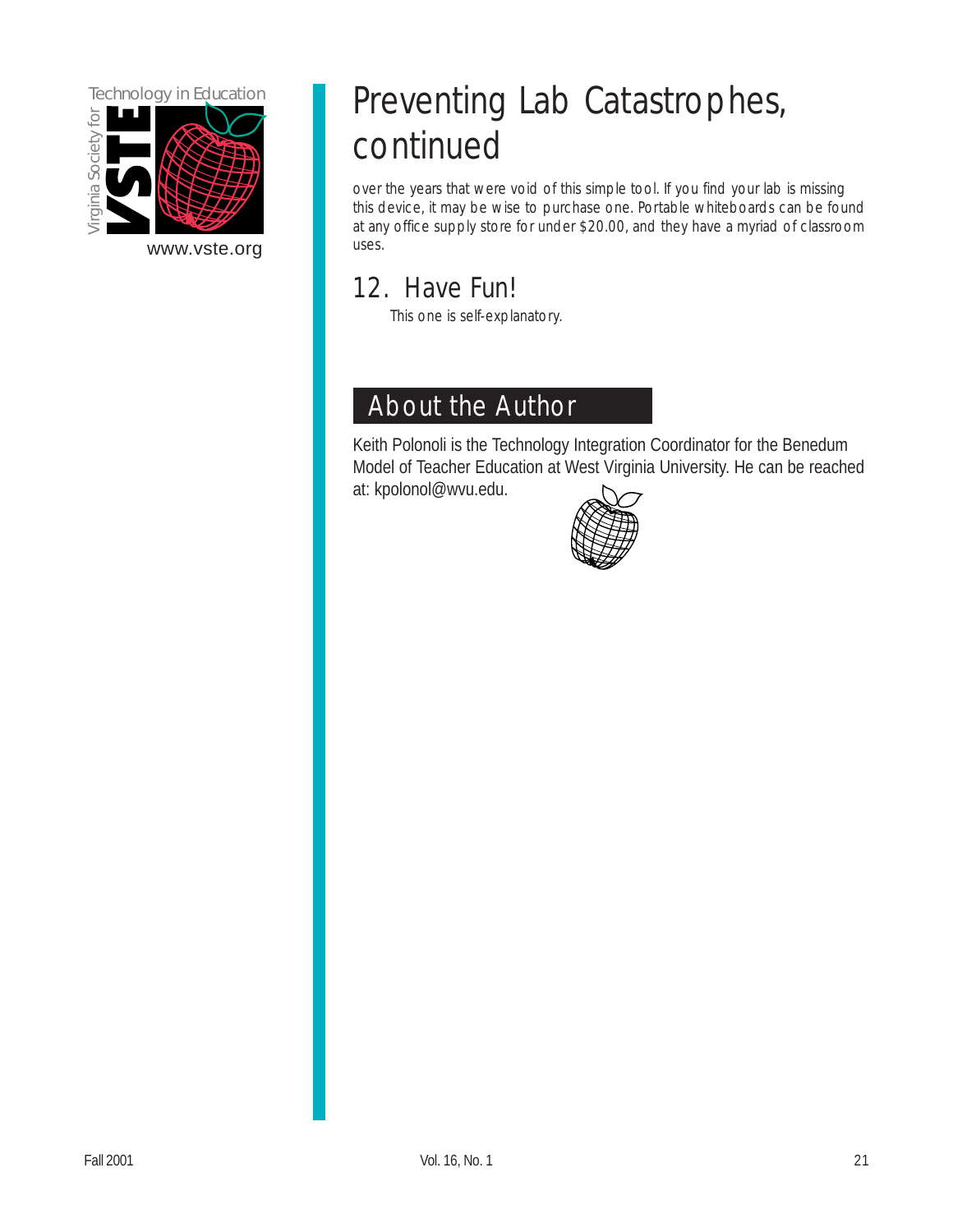<span id="page-21-0"></span>

[www.vste.org](http://www.vste.org) 

The VSTE Journal is published by the Virginia Society for Technology in Education. Permission is granted to copy and distribute single articles from this publication for non-profit use with copyright notice.

Contents copyright © 2001, VSTE All rights reserved.

# Stand By Me

#### *By Robert Lamons*

n 1992 a clarion bell was sounded and its reverberations would penetrate all aspects of every school system. How Schools Shortchange Girls, by the American Association of University Women (AAUW), started a wave of introspection in how we educate our young women. The publication pointed out a glaring discrepancy in the apportionment and use of technology and computers for instruction of females.

Shortcomings were also noted in the differential treatment of females through technology instruction in schools (Cushner et al., 1992). This study is an attempt to address one aspect of that report, namely the lack of comfort and confidence in many female students feel when using technology. While this lack of comfort is by no means limited to girls, it is predominately a female symptom from gender-based, cultural expectations.

Bob Lamons, a Geosystems teacher from Annandale High School in Fairfax County, conducted a teacher research study to identify teacher behaviors that promote comfort and feelings of mastery while female students worked with computers. The behaviors that were identified came from data collected from students in five science course sections that use a high level of technology. Through a series of surveys, interviews and personal journals, female students identified teacher behaviors they found to be helpful when working through computer problems. Those teacher behaviors were implemented into regular class sessions and follow up interviews were performed to evaluate the impact of these behaviors on female students.

### Introduction

In a lesson on evaluating the pattern of solar flares, my students were given a listing of the number of recorded solar flares for the years 1750 to the present. The data was to be plotted in a spreadsheet and graphs were to be made from the student entries. Before the students began to enter the data, I orally instructed them in how the program could do most of the graphing work for them through a feature called "autofill", then provided them with detailed, written instructions.

As I circulated around the room, checking on student progress, I noticed most girls chose to type in each and every number while the boys had figured out how to get the autofill feature to do the work for them. When I saw this I wondered, "Why were the girls less willing to work through the new method of entering data?" My next thoughts were, "What teacher attitude or behavior would encourage the girls to attempt to use the newer method of data entry?"

My primary goal for my research project was to determine possible teacher behaviors that are conducive to encouraging female confidence and comfort levels in computer related assignments. Hypothetically, if girls can move through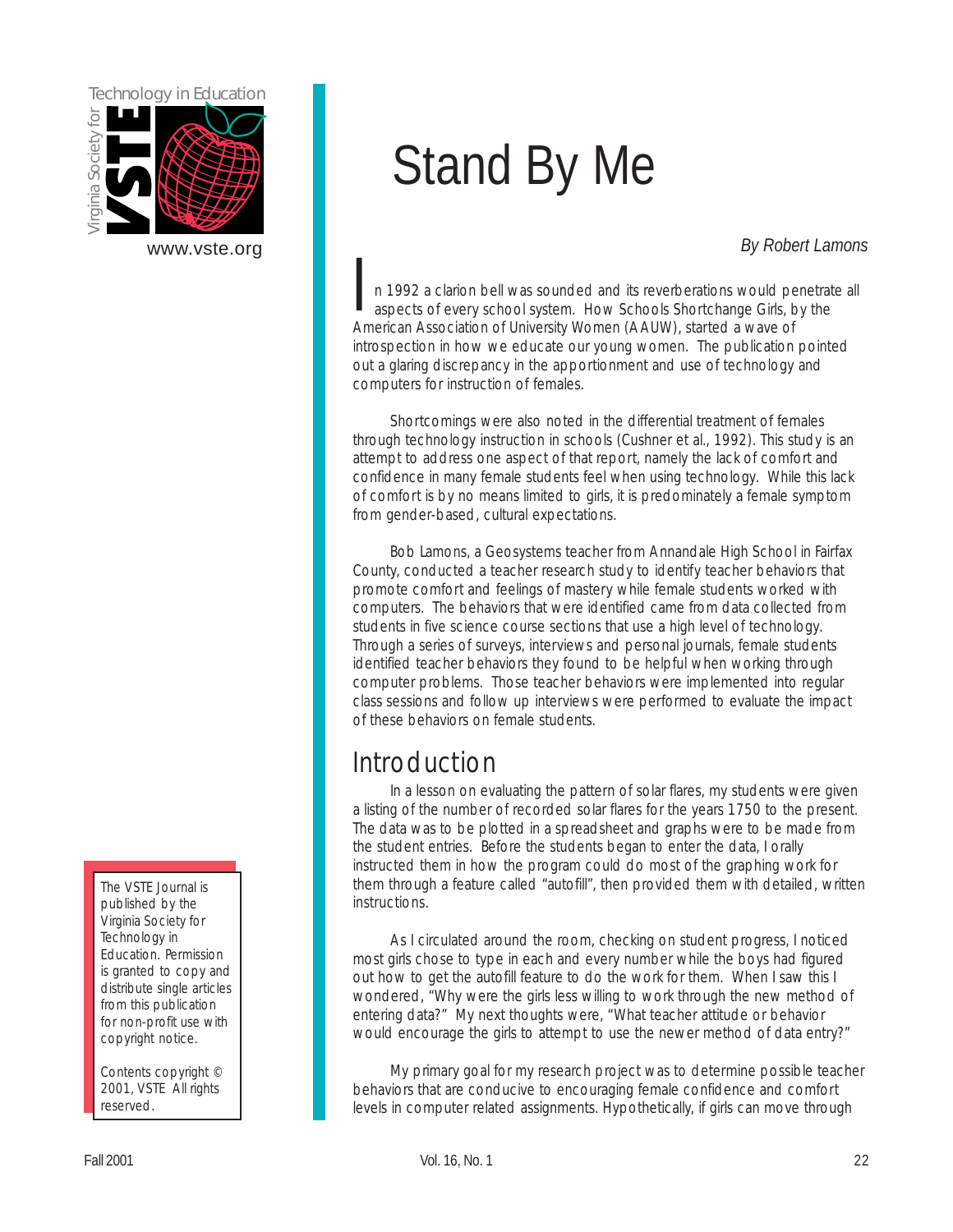

## Technology in Education Stand By Me, continued

exercises more comfortably and quickly, learning will increase as will self-image and feelings of mastery. This will lead to a greater sense of competency with technology. This sense of competence will encourage female students to [www.vste.org](http://www.vste.org) explore and troubleshoot their own work, thereby enabling them to satisfy their own technology needs.

> I wanted to investigate, "What teacher behaviors improve the comfort levels and confidence levels of female science students involved in the daily use of technology?"

### Research Setting

Annandale High School (AHS) is located in Fairfax County, a Virginia suburb of Washington D.C. Built in 1953, Annandale High School is now a model of diversity with 2,200 pupils representing students from 72 countries, speaking over 52 different languages.

The 140 boys and girls who were the subjects in my research project were eleventh and twelfth grade students enrolled in a semi-elective, college prep science course named Geosystems. Classes met on an alternating day schedule for ninety minutes each period. Every class worked on the computers each class session.

### Research Design

The students were given a survey to determine their personal level of perceived proficiency and comfort in working with technology (Appendix 1). The seventy-five female responses were separated into two groups of female students who felt competent or adequate with technology, and female students who did not feel competent or adequate with technology. The twenty-six females in the sample who felt uncomfortable with technology were subsequently issued a second questionnair[e \(Appendix 2\).](#page-28-0) These student responses were parsed and condensed into a list of sixteen young ladies who were subsequently interviewed as to their preferences for computer instruction. (Collaboration, peer tutoring, and same sex grouping have already been implemented in this classroom).

The scope of this research was to look for behaviors that would help female students not well served by the standard male centered approach commonly employed for instructing students in technology (Mangione, 1995). The average classroom pits students against applications in a manner commonly preferred by male students. Females prefer interpersonal interactions as a highly regarded factor contributing to their aesthetic comfort with computers (Hanor, 1998). Therefore, an effective teaching strategy to positively influence female comfort with technology would certainly address this critical interpersonal need. Four behaviors were identified as serving a beneficial purpose and given the following identifiers: "Directed Instruction", "Stand by Me", "Kneeling Down", and "Personal Session".

"Directed Instruction" is what students called giving general instructions to a particular individual student. When a problem was encountered, the confused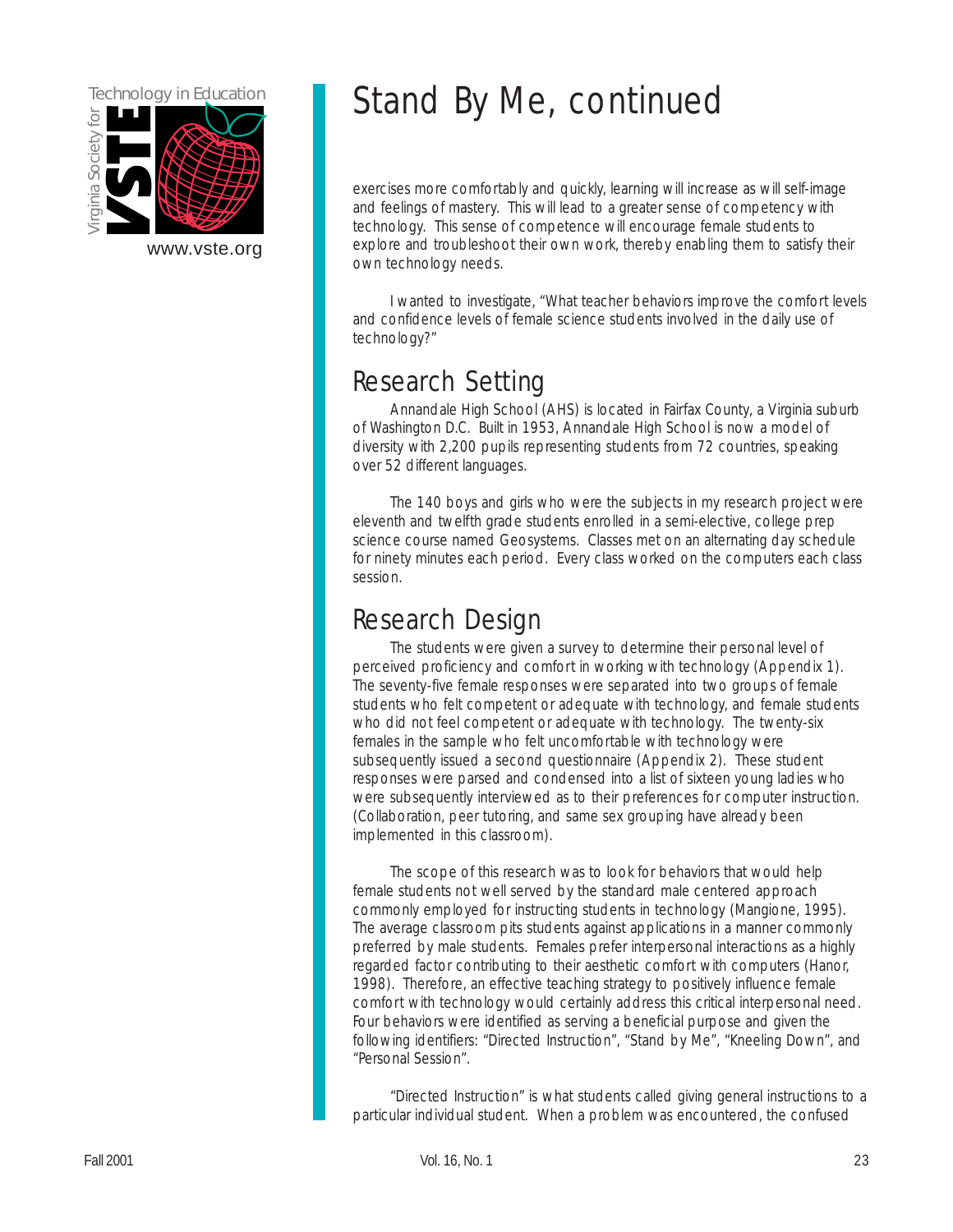

## Technology in Education Stand By Me, continued

student asked for direction or help from me. I responded directly to the question from whatever part of the classroom I was located in at the time the question was posed. During especially busy periods of the day I would query a [www.vste.org](http://www.vste.org) student, "What's the problem?" when the student who raised her hand. After a brief explanation of the problem, I would suggest an appropriate remedy for that particular problem. I generally moved toward the student, or was in the process of moving towards the student when the question was asked, arriving in a position standing behind the student so that the computer monitor was visible to me.

> To indicate particular spots or menu options on the computer screen, I would use a standard pointer, yardstick, laser pointer or finger. (Use of the finger necessitated my leaning over the student from behind their seated position, a somewhat uncomfortable position for both student and me.)

"Stand by me" is an adjustment to the previously described directed instruction. In this behavior I never gave advice or explanations until I was standing in a position adjacent to the student's seat and computer. Seldom did I use a pointer of any type, using my index finger instead. The name given to this teacher was so-named by a student in her journal. She stated, "I like it best when you stand by me".

"Kneeling Down" is just what the name implies. I would kneel down next to a student station instead of assuming a position standing next to the student. During a post survey interview a female student claimed, "I like it when you're kneeling down next to us…" and another was heard in class imploring me to, "kneel down here a minute!" This position not only appeared to facilitate communication between the student and me because it allowed for easy eye contact, but it also made it less likely that another student in another part of the room would distract me away from the student I was assisting. It also gave me longer periods of time to give explanations and to convey my interest in my students' difficulties, sharing ideas and options. Female students indicated they liked this behavior because it provided interpersonal contact, which they preferred to the more authoritative instruction of pointing to a screen from a distance.

A "Personal Session" was the term given by students to describe a minilesson designed to explain the area of difficulty in a very thorough, extended manner. In this behavior, I might use many of the options described in the previous behaviors, as the personal session often involved more than one question. It usually involved me pulling up a free chair to sit comfortably while taking time to completely explain the details to the student. The "session" might last several minutes. Some students told me that this technique was a strange balance between being extra helpful and feeling too much like a lecture.

Over the course of the next several weeks, each of the four teacher behaviors was implemented on a rotating basis. Using one behavior each day, the rotation of all four behaviors through four iterations took 32 school days. At the conclusion of the trial period, students were requested to journal their thoughts concerning which teacher behavior for assisting them through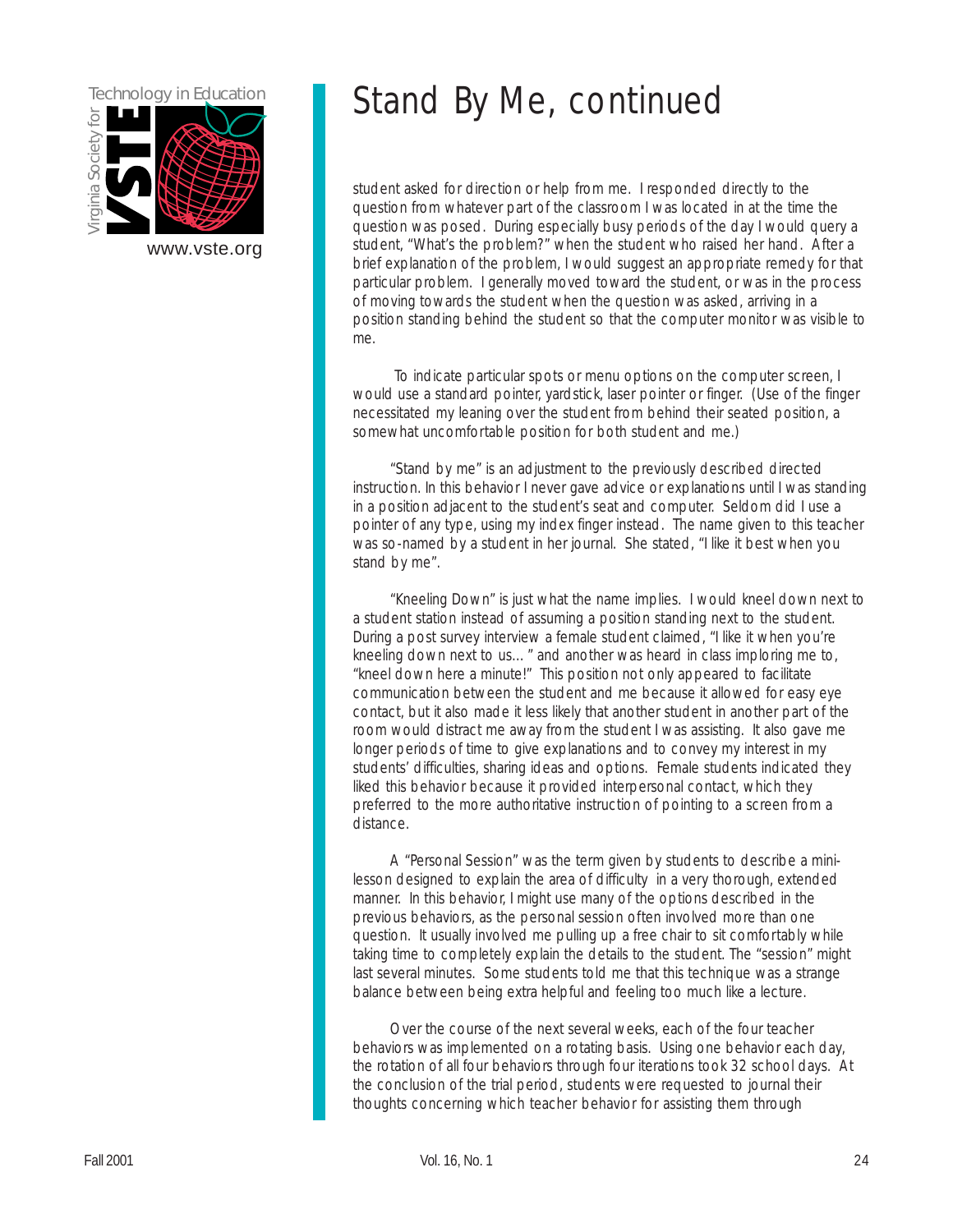

## Technology in Education Stand By Me, continued

computer difficulties was most helpful. They were asked to relate which behavior was most effective in not only helping them fix their problem, but giving them a sense of accomplishment and the confidence to work through the next problem on their own. Which behavior created the most confidence?

### **Findings**

"Directed Instruction", was not a particularly female friendly technique because it provided very little interpersonal interaction between the teacher and student and always made the student's difficulties public. The female students indicated feelings of embarrassment about their computer difficulties. The girls didn't appreciate my use of laser pointers or yardsticks. Some girls would cover their monitors with their hands and say, "Just tell me, don't use that pointy thingy!"

In "Stand By Me" my presence was maintained without any public acknowledgement of student difficulty. The opportunity for communication was left open and I was situated in a closer, more supportive position. "Stand By Me" was favored by female students over "Directed Instruction" but not over the "Kneeling Down" technique. "Stand By Me" did allow for a more private and personal interaction between the student and myself. It also helped alleviate the girl's fears that if something goes wrong while using high-tech equipment, she would not be faulted (Koch, 1994).

"Kneeling Down" is an adaptation of the "stand by me" technique. During the course of this investigation I suffered from lower back pain and was unable to stand in a stationery position for any length of time. To adapt, I assumed a kneeling position that was more comfortable and allowed for lengthy assistance. An unexpected benefit of this position was the leveling of the eye contact levels. On equal levels, the female students appeared to be more willing to ask probing and explorative questions. This added time spent with the student further improved the chances of inter personal connection.

A "Personal Session" for female students became more of an indictment of the student's ability and less of the helpful contact it was intended to be. I often spent more time than the student desired on one subject or problem. Later, students could be heard to say, "Gosh, I don't need a personal session!"

The "Stand By Me" approach had an interesting effect on the students. In many post trial interviews, students spoke of feeling "less like a student" and "not as stupid". The careful observer would note that this perceived acknowledgement of a "best position" is less a matter of position in reference to the computer but more a matter of position as in "authority." "Kneeling Down" also reduces the barrier between the teacher-student relationship. Student journal writings confirmed I was no longer an authority figure, but had become "nicer", "more friendly" and "more like my brother". Journals also indicated students recognized my single goal of "assisting them with a difficult computer problem." Girls consider the teacher as the determining factor where ideas at the computer are given consideration and respect (Hanor, 1998).

An interesting pattern by the students most approving of the kneeling behavior emerged. When these students requested my assistance, they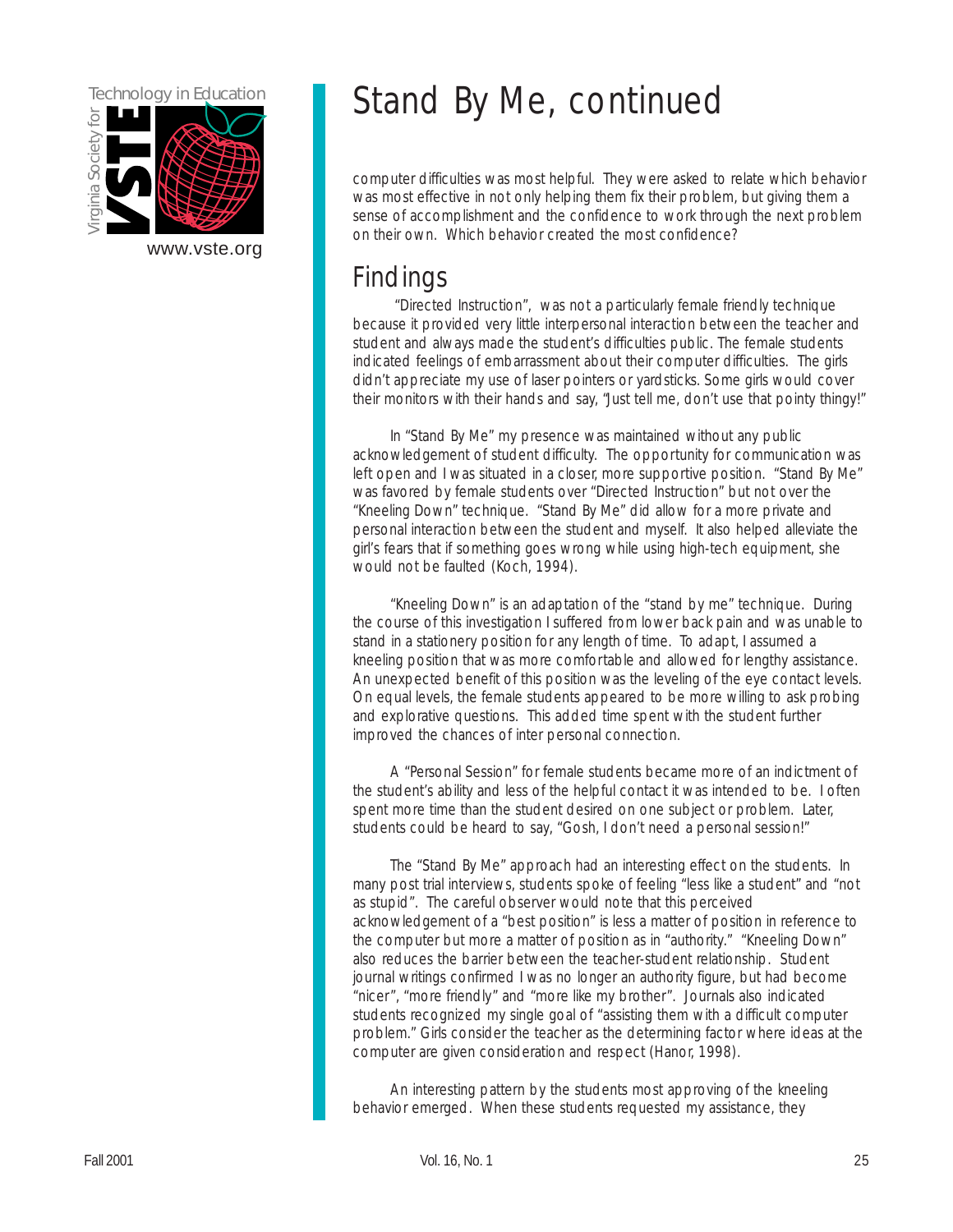

## Technology in Education Stand By Me, continued

immediately, and of their own accord, scooted their chairs to one side and made room for me to kneel. This was a keen indicator these students found this behavior preferable to others. Through their actions they encouraged a kneeling [www.vste.org](http://www.vste.org) behavior from me. After kneeling students remarked, "I think I can take it from here." This appeared to demonstrate an improved comfort level and increased confidence in the students' own abilities.

> One unexpected finding may have roots in cultural lenses. More than once, "Stand By Me" or "Kneeling" techniques created tension and discomfort in students from Korean cultures. Students would visibly tense up, and appear uncomfortable. One student stopped asking questions. Not all cultures encourage the removal of the student-teacher hierarchy.

> On the most basic level, we all have zones of personal space. The most proximal zone, the intimate zone, is larger for some cultures than others. These two techniques place the instructor inside the student comfort zone and can be unpleasant for some students. I would caution teachers to watch for clues of discomfort such as fidgeting, leaning away, or quick acceptance of your answer when the problem is obviously more involved. In these cases a teacher should use one of the other techniques that avoid such closeness.

### **Implications**

The logical extension of this research is its application in other teaching situations. Honesty and fairness facilitate closeness. These virtues help develop trust between student and teacher. Through trust, an interpersonal relationship can develop and information will pass between teacher and student quickly and readily.

While the quest of my research was to pinpoint a behavior that would improve student performance, the inquiry instead revealed behaviors that improved student teacher interactions which in turn improved student performance. From this study I learned the most beneficial technique for increasing student proficiency on computer applications was appropriate, affirming input in a pattern welcomed by female students. This occurred most often when I used the kneeling behavior. Being close with level eye-contact helped with girl's needs to be affirmed in their skills, interests and emerging talents (Gilligan, Lyons & Hanmer, 1990).

### Conclusion

The teacher behaviors herein named "Stand by Me" and "Kneeling Down" have been determined to be female friendly behaviors. These techniques mandate no special training, no extra time, nor any extra preparation. They require only a caring attitude and the ability to engage students inside their zone of proximal development.

This caring attitude improves student comfort levels in young ladies by meeting their preference to grow and work through interpersonal activities rather than goal oriented missions. It allows girls to work in an atmosphere that makes them comfortable while allowing boys to work in their preferred mode. This shift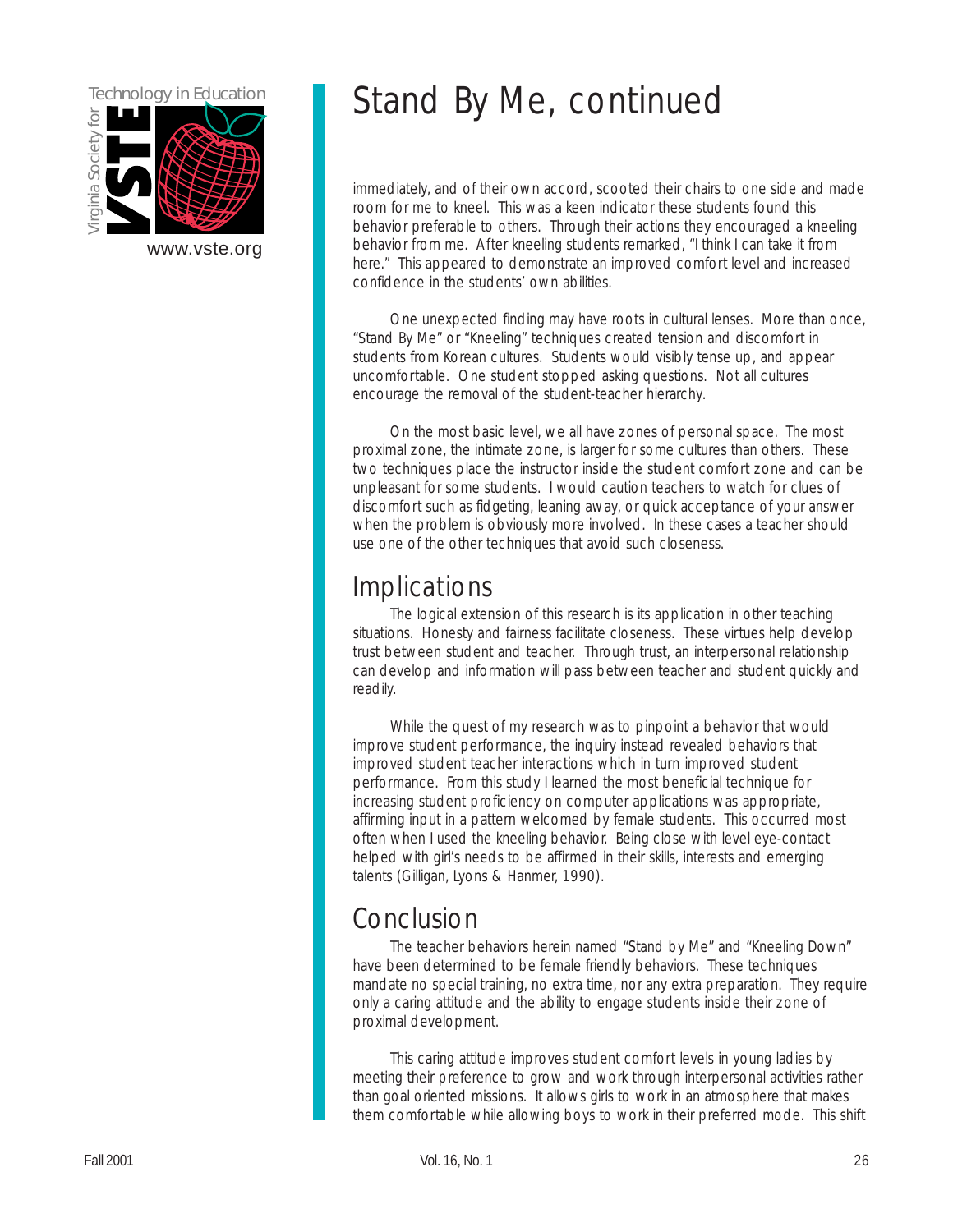

## Technology in Education Stand By Me, continued

from an authority figure delivery to a teacher-student interactive process allows young ladies the opportunity to work in a manner that is comfortable for them. Equity can be supplied with no detrimental effect on equality.

The question before the education community today is how to minimize behaviors that clash with some students and maximize the end product of education, knowledge. How to take the random and sometimes abstract tools a student acquires and meld them into a cohesive approach to accountability for one's own education. How do we as teachers fan the spark of curiosity into the blaze of continual inquiry? How do we fan one spark and not douse another with water? We start with acknowledging the need for differentiated instruction.

### References

- American Association of University Women. (1992). How schools shortchange girls. Washington, DC: AAUW & Wesley College Center for Research on Women.
- Cushner, McClelland & Safford. (1992). Human Diversity in Education: An integrative approach. New York: McGraw Hill.
- Gilligan, C., Lyons, N., & Hanmer, T. (Eds.). (1990). Making connections: The relational worlds of adolescent girls at Emma Willard School. Cambridge, Ma: Harvard University Press.
- Hanor, Joan. (Winter, 1998).Concepts and Strategies Learned From Girls' Interactions With Computers. Theory Into Practice, (pp. 64-71).
- Mangione, M. (1995). Understanding the Critics of Educational Technology: Gender Inequalities & Computers 1983-1993. Speech.(Eric # ED383311).

### About the Author

Robert Lamons is a GeoSystems teacher at Annandale High School, Fairfax County Public Schools. He can be reached at: robert.lamons@fcps.edu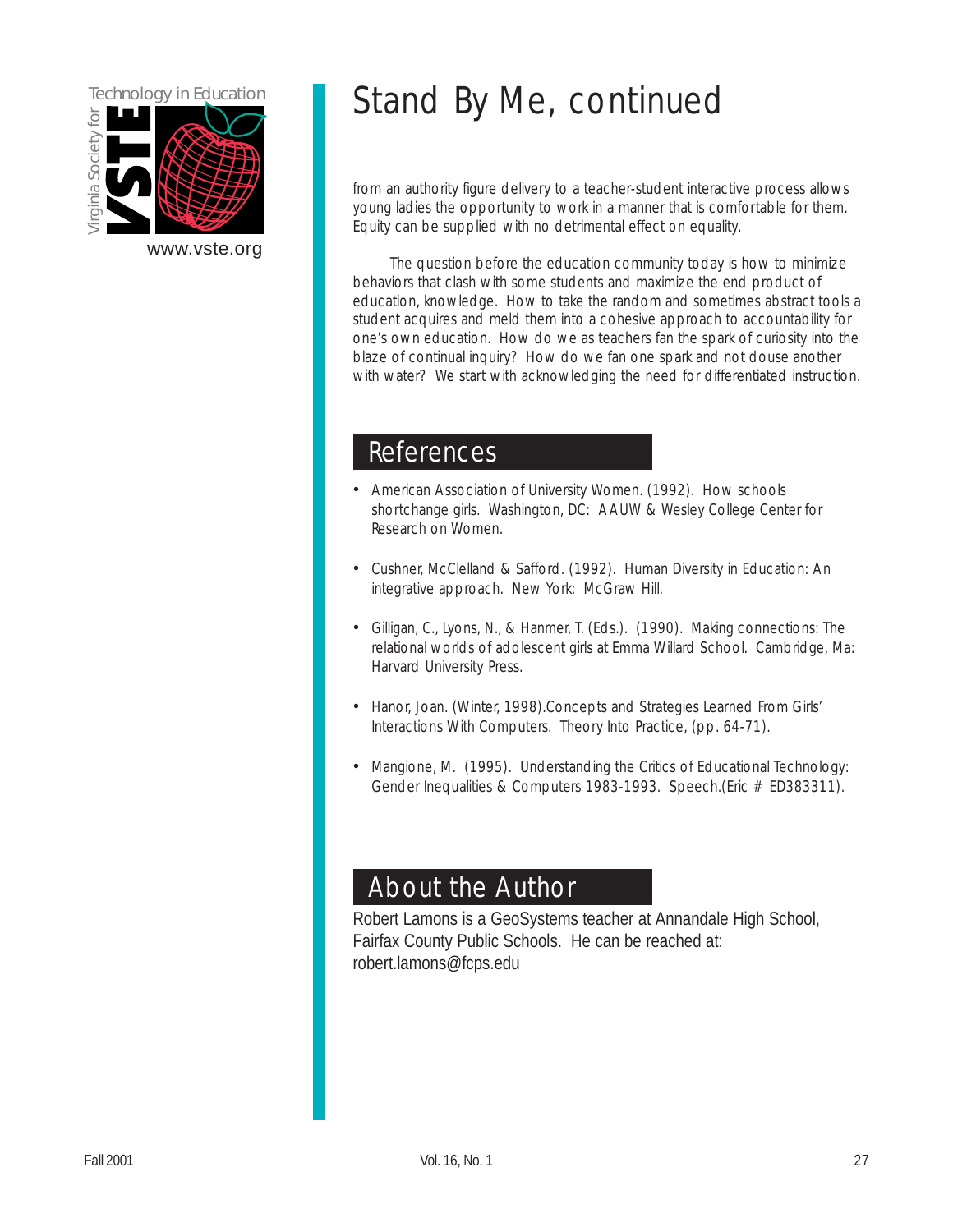

## Technology in Education Stand By Me, continued

### Appendix 1

# **Questionnaire**

Computer Use Survey

Please fill out this survey truthfully. It is for a class I am taking through GMU. The results will go no further than myself. I will combine this information with other interviews to come up with composite pictures of computer users.

#### Please mark each question with:

- A) I agree completely!
- B) I mostly agree
- C) I'm not sure
- D) I barely agree
- E) I never agree, no way!
- 1 . I am in grade 11
- 2 . I am in grade 12
- 3 . I am a girl
- 4 . I am a boy
- 5 . I could explain what a computer is
- 6 . I could explain what a computer
- does
- 7. I could explain how it works
- 8. I feel comfortable with computers
- 9. I can help others on computers
- 10. I hardly ever need help with computers
- 11. I know word processing
- 12. I know spreadsheets
- 13. I know databases
- 14. I know presentation software
- 15. I know web browsers
- 16. I know what RAM is
- 17. I know what a hard drive is
- 18. I know what a CPU is
- 19. I know what C: means
- 20. I know what a folder is
- 21. I know what a file is
- 22. I know what a document is
- 23. I know what DOS is
- 24. I know DOS
- 25. I feel comfortable with computers
- 26. I feel comfortable trying things on my own
- 27. I feel comfortable with a new piece of software
- 28. I usually need some help with new software
- 29. I usually prefer to find things out by myself
- 30. I usually feel rushed when learning new software
- 31. I usually look forward to new software
- 32. When problems arise I usually figure it out myself
- 33. When problems arise I usually ask my neighbors for help
- 34. When problems arise I usually call the teacher
- 35. When problems arise I usually get frustrated
- 36. When problems arise I usually feel challenged
- 37. People would say I am good with computers
- 38. People come to me for help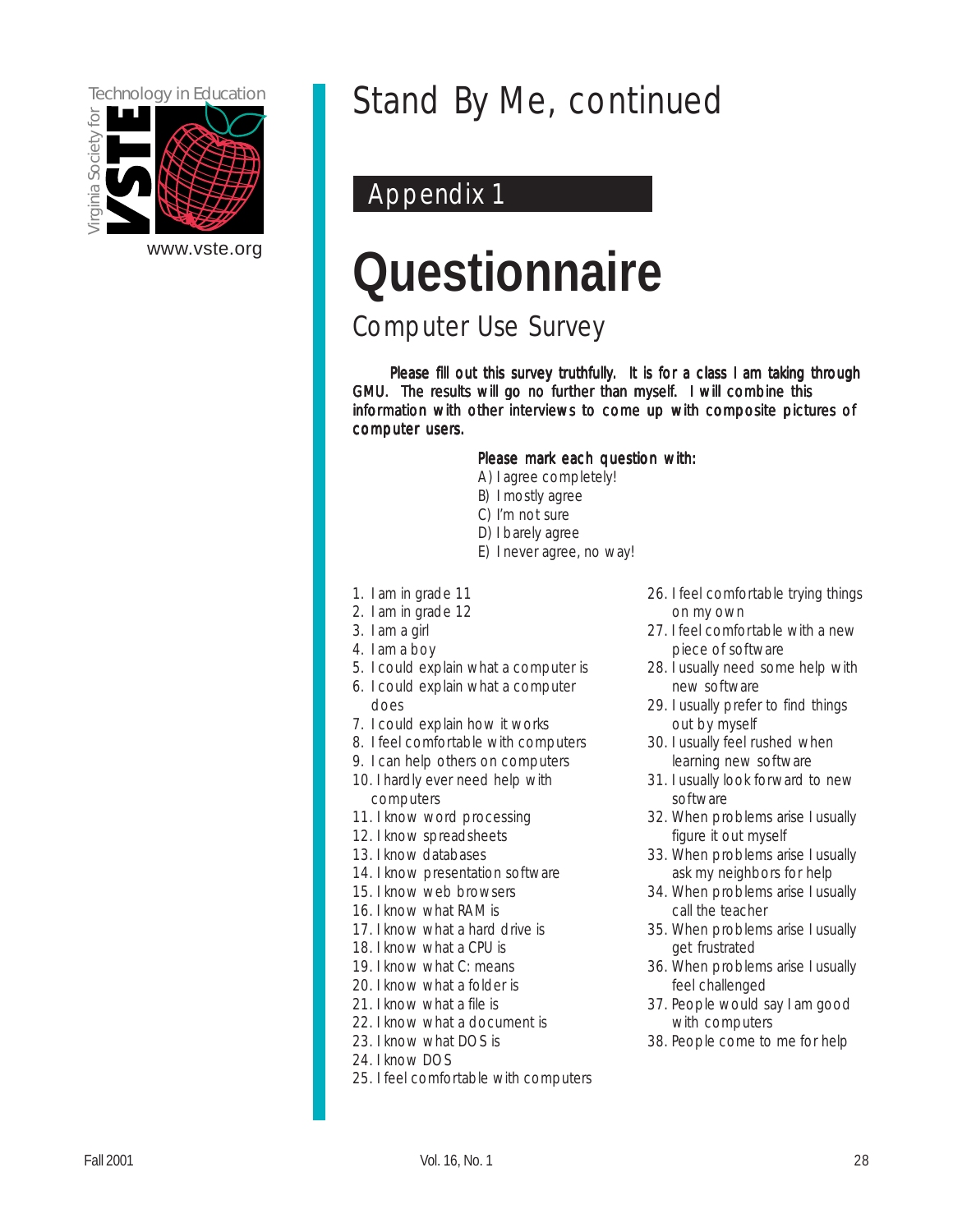<span id="page-28-0"></span>

## Stand By Me, continued

## Appendix 2

# [www.vste.org](http://www.vste.org) Second Survey

- How would you describe yourself as a computer user?
- Could you describe how you learned most of what you know?
- When do you find a computer application especially difficult to learn/work through?
- When do you feel comfortable working through a computer problem?
- What does the teacher do that makes it easier for you to work through a computer problem?
- What action does the teacher take that makes working through an application difficult?
- What would the ideal teacher do to help you with computer problems?

## Appendix 3 Post Behavior Interview Questions

- A. When is the teacher most helpful? Why? What would make it better? It wouldn't be as good if he…
- B. When is he least helpful? Why? What would make it better? It would be great if he…
- C. How would you complete this sentence? I like it best when Mr. L …
- D. What would you like the teacher to know when helping you?

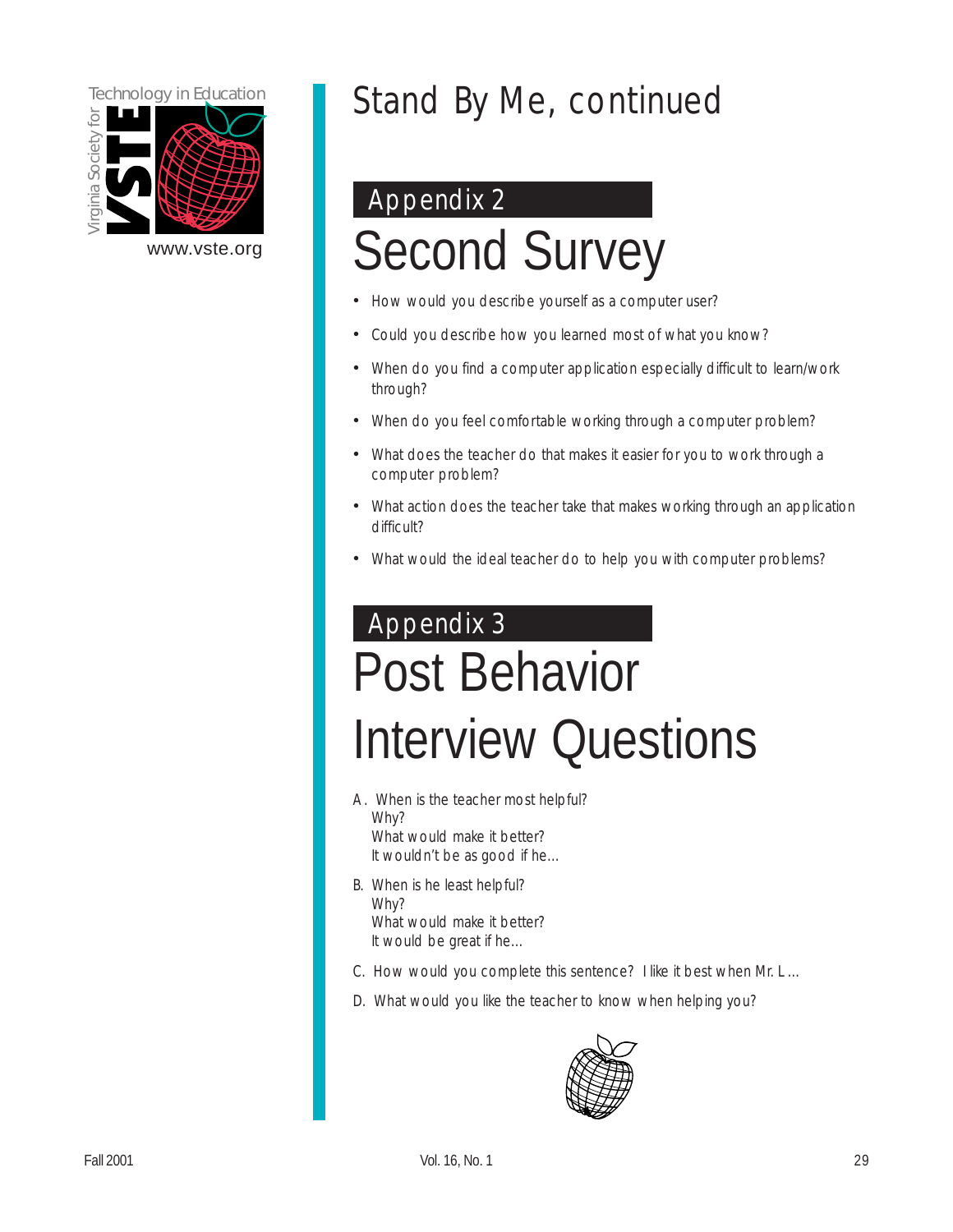<span id="page-29-0"></span>

[www.vste.org](http://www.vste.org) 

The VSTE Journal is published by the Virginia Society for Technology in Education. Permission is granted to copy and distribute single articles from this publication for non-profit use with copyright notice.

Contents copyright © 2001, VSTE All rights reserved.

# Issues Related to Creating Web-Based High School Courses

*Ross Perkins & Robert Cobb, Jr.* 

## Value of Distance Education for High Schools

stending the learning choices in any school excites both teachers and<br>students. Because of this, distance education has found a niche in<br>secondary schools across the country. It is an appealing ontion for smaller. secondary schools across the country. It is an appealing option for smaller high schools that want to offer students more choices for credit. Proponents say that distance education can give high school students in districts with limited financial resources opportunities to take advanced or specialty courses (Carr & Young, 1999). Web-based learning is appealing because all one needs is Internet accessibility and applications to access a course (ie: a browser, e-mail program, certain plug-ins, etc.) Many of these tools are available to educators and students.

### Other reasons for offering web-based courses to students include:

- Creating opportunities for a more diverse, collaborative learning experience by opening access to peers in other locations.
- Providing technology-rich instruction by challenging learners to become technologically literate.
- Enhancing a teacher's skills in technology. These skills can then extend to the classroom.
- Addressing teacher shortages in certain subject areas.
- Delivering instruction to suits learners who have interpersonal deficiencies or who may not be able to attend school due to physical ailments.
- Offering a wider variety of courses to help end scheduling conflicts.
- Creating an environment where resistant learners cannot adversely affect others.

## Who's offering web-based courses to high school students?

Virtual high schools are organizations that bring together instructional design resources of local universities or private companies and offer distance education courses (most web-based) to high school students. The states of Arizona,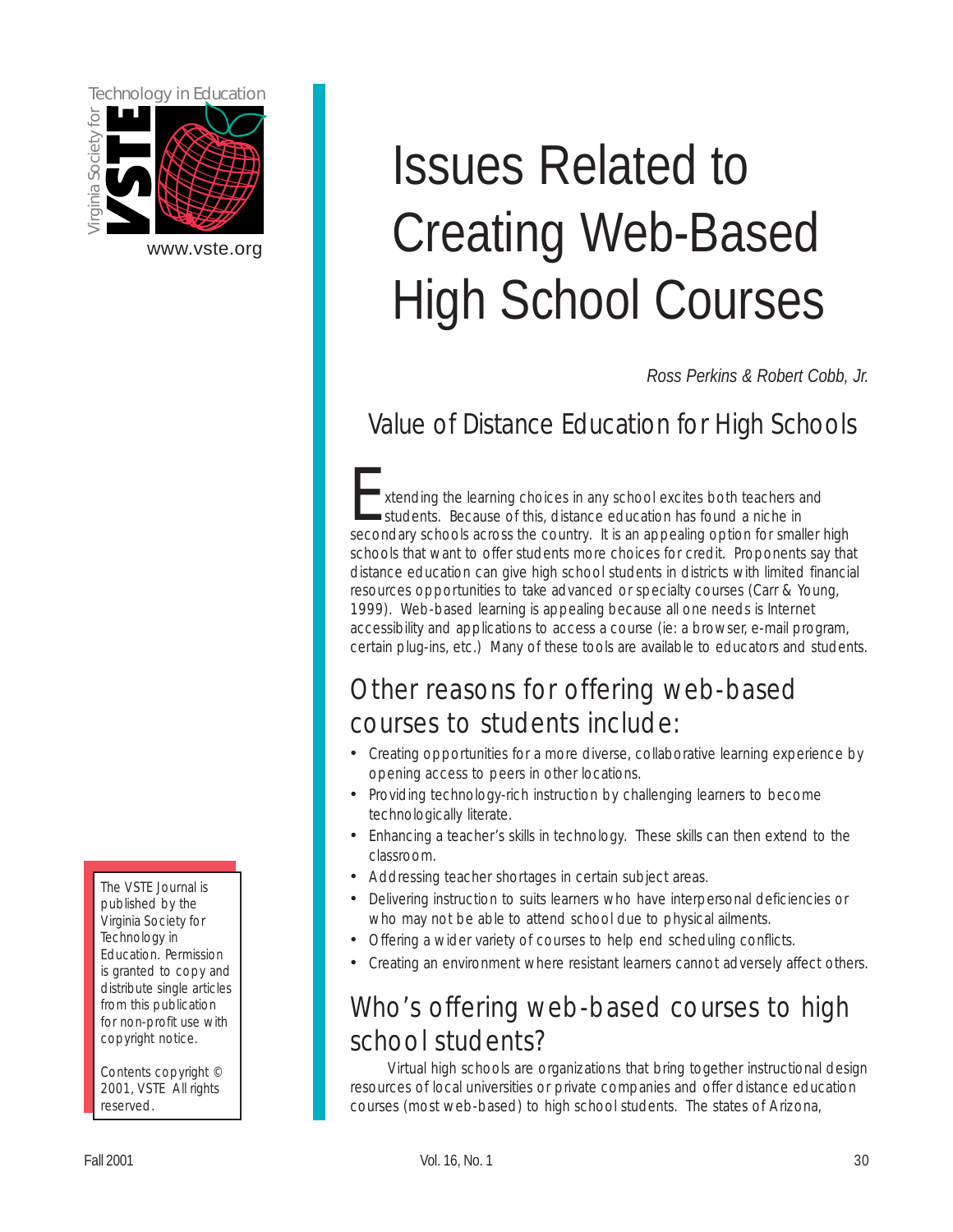

## Technology in Education Web-Based Courses, continued

California, Kentucky, Florida, Massachusetts, Michigan, Nebraska, and Utah all have accredited virtual high schools. Most of these virtual high schools provide courses only to students within their respective states, but some offer courses [www.vste.org](http://www.vste.org) and that extend beyond state boundaries. There are some private companies that offer courses for high school students, but often operate independently of school systems.

> Exciting to note is that web-based classes can also be created at the local level. Terri Breyman, an English teacher at Falls Church High School (Fairfax County, Virginia), and Sandy Todd, of Fairfax County's Office of High School Instruction, presented at the Virginia Society for Technology in Education (VSTE) conference in March 2001. Advice that Breyman and Todd gave to attendees is included in this article. The fact that creating and teaching web-based courses is within the purview of instructors who have time, patience, and a willingness to learn was among the most important insights they shared. One does not need a doctorate in distance education, a contract with a national organization, or access to thousands of dollars worth of technology equipment to create a course.

> The focus on distance education will be narrowed even further to a system that is of immediate practical use to classroom teachers, which is web-based learning (WBL). Other distance education systems, such as video conferencing, satellite-based systems, correspondence courses, etc. will not be discussed. Specifically, this article will address to common criticisms of distance education, look at the characteristics of distance learners, provide practical tips for building a web-based course, and pose some questions germane to distance course development.

## Addressing the common criticism

Skeptics of web-based learning often interject, "An on-line course is not as good as one taught in the classroom." To some extent, they are right, although only in one way. They are right because there is a lot to be said for face-to-face interaction – we are, after all, social creatures. Learners who enroll in distance education courses do so for many reasons, but avoiding human contact is not among them. They often report that they miss the personal interaction that they had in traditional classrooms.

But the critics who say that web-based courses are "not as good as" faceto-face classes are making some erroneous assumptions. All traditional classes are not of the same quality, and not all learners process information in the same manner. Given the reality of negative classroom experiences, are we to believe that any traditional course is better than any on-line course? Certainly not. Some people excel in face-to-face situations, where others benefit from a web-based instructional context with minimal personal interaction.

Those who claim that students enrolled in on-line courses are more motivated and/or who have higher test scores than their peers enrolled in building-based courses make as much of a mistake as detractors of distance education. Such claims are simply not examples of quality distance education research (Lockee, Burton, & Cross, 1999; McIssac & Gunawardena, 1996).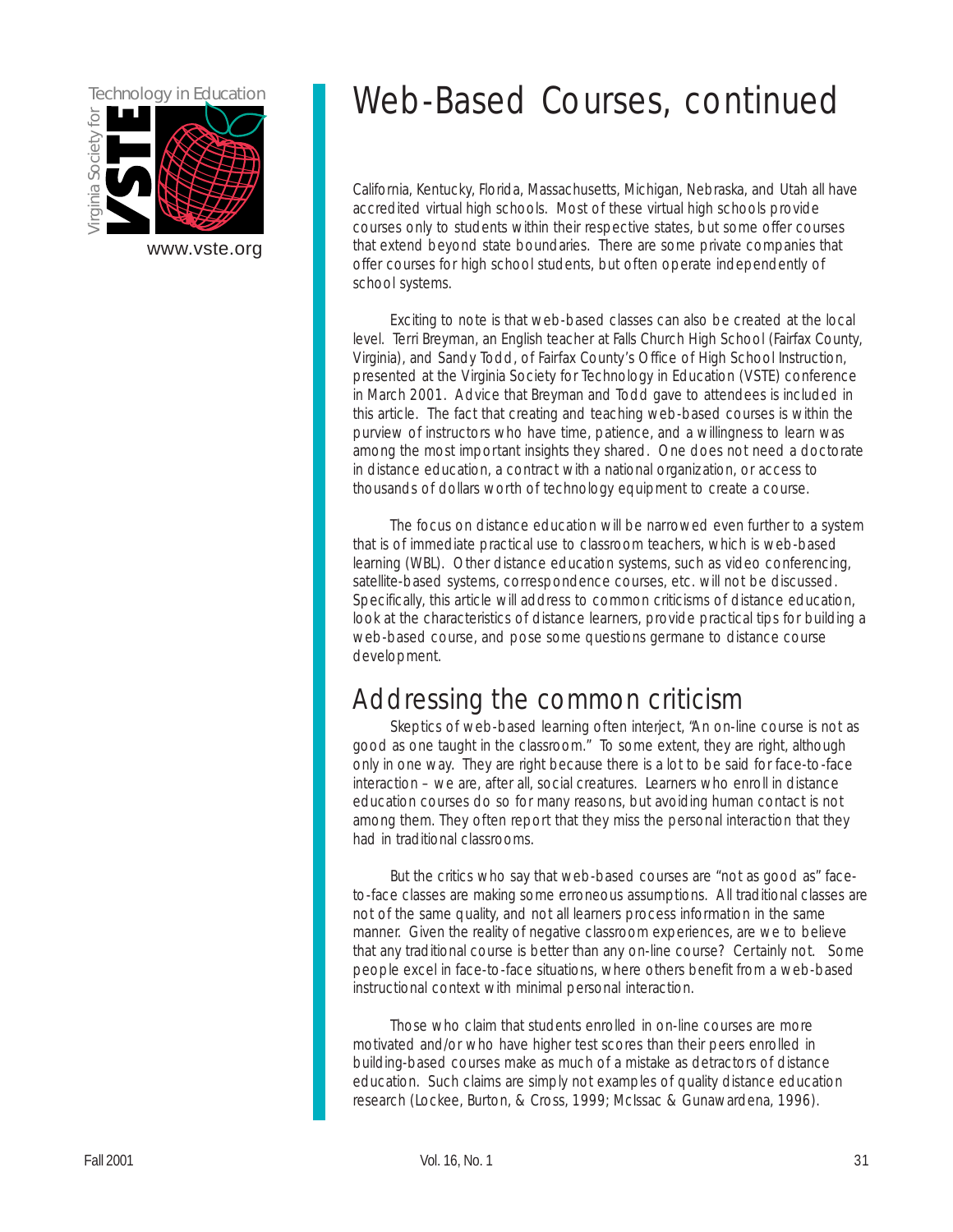

## Technology in Education Web-Based Courses, continued

Comparing distance education courses to its classroom-based counterpart is tantamount to comparing the proverbial apple and orange; the distance learning experience is inherently different for both the teacher and the student. One must [www.vste.org](http://www.vste.org) evaluate distance courses against other distance courses and at the same time, examine those qualities about the course that help people learn. This article rests on the assumption that on-line courses either in whole or in part (as enhancements to classroom-based courses) can be a valuable part of the instructional process.

## What are some characteristics of distance learners?

The typical successful distance learner is one who is focused, selfmotivated, self-directed, and independent. This type of learner needs little external interaction in order to attain goals or tasks. The ability to perform these skills is most prominent in adult learners due to their experiences that come with age – qualities that correlate with self-regulation. A self-regulated learner is able to use skills according to metacognitive, environmental, and behavioral standards. Implementing these skill prompts the learner to set goals, utilize strategies, judge the effectiveness of these strategies, and modify them accordingly. Unless the learner actively seeks help, these things occur internally, without any external interaction.

In the virtual high school environment, there are students participating in the courses who are "atypical" distance learners. Some of the virtual high schools claim to service unmotivated students, such as those who have been expelled from school or those who resist the educational process. The most common claim made by many of the virtual high schools presently in existence is that they can provide an equal and fair educational experience for a larger body of learners. In actuality, this environment is only beneficial to a minimal number of learners who are targeted for educational services. This attempt to service a multitude and diverse group of learners has nothing to do with physical accessibility to the subject matter. The concern lies within the psychological capability of the student to learn from the content in an on-line environment.

The teacher who creates a web-based course should not believe that only students with the aforementioned qualities will be successful. A teacher will prompt learners to use strategies that will increase the probability of their completion and success in a web-based course. Evidence indicates that students can be taught to use many discrete cognitive strategies and that their immediate performance can be elevated by explicit practice in the use of these strategies (Boekaerts, 1997).

## Some practical tips

The teacher must be aware that time is an extraordinarily important factor when designing a web-based course. To construct a quality web-based class, Breyman emphasized that teachers must plan for weeks of preparation time. Completing a portion of the instruction and adding the rest as the course progresses is ill advised. Completing the course before it begins "allows you to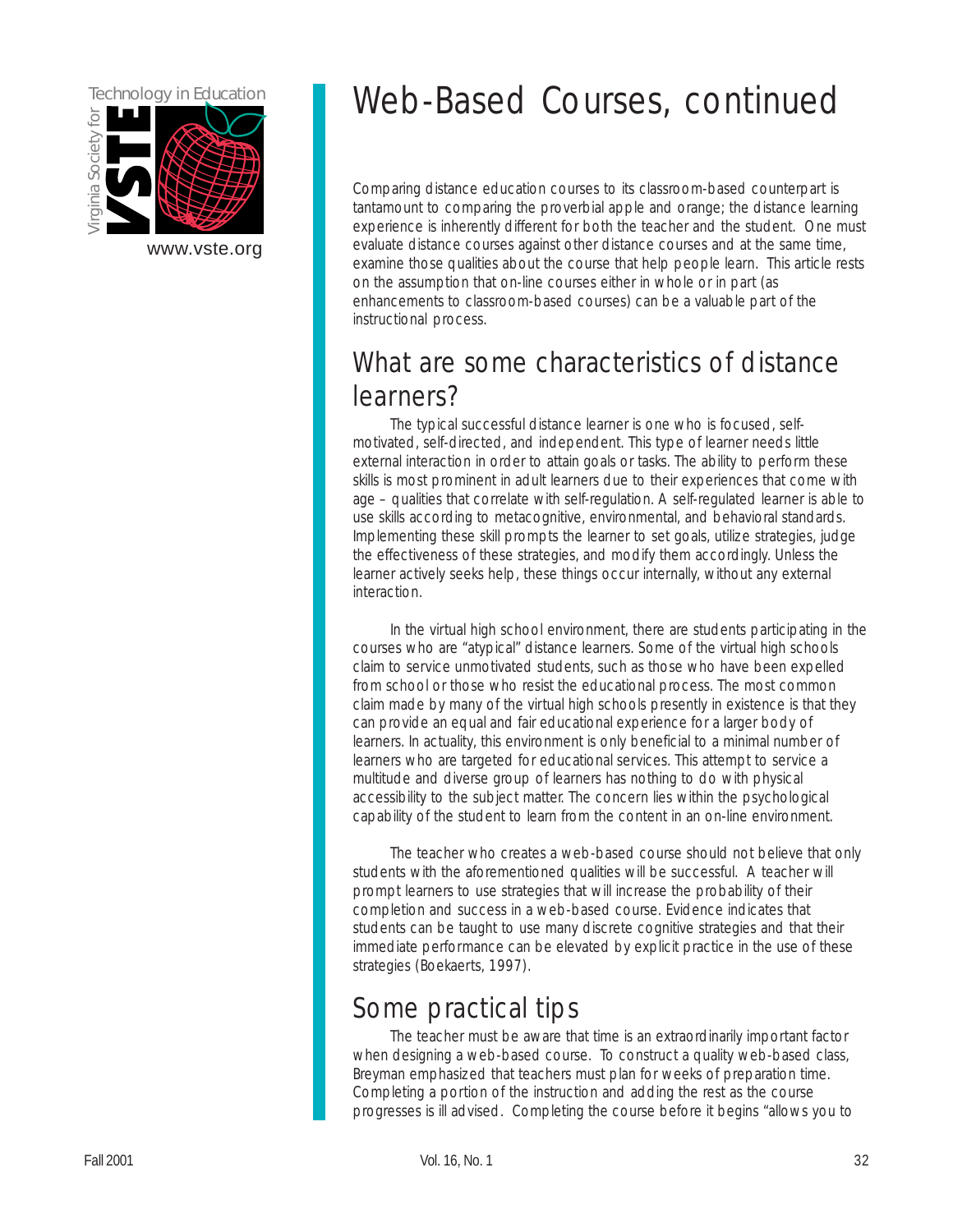

## Technology in Education Web-Based Courses, continued

fix snags, allows you to determine discussion topics, allows you to spend time on-line with students, and allows you to have a life" (Breyman & Todd, 2001).

### Administrative Issues

The same things that help a student understand what is expected in a traditional classroom are those things that help a student who is taking an on-line class. A clearly defined syllabus with assignments and due dates, a list of course materials, rules and procedures for turning in homework, a late-work policy, attendance policy, etc. should all be included. Teachers must make every effort to ensure that students are "in the know." Doing so helps alleviate misunderstandings and helps reduce what is known as "psychological distance," which refers to the feeling of isolation from other learners and the teacher. Therefore, easily accessible information is all the more imperative.

Keeping in contact with students other than by e-mail alone is important because, as Breyman stated, students do not check e-mail as often as the teacher would like. In order to do this a database of student names, phone numbers, addresses, and other pertinent information should be created. This allows the instructor another means of holding students accountable. How to accept, organize, grade, and return student work, most of which will be done electronically is another issue.

Breyman found it became necessary to establish "office hours." She did so because students need to know when the teacher is going to be on-line and available to take questions or give immediate guidance on assignments. Students may also just want to share ideas. A teacher should build in time for students to get to know each other on-line or post biographical sketches. Activities such as these help decrease psychological distance as well.

### Instructional Design Issues

All teachers must be keenly aware that creating an on-line class is not simply creating one's notes in hypertext (HTML) format. Good teachers create interaction in their classes even if most of the information is lecture-based. Developing opportunities for interaction in a web-based class requires a lot more forethought than simply "opening the floor for discussion." Guided questions should be part of the instruction in a web-based class.

If an on-line discussion is implemented, will it be synchronous (such as through Instant Messenger) or will it be done asynchronously, as with a bulletin board? If the discussion happens at a specific time, the teacher must set ground rules for how people will "talk" to each other – moderation is an important component of a good discussion. Some course management software includes moderation tools, but many high school teachers and students do not have access to such a system, thereby necessitating "rules of interaction." These rules require forethought, research, and consultation with other experienced educators.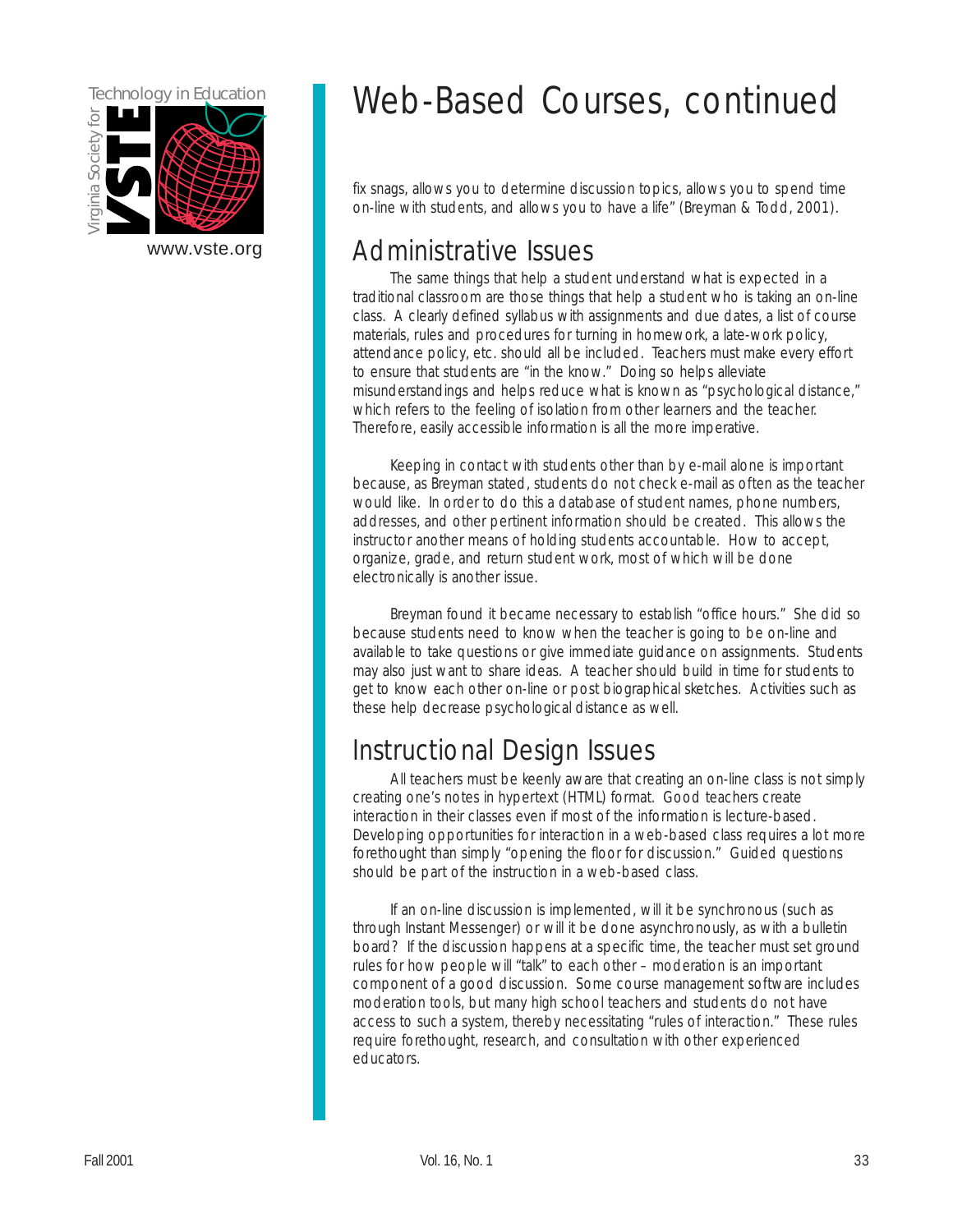

## Technology in Education Web-Based Courses, continued

Getting students to work together on projects is not as simple as telling them they must do so. Teachers who use collaborative learning effectively know that it takes a great deal of preparation to ensure that each student contributes [www.vste.org](http://www.vste.org) equally. Clear instructions and written examples of all work that a teacher requires are imperative. The teacher is advised to pilot-test any on-line course before going "live" with it. Student feedback during formative evaluation can save many headaches later.

> According to Osman and Hannafin (1992), research has provided concrete evidence that [self] regulation strategies may be embedded within instruction" (p. 88). The instruction is able to facilitate and prompt learners to use such strategies. Ley and Young (2001) address four instructional principles that can be employed in an asynchronous or synchronous web-based course. The four principles are preparing and structuring the learning environment, organizing and transforming instructional material, record keeping and monitoring, and evaluating performance. The premise of these four principles are based on the six selfregulation components: goal setting, environmental structuring, organizing material, self-monitoring, self-evaluation, and reviewing previous materials. If the learner is provided with activities within the context of the instruction, along with explicit instruction concerning the function of the activity, these skills can be attained and transferred within a web-based (or traditional) classroom setting.

### Related Concerns

In the question and answer session following Breyman & Todd's presentation, a number of tangential issues were raised by fellow educators. We do not have the space to address the concerns individually, but we would like to give the reader some questions to consider.

## Support

- 1. Do you have the support of administrators in your district to ensure that the course is offered for credit?
- 2. How will your course be promoted to students in your school or district?
- 3. If video and audio are integrated into your course, do you have access to multimedia resources for creating digital files?
- 4. Do you have technical support staff available?
- 5. How will handle student registration be handled?
- 6. Do you have support from counselors to ensure students have met the course prerequisites?

## Compensation

- 1. If you have been asked to create a distance learning course for your district, are you being fairly compensated or is it among your "expected" planning duties?
- 2. What kind of extra training (or education) will your school or district provide should they want you to coordinate other web-based courses?
- 3. How much release time will you have to design and then teach the course?
- 4. Will students be charged to take the course?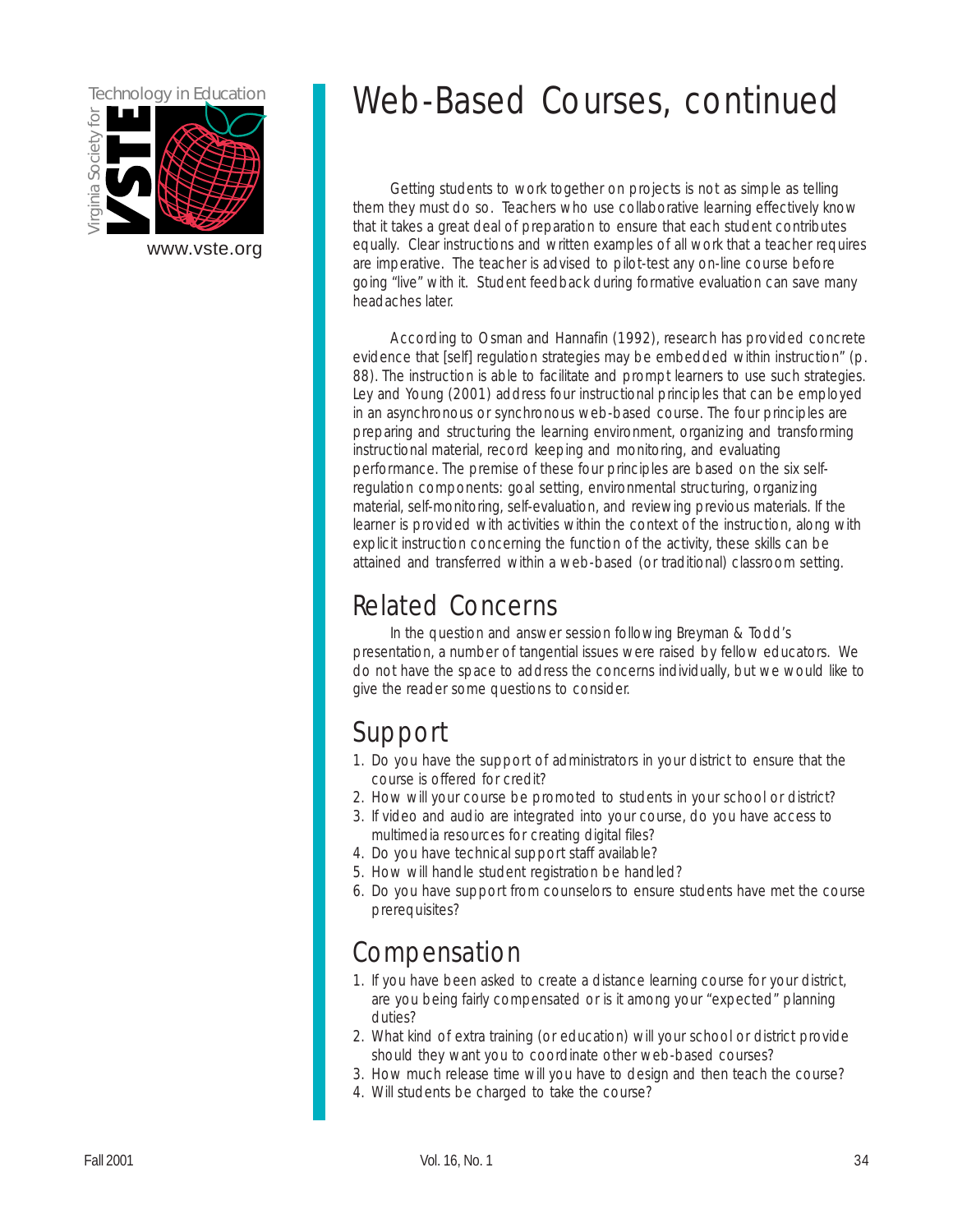

## Technology in Education Web-Based Courses, continued

## Intellectual Property

- 1. Once you have created the course, who owns it? (Are you able to teach it in
- **the same form if you move to another district?)**<br>2. Is course ownership in contractual language, or just "word of mouth?"
	- 3. If you use materials from other sources as part of the course, are you able to distribute them over the web?

### Access & Security

- 1. What kind of resources will your audience need? If you want to deliver multimedia over the web, do students have a connection robust enough to receive the files?
- 2. Is the interface easy-to-use for learners of the targeted age group?
- 3. Have special-needs issues been address, such as size of font, labeling of pictures, access to audio descriptions, etc.?
- 4. If the course you create is hosted on the school server, is there enough security in place to protect it?
- 5. Are students who are not enrolled in your district (such as those being homeschooled or those attending private schools) eligible to access the course for credit?
- 6. Are students in other states eligible to take your course for credit?
- 7. Do you need to protect course content from being viewed by a world-wide audience? If so, how will access be granted or denied?
- 8. Will students have to buy books and materials, or will they borrow them from a local school?

## Final Thoughts

For teachers who want to begin building a course or even web enhancements to a face-to-face class, there are at least two options on the web that allow them to do so without having to know anything about hypertext markup language (HTML), creating secured access, or building a discussion forum. One option is Blackboard's on-line learning tool called "CourseInfo." The other has recently become available through Yahoo! (Y! Education). The URL for each tool is listed at the end of this article.

Both tools are available for free, but read the Terms of Understanding carefully, especially on the Blackboard site. File space is limited in both, but the interfaces provide a great solution for some of the administrative issues raised above. The Blackboard site also includes a number of links and articles that promote the professional development of teachers who are teaching web-based classes. The Y! Education site, which has similar features to CourseInfo, lacks assessment and grading components that some teachers find quite useful. The selection of one tool over the other requires the designer to take some time to look over the features and decide which is easier to use – both for the teacher and the student.

Building and teaching a web-based class is a lot of work and there are certainly a number of issues to resolve, but those who do it have found that this mode of teaching and learning can be rewarding for everyone involved.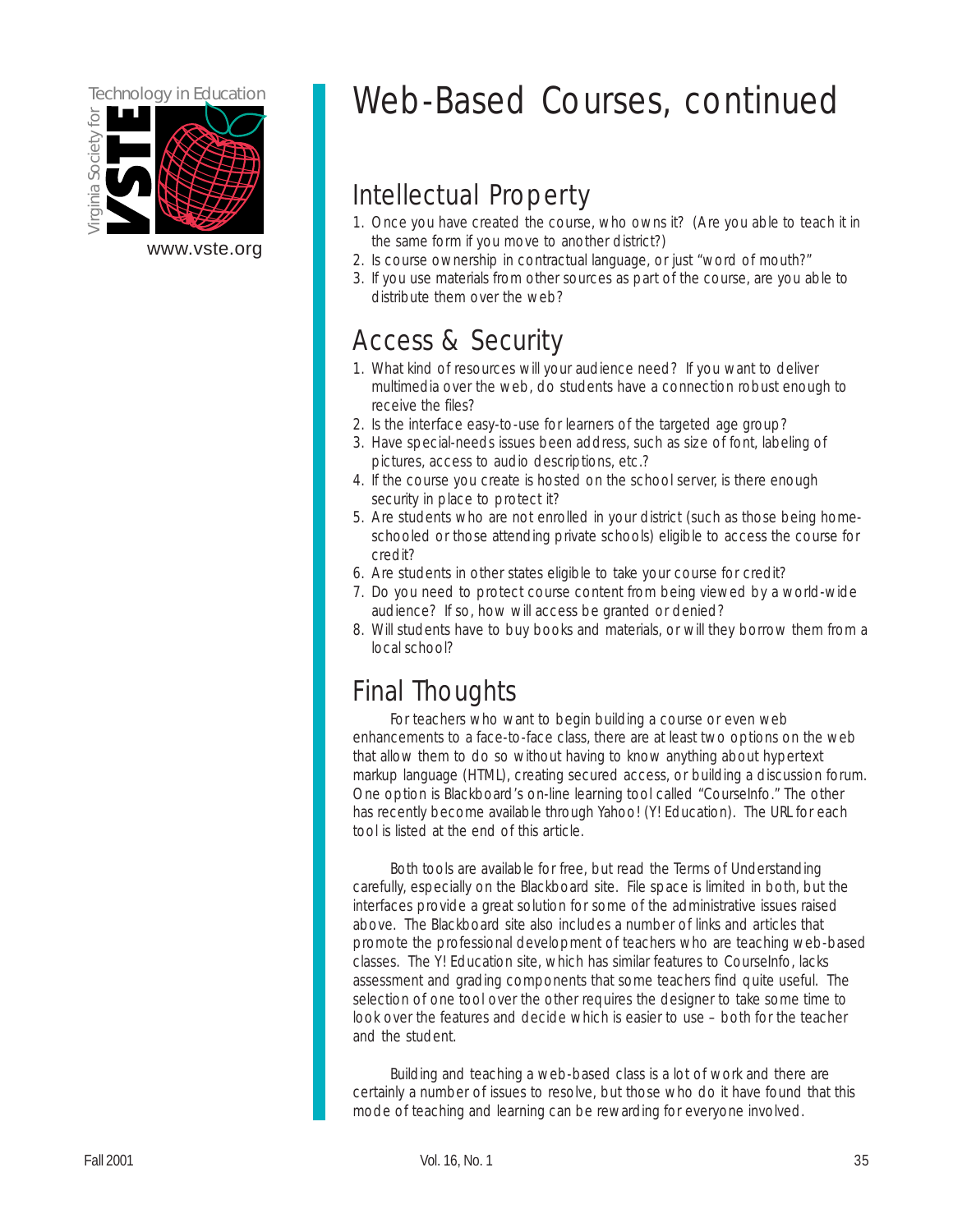

[www.vste.org](http://www.vste.org) 

## Technology in Education Meb-Based Courses, continued

### URLs

#### Fairfax County Public School On-Line campus:

<http://www.fcps.k12.va.us/DIS/OHSICS/onlinecampus2/index.htm>

#### CourseInfo: CourseInfo:

<http://www.blackboard.com>

#### Yahoo! Education:

<http://education.yahoo.com>

### References

- Boekaerts, M. (1997). Self-regulated learning: a new concept embraced by researchers, policy makers, educators, teachers, and students. Learning and Instruction, 7 (2), 161-186.
- Breyman, T. & Todd, S. (2001, March). Teaching On-line. Presentation at the meeting of the Virginia Society for Technology in Education, Virginia Beach, VA.
- Carr, S. (1999, December 10). 2 More Universities Start Diploma-Granting Virtual High Schools. The Chronicle of Higher Education, p. A49.
- Ley, Kathryn & Young, Dawn B. (2001). Instructional Principles for Self Regulation. Educational Technology Research & Development, 49(2), 93-103.
- Lockee, B. B., Burton, J. K., & Cross, L. H. (1999). No comparison: Distance education finds a new use for 'no significant difference'. Educational Technology Research & Development, 47(3), 33-42.
- McIssac, M. S., & Gunawardena, C. N. (1996). Distance education. In D. H. Jonassen (Ed.), Handbook of research for educational communications and technology. Englewood Cliffs, NJ: Macmillan.
- Osman, M.E., & Hannafin, M.J. (1994). Metacognition Research and Theory – Analysis and Implications for Instructional-Design. Educational Technology Research and Development, 40(2), 83-99.

### About the Authors

Ross Perkins and Robert Cobb, Jr. are doctoral students in the instructional technology at Virginia Polytechnic Institute and State University. They can be reached at: rperkins@vt.edu and rcobbjr1@vt.edu

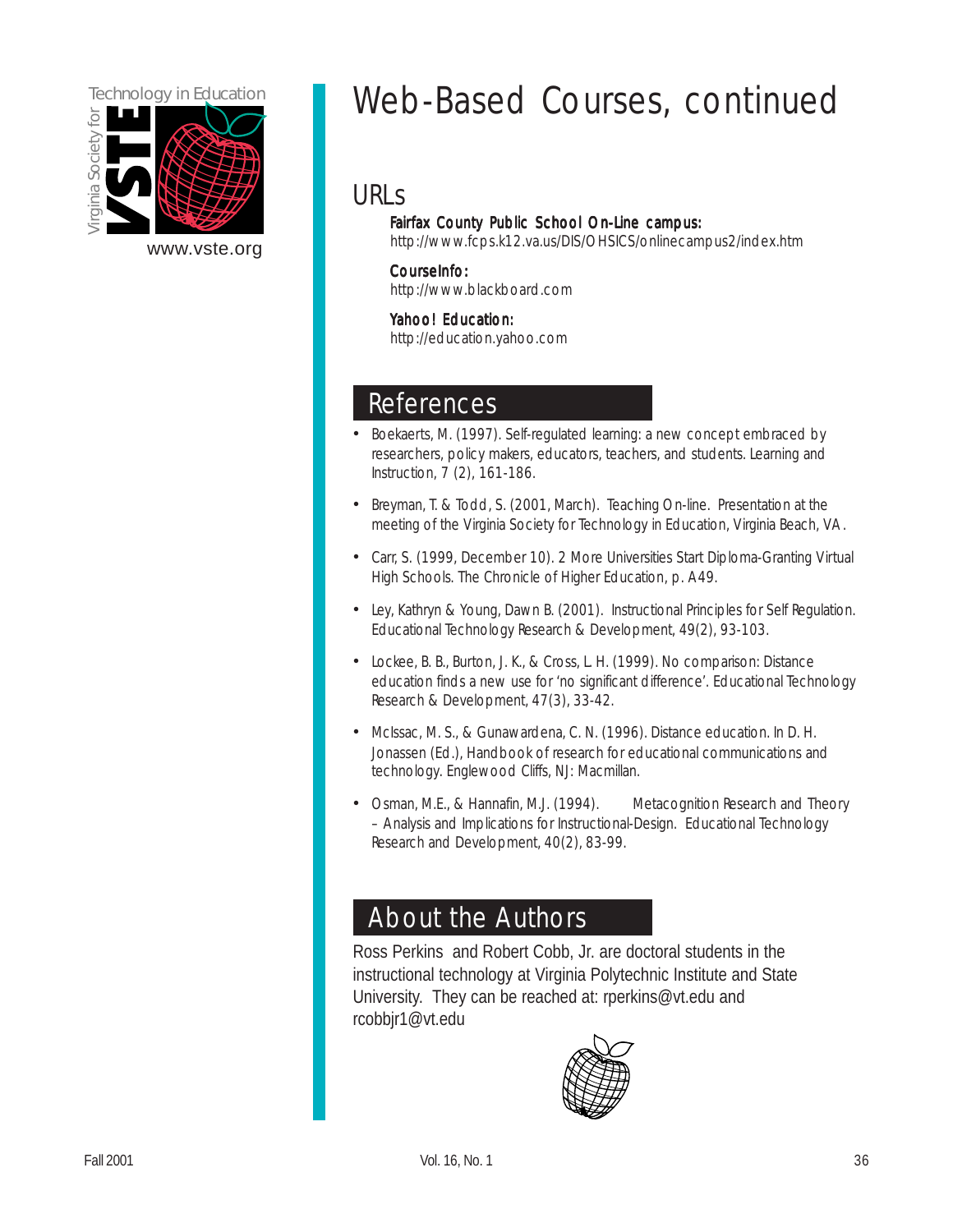<span id="page-36-0"></span>

[www.vste.org](http://www.vste.org) 

The VSTE Journal is published by the Virginia Society for Technology in Education. Permission is granted to copy and distribute single articles from this publication for non-profit use with copyright notice.

Contents copyright © 2001, VSTE All rights reserved.

The Development of Electronic Portfolios in Teacher Education Programs for Assessment of Student Teachers in Relation to Professional Teaching **Standards** 

*David Hicks, Kathleen M. Carico, and George E. Glasson* 

eacher preparation has emerged as a critical factor in the effective use of new technologies in education. Federal, state, and local agencies are investing billions of dollars to equip schools with modern computers and telecommunications networks. But these information technology investments will not pay off, unless future teachers become technology proficient educators who know how to use these new learning tools to improve learning (Carroll, 2000).

Preparing tomorrow teachers to recognize and harness the potential of technology within their content areas is seen as a vital and necessary role of teacher education institutions throughout the United States (NCATE, 1997; Presidents Committee, 1997). However, concerns continue to be expressed regarding the ability of teacher education institutions to fulfill this need. Both the National Council for Accreditation of Teacher Education (NCATE) and the International Society for Technology in Education (ISTE) report that schools of education are not adequately preparing pre-service teacher education students to effectively integrate technology in their future classroom. (NCATE, 1997; ISTE, 1999)

One response to the perceived weakness on the part of teacher education institutions to prepare teachers to integrate technology effectively has been the development of state and national technology standards. Technology standards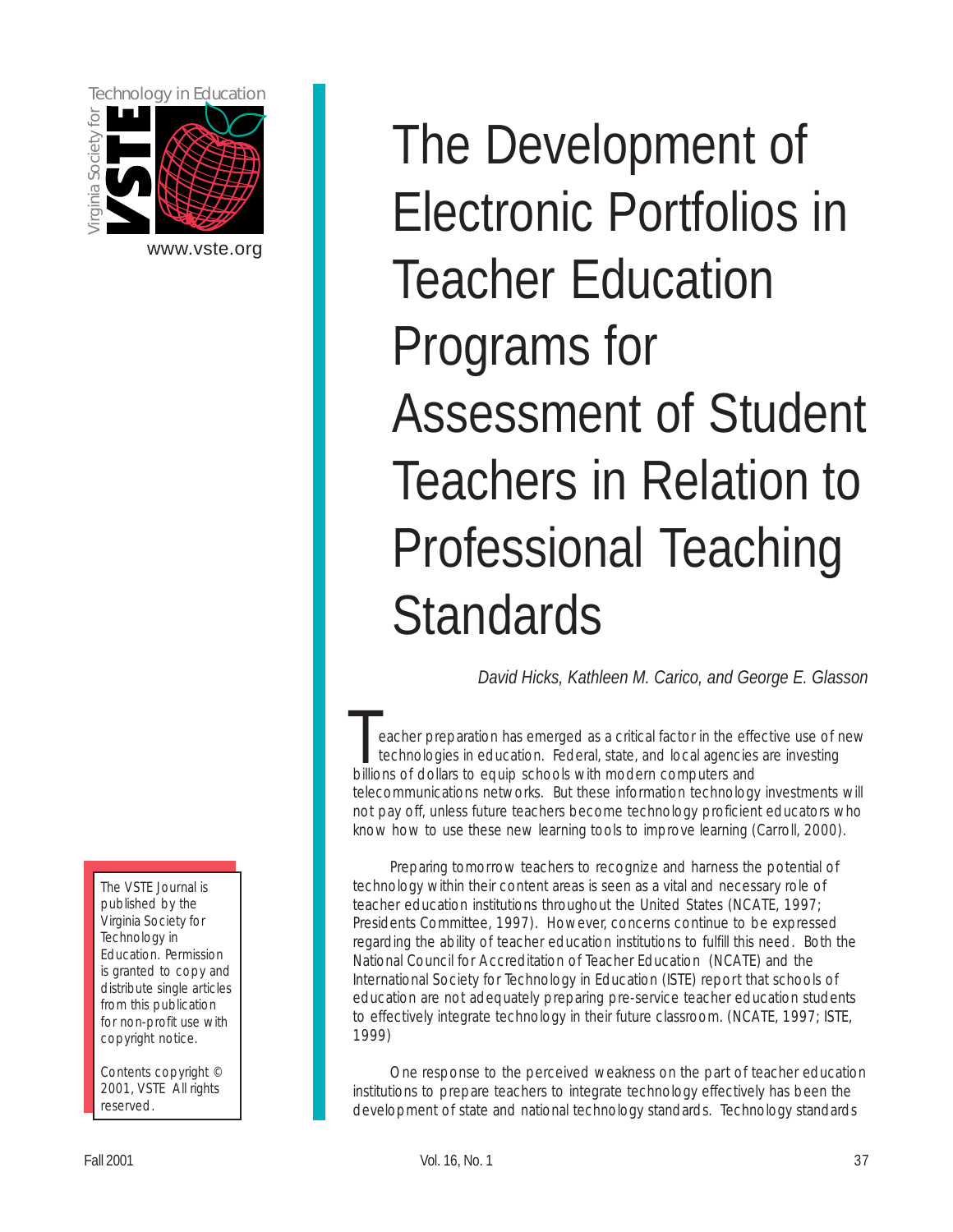

## Technology in Education **Electronic Portfolios**, continued

have been incorporated into both NCATE and the Commonwealth of Virginia's accreditation protocols for colleges and schools of teacher education. Meeting such standards, NCATE (1997) notes, will require "a vision and a plan … that will integrate technology into teacher education curriculum." Specifically, it is a vision that moves from treating technology as another "special addition to the teacher education curriculum" toward one that seeks to integrate technology within and through the entire education program.

Responding to this call, faculty members responsible for several secondary licensure programs at Virginia Tech (otherwise known as TESH: Teacher Education in the Sciences and Humanities) began in 1998 to realign our programs to meet new technology and content standards mandated by the Virginia Department of Education and our respective national organizations (i.e. National Council for the Social Studies, 1994; National Council of Teachers of English/International Reading Association, 1996; National Council of Teachers of Mathematics, 1989; National Research Council, 1996). The result was the design and implementation of web based electronic portfolios that assess, document, and connect to the Interstate New Teacher Assessment and Support Consortium (INTASC), the National Board of Professional Teaching Standards (NBPTS), and the professional standards for teaching and learning within each content discipline. This paper will introduce our rationale for the use of electronic portfolios, outline our development process, and detail key issues related to building a framework for organizing, supporting, and assessing the development of electronic portfolios that communicate pre-service teachers' understandings and competencies in order to meet specific performance standards and principles.

## The Importance of Portfolios in Teacher Education

Portfolios provide a connection to the contexts and personal histories of real teaching and make it possible to document the unfolding of both teaching and learning over time (K. Wolf, 1991)

Currently, portfolios are widely used within teacher education programs to promote and assess student learning, professional development, and reflection (Barry and Shannon, 1997; Nettles and Petrick, 1995; Rafferty; 1994; Reagin, 2000; Stone 1998; Tierney, 1993). Results of the Teacher Assessment Project (TAP) at Stanford reveal that engaging in the process of portfolio development appears to encourage teachers to become more reflective about their instructional practices (Krause, 1996; Vavrus and Collings, 1991). In more recent history, the National Board for Professional Teaching Standards utilizes teacher portfolios as part of its assessment process to identify accomplished teachers. Shulman (1992) highlighted the importance and need for portfolios in pre-service teacher education when he contended that "teaching is like dry ice, it evaporates and goes away ... Student teachers are told to learn from experience but the experience doesn't stay put so one can learn from it." Portfolios are a strategy designed to allow beginning teachers to capture the complexities of learning, teaching, and learning to teach during their preparation program.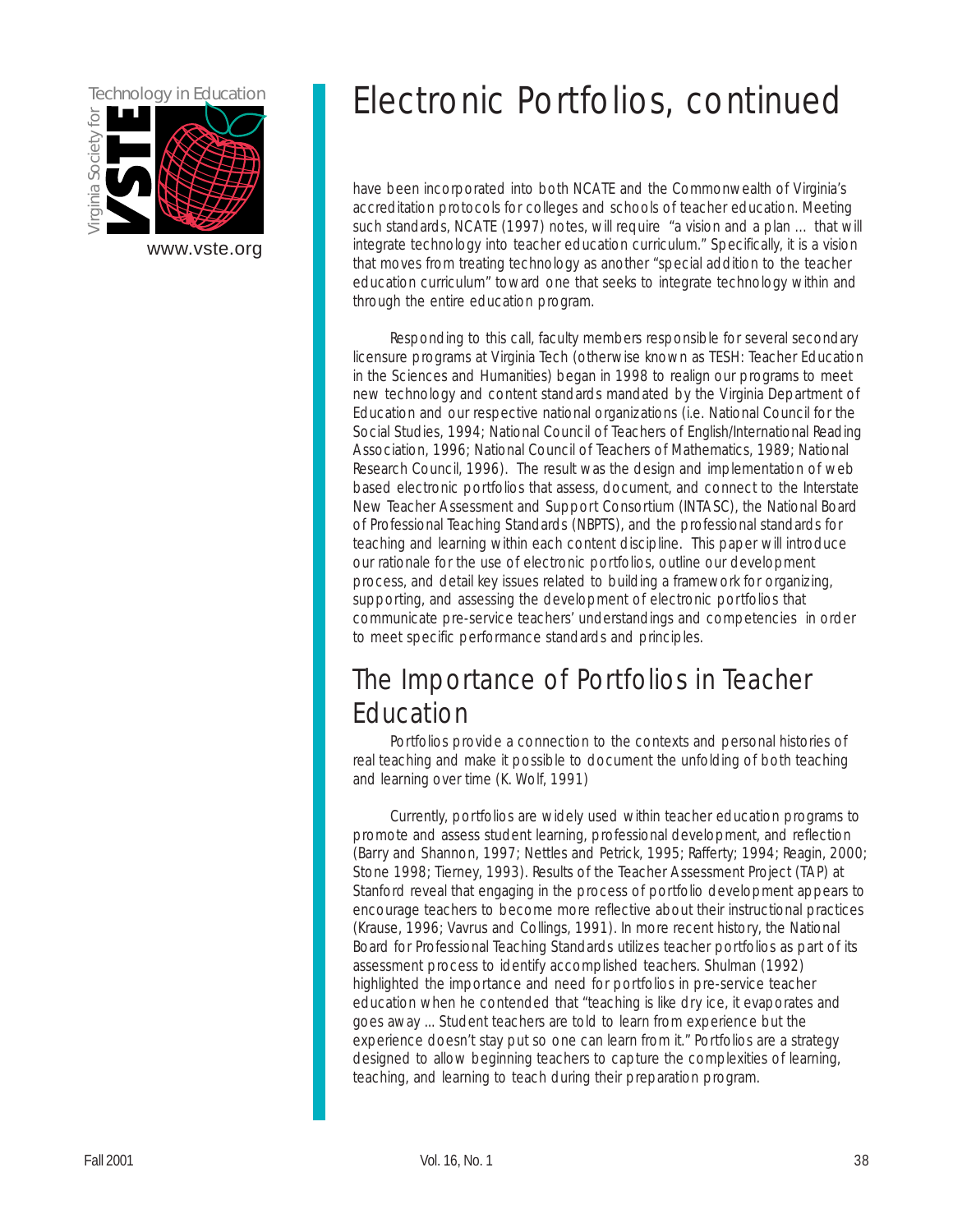

One focus of the stated mission of TESH is to "provide multiple opportunities for prospective teachers to learn, practice, evaluate and reflect upon the profession of teaching" [\(http://www.tandl.vt.edu/TESH/\).](http://www.tandl.vt.edu/TESH/) Portfolio construction can serve as self reflection process through which teachers can [www.vste.org](http://www.vste.org) examine "critical incidents" (Carter and Gonzalez, 1993), select meaningful artifacts, and reflect upon their growth as beginning teachers as they move back and forth between their university based courses and field placements. In this process, teacher interns have the opportunity to re-define and direct their professional development as they consider evidence for meeting standards in their own professional practice.

> Situated within the context of (a) discipline specific National Standards that embrace constructivist philosophies (NCTM, 1989; NCSS; 1984; NCTE/IRA, 1996; NRC, 1996), (b) on-going efforts to prepare tomorrow's teachers to seamlessly integrate technology within their classrooms, (c) Virginia's teacher education standards, and (d) a recognition that learning to teach is a socially constructed process of self organization and enculturation, TESH sought to harness and combine the potential of current and emerging technologies and portfolio assessment by requiring all secondary pre-service students to design, develop and present an electronic portfolio as part of their exit requirement for licensure.

## The Potential of Electronic Portfolios

During the past several years, science, social studies, and math education faculty have been in the process of researching portfolio development (Glasson & McKenzie, 1999; Lloyd and Wilson, in press). This research, along with the development of the worldwide web and other hypermedia environments and the increasing availability of electronic resources and support in our University, made electronic portfolios seem particularly feasible for use in our teacher education programs at Virginia Tech.

The final decision to move toward electronic portfolios within TESH was based upon a pilot program in the 1997-1998 within the social studies and science methods courses to utilize electronic portfolios. The results of these initial efforts suggested that incorporating electronic portfolios into the assessment systems of pre-service teacher education programs offered a number of distinct advantages over the typical three ring binder portfolio, which had formerly been used:

- 1) Web based electronic portfolios are easier to store and are portable and more accessible than typical hard copy portfolios. Located on the Teaching and Learning server and or distributed via CD-ROM, our students' portfolios were easily accessible by committee members, cooperating teachers and future employers.
- 2) The process of developing electronic portfolios provides teachers with a strong 'real world' application of the knowledge and skills from which to subsequently draw as they enter into their own classrooms and seek to integrate technology. Follow up work with alumni has indeed revealed that many of the teachers who constructed electronic portfolios the year before felt more ready, willing and able to introduce and meaningfully integrate web based technologies into their own classrooms.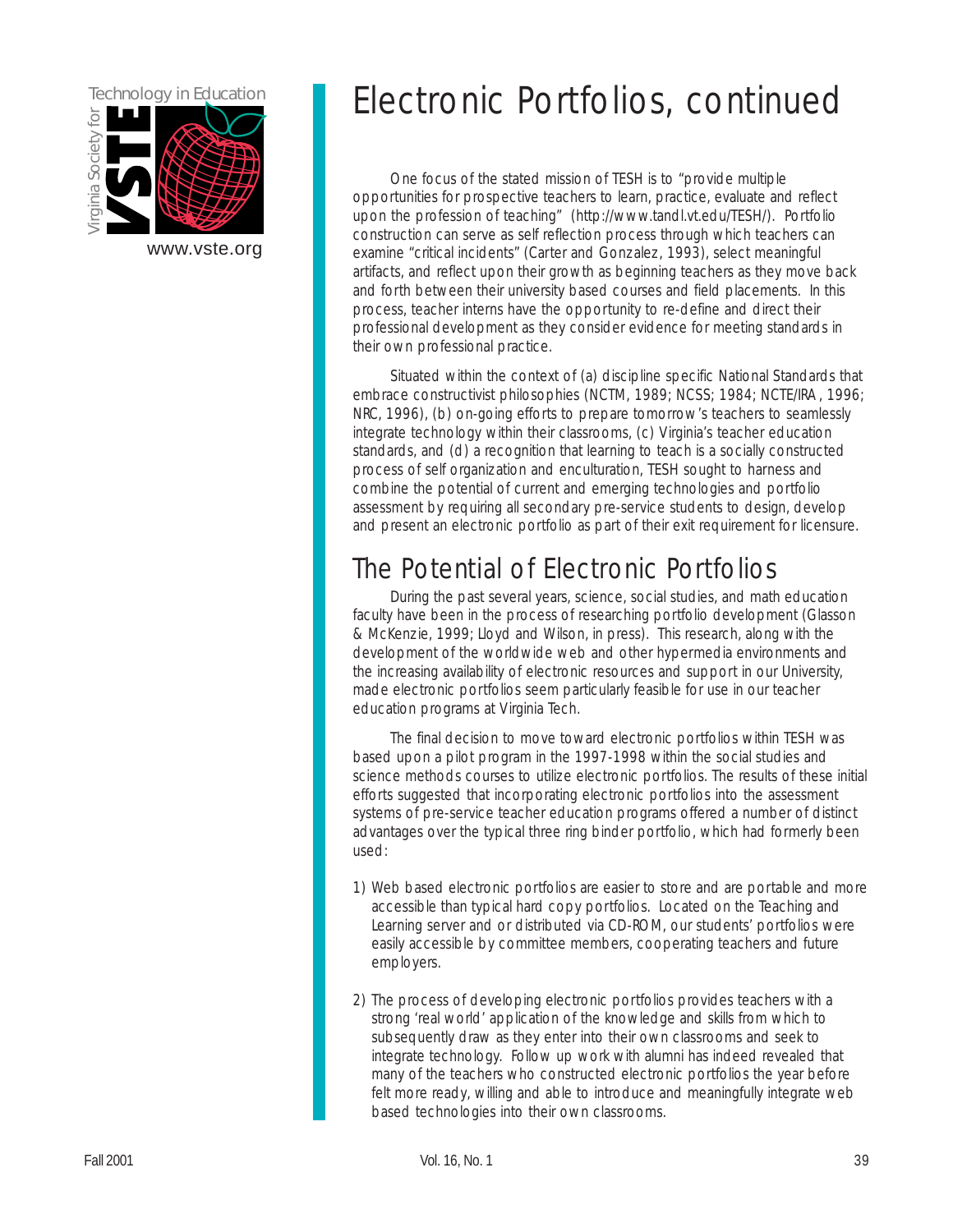

3) The use of hyper text and other multi-media elements, such as digital photographs, videos, PowerPoint slide shows, and both scanned and pdf documents within their portfolios provide students with the opportunity to [www.vste.org](http://www.vste.org) create and present a richly detailed, contextual, layered and reflective story of their growth as teachers. The non-linear capabilities of hypermedia make it possible for students to more tightly and flexibly link artifacts and reflections to specific and appropriate performance standards than is likely and, often, possible in a standard binder portfolio.

> Propelled by convincing evidence from the previous year and our reading, the next step toward fully implementing web based electronic portfolio as a program area required the development of the following: a clear framework for organizing the structure and scope of the portfolios with regard to specific standards and principles within and through all our content specific programs; clear, consistent, and attainable indicators and established benchmarks of success available for students and faculty as they approached the portfolio development; and the development of guidelines to support and nurture the development of reflective and ethically responsible portfolios that were accessible on the world wide web. In addition to the work we faced together as a faculty, the development of a successful portfolio process required an important assistance aspect that we could not ourselves address: technology support for ourselves and for our students.

### Support Structures for Faculty

Beneath most successful technology ventures are layered networks of support, many of which are often invisible. However, these layers represent important incremental processes and financial and technical resources that were critical in the development of a shared portfolio framework.

Our work was supported financially by a United States Department of Education Grant entitled, "Capacity Building for Preparing Tomorrow's Teachers to Use Technology: An Integrated Approach." Written by Dr. Patricia Kelly, Director of the Virginia Tech Center for Teacher Education, in collaboration with several faculty members, the grant supported our work with colleagues in Arts and Sciences and with local teachers to arrive at practical, long-term solutions to our challenge of preparing the pre-service teachers. In addition, the grant provided both material and human resources needed for technical training. Although some of the faculty were proficient at many of the technology tasks we would eventually ask our students to do, not all of us were, nor could any of us commit the time it would take to train students in technology skills on top of our responsibilities to involve them in a cycle of learning to teach, analyze and reflect.

In October of 1999, TESH faculty met for a full day with faculty members from the College of Arts and Sciences as well faculty from a local high school. These teachers were chosen because of their willingness to be involved in learning the same technology tasks in which their student teachers were engaged in learning, in order that both groups could work together to integrate technology into the curriculum during the internship experience. Grouped by content areas, our charge that day was to find correlations among state,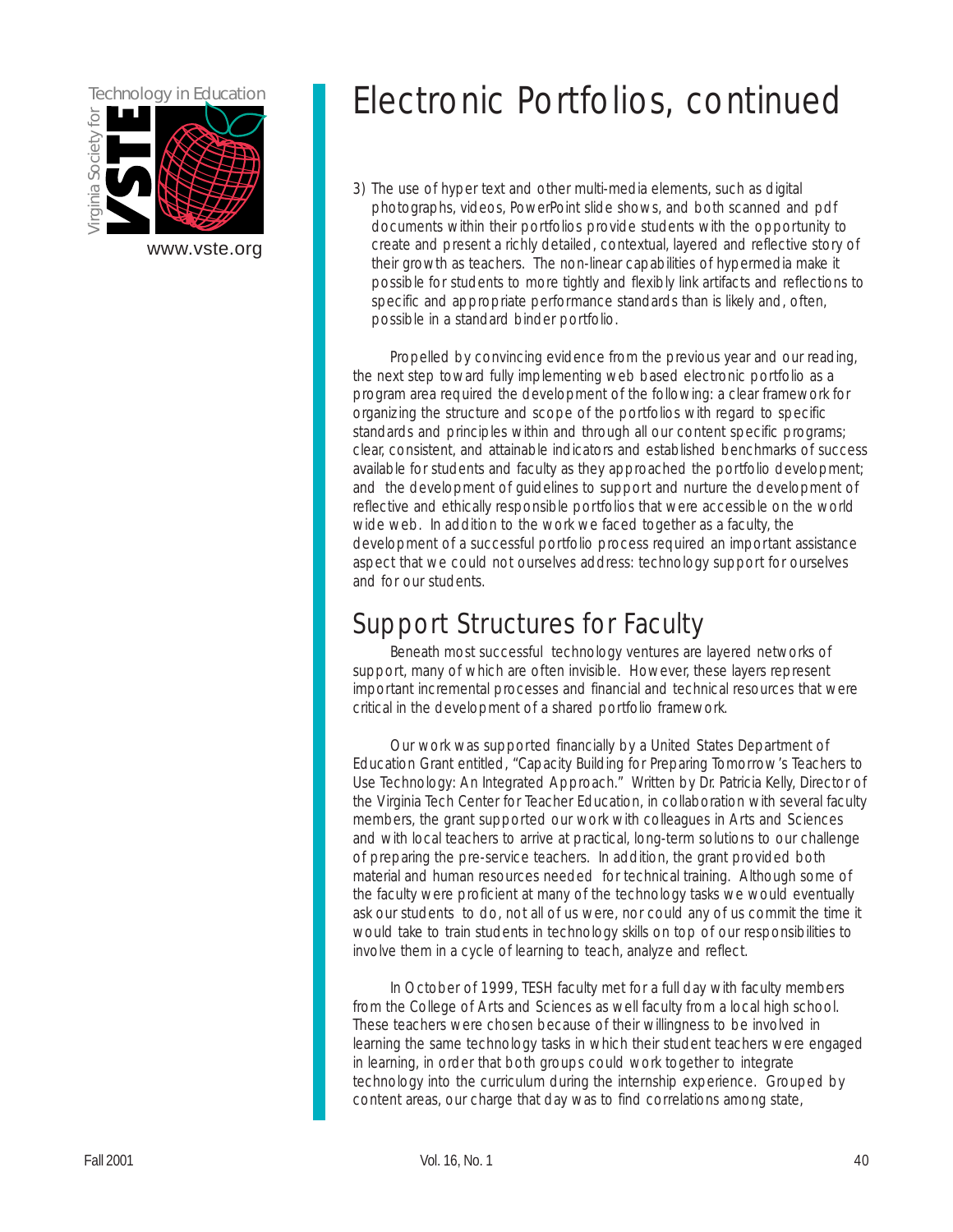

## Technology in Education **Exercise ELECTRONIC PORTFOLIOS, CONTINUED**

technology, and content area standards in order to design tasks that would seamlessly integrate technology in our methods courses, in the student teaching experience, and, ultimately, in the portfolio process. Individual work as well as monthly program meetings followed this meeting over the course of the school year. During the following summer, TESH faculty attended a retreat for the purpose of designing portfolio tasks in each of our content areas.

Meanwhile, Dr. Kelly and other faculty and staff worked to build the technology component of the support structure. While the faculty focus during that year was the integration of standards and the design of tasks, we also submitted lists of the technical support we predicted we would need. Using our feedback as well as input from both our technology and clinical faculty colleagues, Dr. Kelly and many support personnel went to work on building several layers of support, including the following: (1) a technology-enhanced classroom in which we could teach our methods courses and model appropriate integration of technology: (2) installation of hardware and software at the field site to match the resources our students used on campus; (3) a series of training modules given on campus for students, campus faculty and clinical faculty; and (4) the development of a support web site.

## Using Professional Teaching and Technology Standards as a Framework for Organizing the Electronic Portfolio

After considering all of the relevant standards, the faculty chose a design framework that would reflect the standards in each of our content areas, in national professional teaching organizations, and in technology. Because TESH uses an adaptation of standards from National Board for Professional Teaching Standards (NBPTS) and Interstate New Teacher Assessment and Support Consortium (INTASC) in student teaching evaluation, we chose those same standards to target in the portfolio as a framework for student reflection. The five NBPTS standards are complemented by the more specific INTASC standards within our portfolio evaluation form (Insert Figure 1).

As the NBPTS organization is affiliated with INTASC, the emphasis of the standards of both organizations is on the use of careful, systematic reflection to improve teaching. The practice of examining student work to inform teacher practice would, we believed, provide us with an opportunity to enhance skills of analysis and to reinforce the notion of student assessment as a way to inform instruction. Although we recognize the NBPST standards are written for experienced teachers, they form a concise framework within which to make decisions about portfolio construction and assessment while the INTASC standards provide more specific recommendations for beginning teachers. Within the portfolio evaluation, we also added standards related to the design, development and presentation of the portfolio itself, since student teachers do not use a ready made web page template but are expected to develop their own personal electronic portfolio. [\(see figure 1\)](#page-47-0)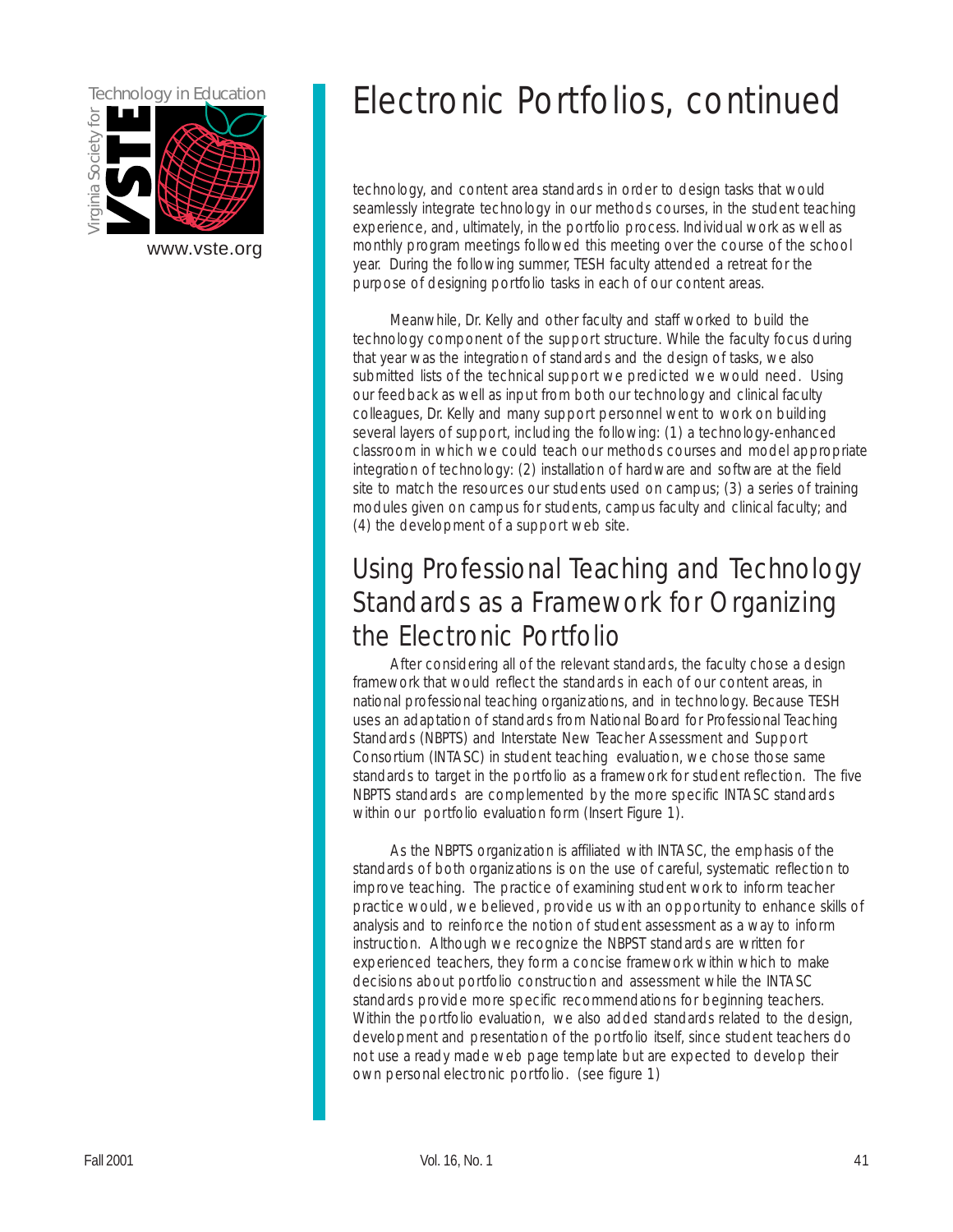

On the left side of the portfolio evaluation form are specific categories of seven professional teaching and technology standards. In an effort to provide students with specific information regarding how these standards can be met, [www.vste.org](http://www.vste.org) we included a column entitled "Indicators of Success" which are suggestions for portfolio tasks that reflect more specific performance indicators for each standard. Based upon our experiences with both traditional and online portfolios, the TESH faculty established clear benchmarks for success to be included on the evaluation form in anticipation of this year's portfolio presentations.

> While initially developing three distinct evaluation categories: advanced, proficient, and unsatisfactory, we felt it was important to add a fourth 'distinguished' category that recognizes those portfolios that are truly outstanding [\(see figure 1\).](#page-47-0) A "Technology Checklist" [\(Insert Figure 2\),](#page-51-0) outlines specific competencies that are consistent with ISTE (2000) standards and the Commonwealth of Virginia's technology standards for instructional personnel (1998) and that, when met, fulfill Virginia Tech's current vision of preparing technologically competent and effective beginning teachers.

Examining all of the relevant standards and weaving them into one piece has been instructive and time-consuming. However, we are hopeful that the portfolio process will provide students with an integrated, coherent, educative experience that meets their needs as well as ours as a teacher preparation faculty.

To support the work of the students, TESH faculty worked together to develop our own TESH Portfolio web site, which outlines the entire construction process, including the documents shown in this paper. In addition to links to sample portfolios from the pilot year, articles and web sites on portfolio development, and all of the standards consulted in the development of the framework, the site provides clearly articulated guidelines and requirements for the development of electronic portfolios and student teacher reflections that are appropriate for non-secure portfolio web pages.

## Developing Guidelines for Development of Electronic Portfolios and Reflection on Teaching Practices

Reflective practice can be defined as "behavior which involves active, persistent, and careful consideration of any belief or practice in light of the grounds that support it and further consequences to which it leads" (Dewey, 1933). An essential ingredient within teaching is the conscious ability to observe one's own behavior in order to uncover underlying processes, issues, causes and results, and to then make connections between theory and practice, which in turn influence future decisions and actions. Electronic portfolios provide the opportunity for students to seamlessly link their analytical reflections to specific artifacts and principles as they communicate their understandings and abilities to teach. However, many students' initial reflections of their own teaching and learning lack the sensitivity, discourse and level of thoughtfulness of more experienced teachers as they try to reconcile their own vision and philosophies of education with their experiences in the field. Within such reflections, not only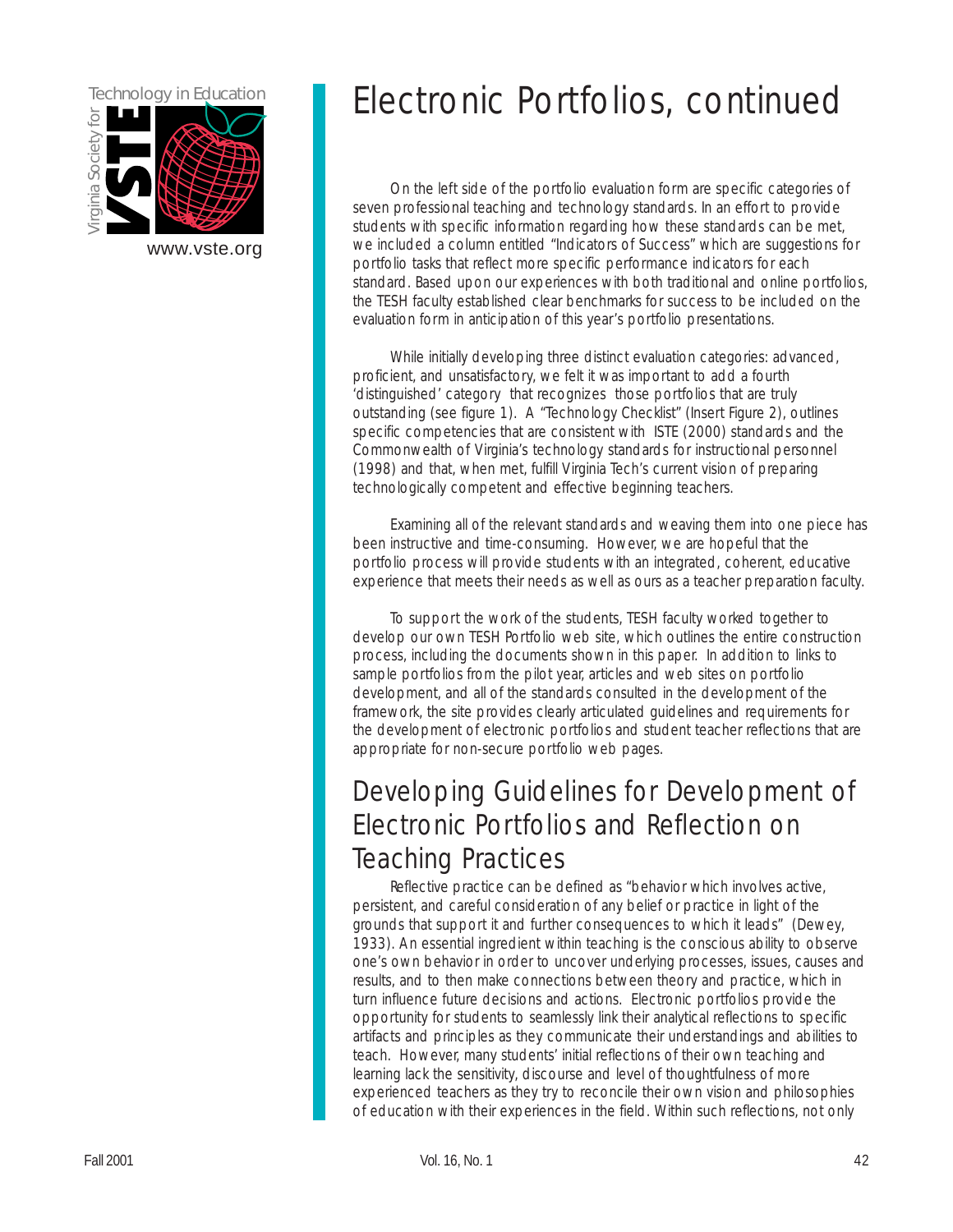

are students critical of themselves, but they can be critical of their cooperating teachers, students and the schools within which they are placed. Recent experiences with reflections and electronic portfolios reveal that such examples [www.vste.org](http://www.vste.org) of reflection, while regularly read in papers and field journals or brought up within class discussion or online threaded discussion, are not appropriate for non-secured web sites. Within the methods classroom, reflections such as these can be unpacked and explored and treated as part of the process of learning to teach. Publishing such reflection on the World Wide Web, however, can be harmful for ongoing relationships with partner schools and cooperating teachers on the one hand, and potentially destructive for the future career of student teachers on the other. In framing the direction of our electronic portfolios, it became very clear that issues of privacy, ethics, and representation would clearly impact the nature of the reflections that could be allowed on unsecured web pages.

> In seeking to address these sensitive issues, TESH faculty developed a series of guidelines relating to the development of electronic portfolios and types of reflections and artifacts that could be placed on the web. The following guidelines are made available to all students as they enter our programs and begin to think about developing their portfolios and the types of artifacts and reflections that are appropriate:

## Guidelines for Development of Electronic **Portfolios**

- 1. Each portfolio should be designed for electronic access on the web. For more information on portfolio construction and accessing Virginia Tech web servers, [see the TEEPS support website:URL for site http://dsianez@www.tandl.vt.edu/](http://dsianez@www.tandl.vt.edu/teepshelp/teeps3/index.htm)  teepshelp/teeps3/index.htm
- 2. Each portfolio should include a table of contents and an opening narrative that highlights how your portfolio meets the professional standards.
- 3. A personal statement of educational philosophy and a current resume are also the required elements for every portfolio. Seminar and class discussions, papers, and teaching experiences should assist you in shaping the philosophy statement.
- 4. The portfolio should contain evidence of your teaching and learning that you feel represents you as a professional educator in terms of the five propositions of the National Board for Professional Teaching Standards and professional teaching standards in your field. Examples may include lesson and unit plans, digitized photos or video/audio clips, self-assessments/reflections, evaluations and assessments, professional development activities, class organization and management information, research, and the integration of interactive technologies into the classroom.
- 5. Each piece of work or evidence should contain a caption, annotation, or short narrative to explain how this piece connects to your learning and the professional standards.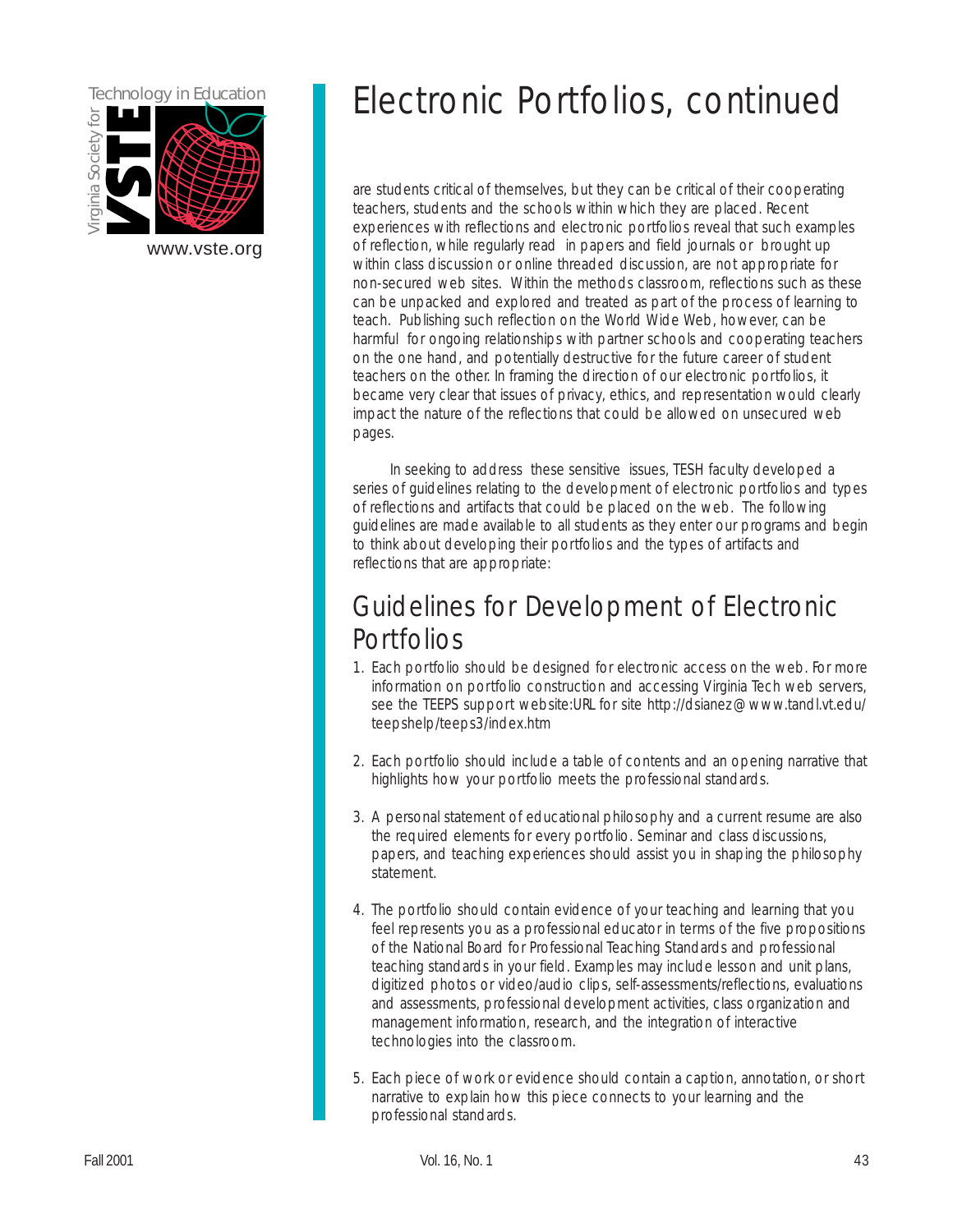

6. Note that the electronic portfolio is not an electronic scrapbook or a fancy multimedia presentation. Your portfolio should demonstrate that you have the knowledge, skills and perspectives to be an effective beginning teacher and [www.vste.org](http://www.vste.org) **that you are capable of translating pedagogical knowledge into practice.** The portfolio should contain thoughtful responses about each item that connect with your teaching philosophy in relation to professional standards.

## Guidelines for Reflection on Teaching Practices.

- 1. Focus on your own teaching and learning and student learning in relation to professional teaching standards. Do not focus on the teaching of your cooperating teacher. Your focus should be on how you helped students learn in the context of the school culture in which you are teaching.
- 2. Because your written reflections will be public, you have a responsibility to communicate to your audience in a professional manner, avoiding judgements and comments about other teachers, administrators, parents or students which may be construed as hurtful or derogatory.
- 3. Use pseudonyms for students, teachers, and schools when reflecting on your experiences.
- 4. Any written analysis of students, classroom, or the school community should be approved by the program advisor before it is added to your web page.
- 5. Photos or videoclips of individual students should not be posted on the web. Photos of student teachers or backs of students are acceptable.
- 6. Students may have the option of linking their electronic portfolio website to the TESH or other program websites.

## Plans for Longitudinal Performance-based Assessment of Pre-service Teachers.

The TESH faculty is committed to document the performance of student teachers in relation to state and national standards each year. In accordance to NCATE and state requirements for performance-based assessment of student progress, faculty will collect and score data from the "Portfolio Evaluation" (see figure 1). In addition, the electronic portfolios will be analyzed for compliance with professional standards by examining and comparing artifacts in all of the portfolios that provide evidence for meeting teaching standards. Artifacts such as lesson plans, reflections on videotaped instruction, and assessment of student achievement will be systematically evaluated to provide faculty with information to improve the teacher education program. The electronic format of the portfolios will provide for easy access and retrieval of information in the evaluation process. In effect, the use of electronic portfolios in the Virginia Tech teacher education program is essential in providing evidence for our compliance with NCATE and state standards for teacher education licensure programs.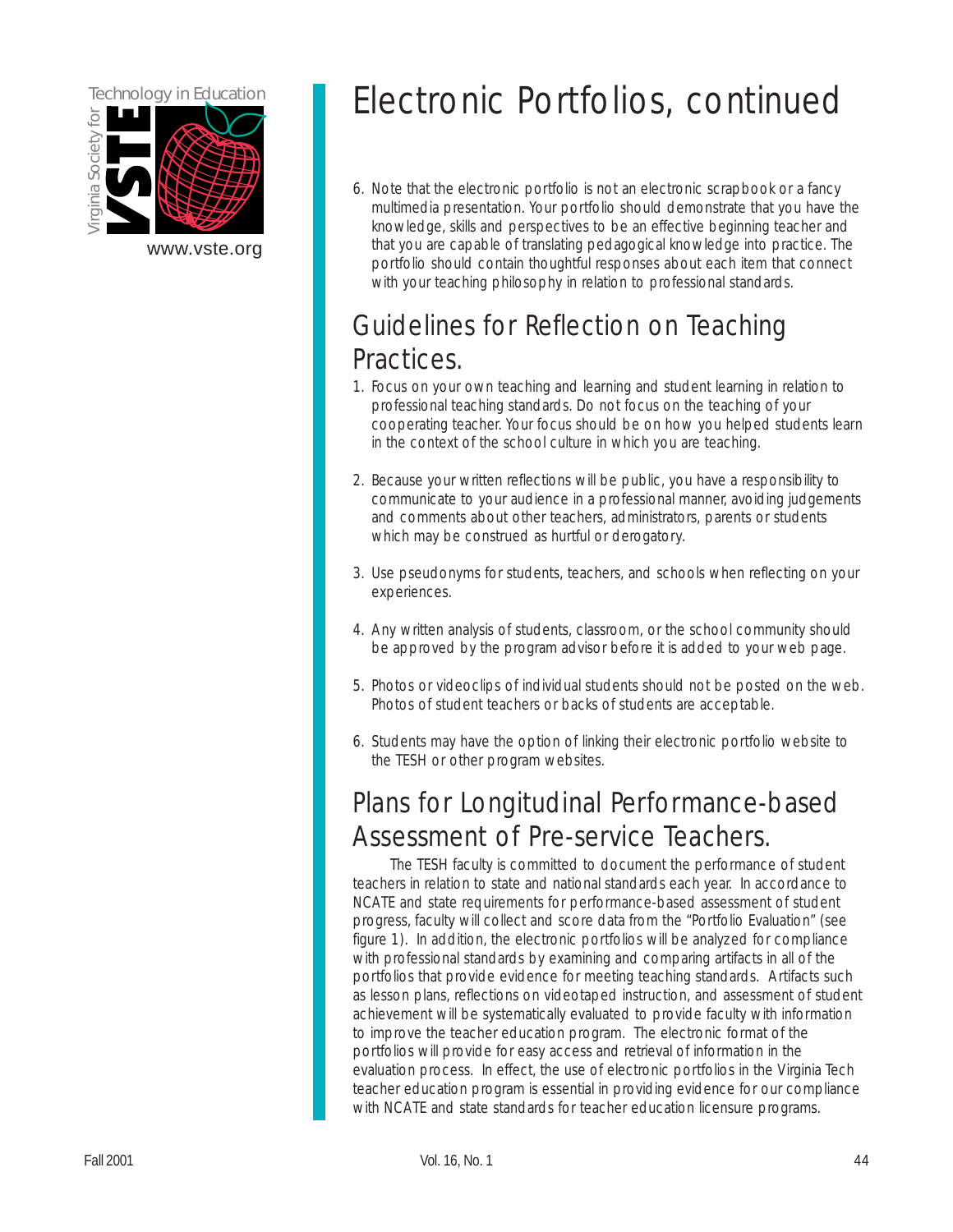

Creating an environment conducive to integrating technology into the education and assessment of beginning teachers is for us an evolving process that requires considerable investments of time, resources and energy. Developing a [www.vste.org](http://www.vste.org) shared vision of our expectations for the electronic portfolio has been necessary for us as a faculty to be able to provide consistency in our instruction and in order to be satisfied with the direction of an endeavor that would require much from us and our students. Establishing specific standards-based assessment criteria with accompanying indicators and benchmarks for success and providing guidelines for the presentation of online reflections has been critical, not just for program coherence and integrity, but for our students' success at creating meaningful work. Finally, developing ongoing support and assessment systems while utilizing current technologies has been vital for creating a strong foundation from which to begin to effectively prepare tomorrow's teachers for 21<sup>st</sup> century classrooms.

> As a faculty, TESH will have the opportunity this spring to use the assessment of our students' portfolios to further critique our framework. And the process will continue.

### References

- Barry, N. & Shannon, D. (1997). Portfolios in teacher education: A matter of perspective. The Educational Forum, 61 (3): 320-320.
- Carroll. T. (2000) Welcome message: Preparing tomorrow's teachers to use technology [Online]. Available: http://www.pt3\_info/welcome.php3 [Retrieved Feb 9<sup>th</sup> 2001].
- Carter, K., & Gonzalez, L. (1993). Beginning teachers' knowledge of classroom events. Journal of Teacher Education, 44 (3), 223-232.
- Dewey, J. (1933) How we think: A restatement of the relation of reflective thinking to the educative process. Boston: D.C. Heath and Company.
- Glasson, G. & McKenzie, W. (1999). The development of a multi-media portfolio for enhancing learning and assessment in a K-8 science methods class. Journal of Science Teacher Education, 10 (4), 235-244.
- International Society for Technology in Education. (1999) Will new teachers be prepared to teach in a digital Age? A national survey on information technology in teacher education. Santa Monica, CA: Milken Exchange on Education and Technology [Online]. Available: http://www.mff.org/edtech/ publication.taf?\_fucntion=detail&Content\_uid=154 [Retrieved Feb 9<sup>th</sup> 2001].
- International Society for Technology in Education. (2000). National educational technology standards (NETS) and performance indicators for all teachers. Eugene, OR: Author.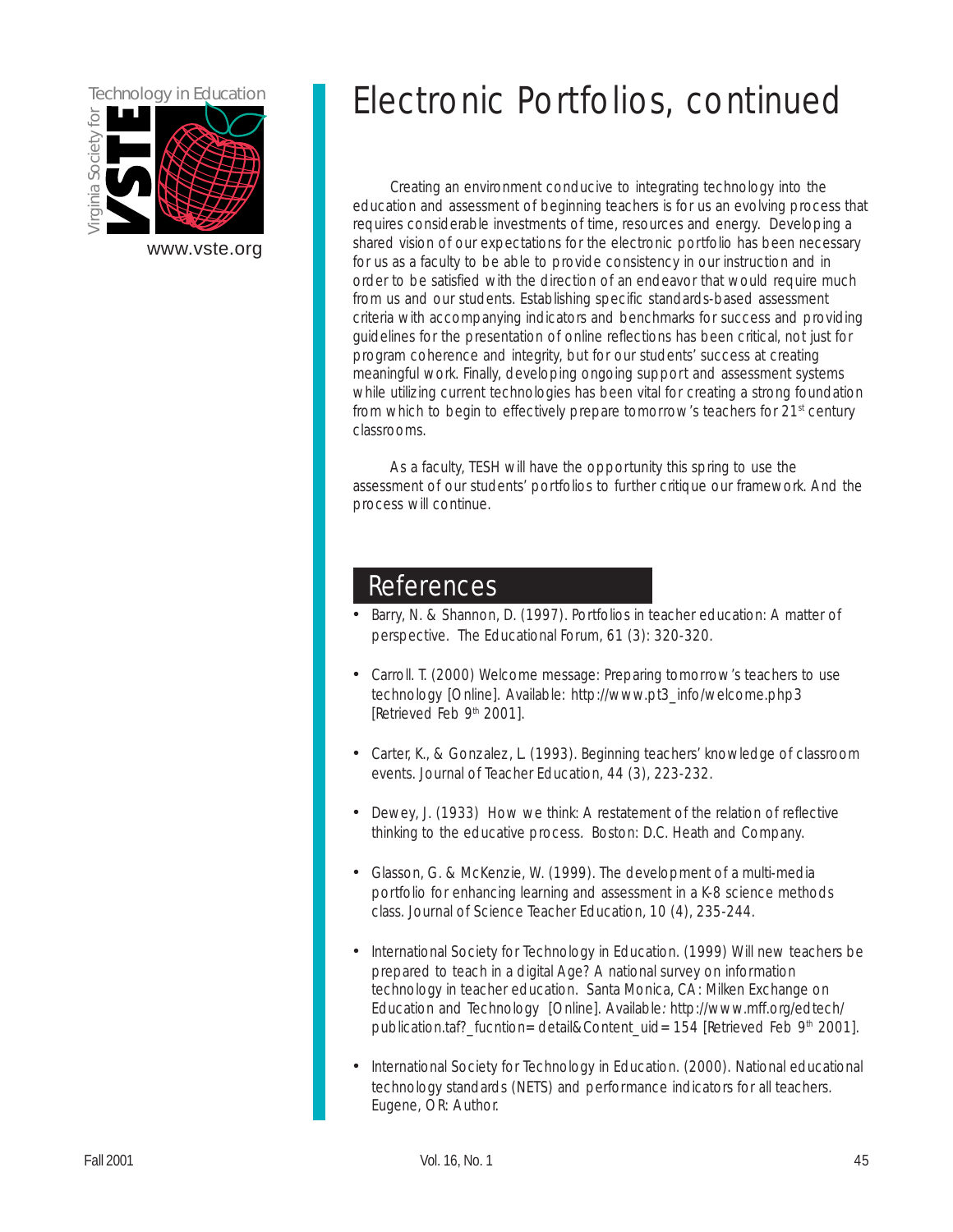

- Interstate New Teacher Assessment and Support Consortium. (1992) Model Standards for Beginning Teacher Licensing and Development. [Online] http:// [www.vste.org](http://www.vste.org) www.ccsso.org/intascst.html [Retrieved Feb 9<sup>th</sup> 2001]
	- Krause, S. (1996). Portfolios in teacher education: Effects of instruction on preservice teachers' early comprehension of the portfolio process. Journal of teacher Education. 47 (Mar/April): 130-138.
	- Lloyd, G. M., & Wilson, M. R. (in press). Hypermedia creation: Offering prospective secondary mathematics teachers opportunities to reflect on and connect their conceptions and experiences. Journal of Technology in Teacher **Education**
	- National Council for the Accreditation of Teacher Education. (1997). Technology and Teacher Education; New Standards. Washington DC: Author.
	- National Board for Professional Teaching Standards. (2001 last modified) What teachers should know and be able to do. [Online] http://www.nbpts.org/ standards/ [Retrieved Feb 9<sup>th</sup> 2001]
	- National Council for the Social Studies (1994) Curriculum Standards for the Social Studies. Washington DC: Author.
	- National Council of Teachers of English/International Reading Association (1996). Standards for the English language arts. Urbana, IL: Author.
	- National Council of Teachers of Mathematics. (1989). Curriculum and evaluation standards for school mathematics. Reston, VA: Author.
	- National Research Council. (1996) National Science Education Standards. Washington DC: National Academy Press.
	- Nettles, D. H., & Petrick, P.B. (1995). Portfolio Development for Preservice Teachers. Bloomington, IN: Phi Delta Kappa Educational Foundation.
	- Panel on Educational Technology of the President's Committee of Advisors on Science and Technology. (1997). Report to the President on the use of technology to strengthen k-12 education in the United States. Washington, DC: US Government Printing Office.
	- Rafferty, C. D. (1994). Portfolio assessment and secondary methods classes: What happens when the twain meet? Paper presented at the  $74<sup>th</sup>$  annual meeting of the Association of Teacher Educators, Atlanta. (ED 367 608).
	- Reagin, M. (2001). Diversify your portfolio. Virginia Journal of Education, (2001, February), 16-19.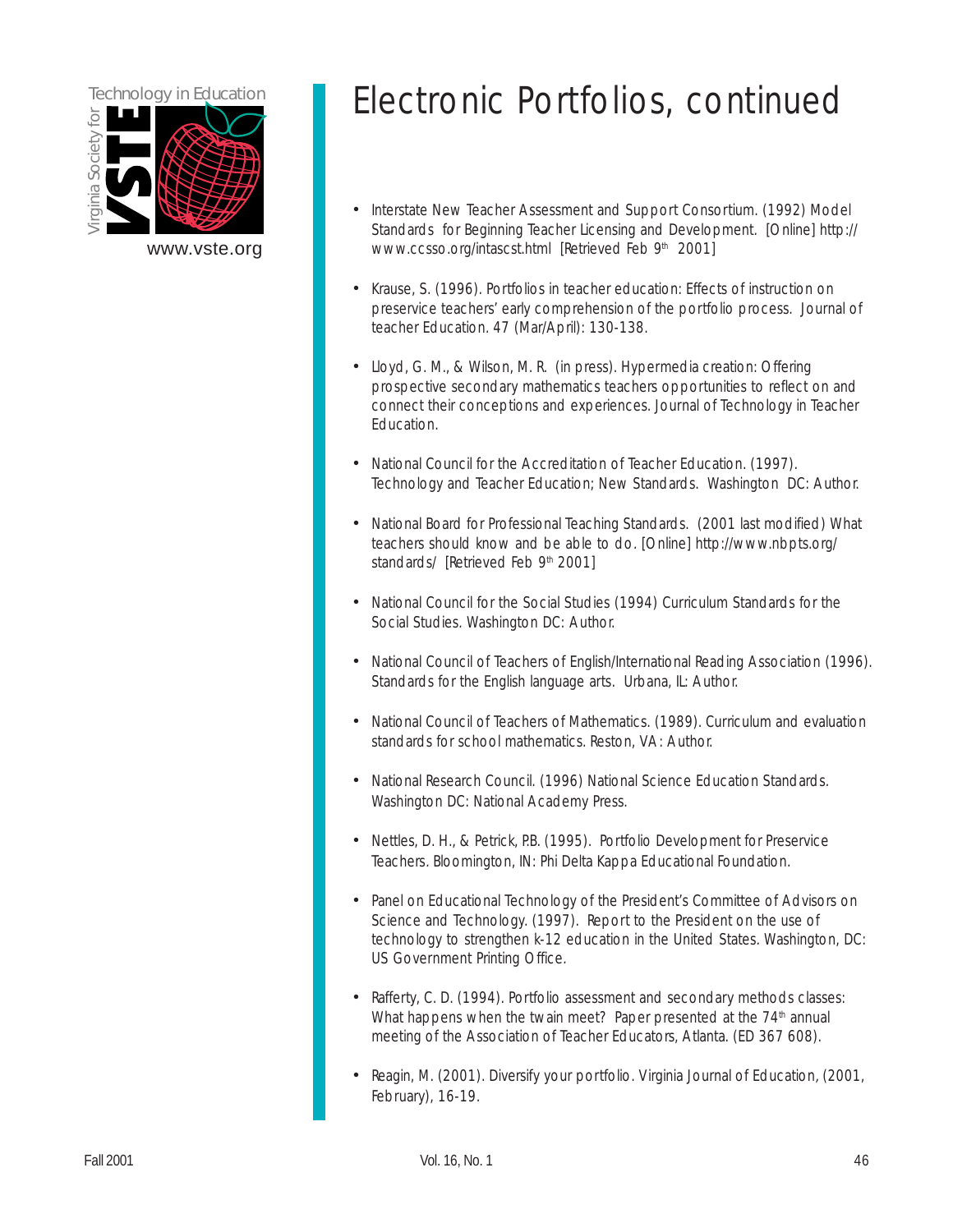

## Technology in Education **Electronic Portfolios**, continued

- Shulman, L. S. (1992, April) Portfolios for teacher education: A component of reflective teacher education. Paper presented at the Annual Meeting of the American Educational Research Association, San Francisco, CA.
- *•* Stone, B. (1998) Problems, pitfalls and benefits of portfolios. Teacher Education Quarterly 25 (1),105-114.
- Tierney, D. (1993). Teaching portfolio: 1992 Update on research and practice. Washington, D.C. Office of Education Research and Improvement.
- *•* Vavrus, L. G., & Collins, A. (1991). Portfolio documentation and assessment center exercises: A marriage made for teacher assessment. Teacher Education Quarterly, 18 (3), 13-29.
- Virginia Department of Education (1998). Technology Standards for Instructional Personnel, [Online]. Available: http://www.pen.k12.va.us/go/ VDOE/Compliance/TeacherED/tech.html [Retrieved: November 28<sup>th</sup> 2000].
- *•* Wolfe, K. (1991). The school teachers portfolio: Issues for design, implementation, and evaluation. Phi Delta Kappan, 73, 129-136.

### About the Authors

David Hicks, Kathleen Carico, and George Glasson work together as part of the Teacher Education in the Sciences and Humanities Program at Virginia Polytechnic Institute and State University. David Hick's area is Social Studies, Kathleen Carico's is English, and George Glasson's is Science. They can be reached at: hicks@vt.edu, kcarico@vt.edu and glassong@vt.edu.

### Acknowledgement

The work described in this paper was supported by a PT3 catalyst grant.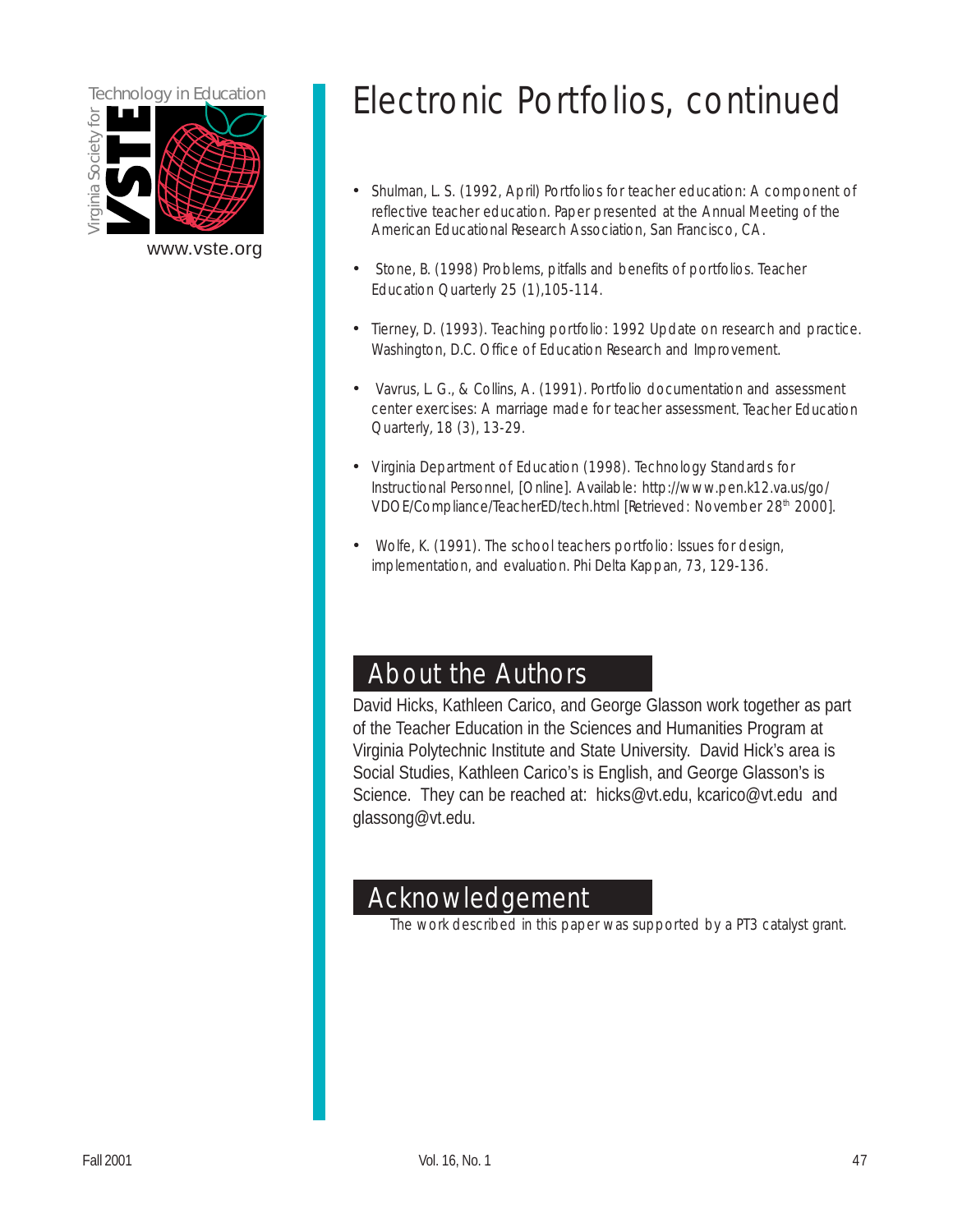

[www.vste.org](http://www.vste.org) 

## <span id="page-47-0"></span>Technology in Education **Execution Execution** Electronic Portfolios, continued

## Figure 1: Teacher Education in the Sciences and the Humanities (TESH)

## Portfolio Evaluation

This evaluation is modeled after recommendations from the National Board for Professional Teaching Standards (NBPTS), the Interstate New Teacher Assessment and Support Consortium (INTASC) and the standards from the International Society for Technology in Education (ISTE). Please complete the evaluation using the following scale and descriptors:

- 3 Distinguished: exceeds expectations for providing evidence ((i.e. artifacts and annotations) for meeting professional standards in all areas
- 2 Advanced: provides clear and coherent evidence that makes a compelling case for meeting the professional standard
- 1 Proficient: provides sufficient evidence that standard is met
- 0 Unsatisfactory\*: provides little or no evidence that standard is met

## Standards Indicators of Success

- \_\_\_\_I. Teachers are committed to all students and their teaching.
- + The teacher intern understands how students learn and develop and can provide learning opportunities that support a student's intellectual, social, and personal development.
- + The teacher intern understands how students differ in their approaches to learning and creates instructional opportunities that are adapted to diverse learners.
- + Teacher reflections on diverse life experiences, cultures, and experiences with diversity in field settings (e.g. teaching philosophy, autobiography, shadow study, self study)
- + Lesson plans designed to meet the needs of a diverse student population (students with different abilities, ethnicity, socioeconomic backgrounds, languages, special needs, gender)
- + Selection of teaching resources and materials designed to meet the needs of a diverse student population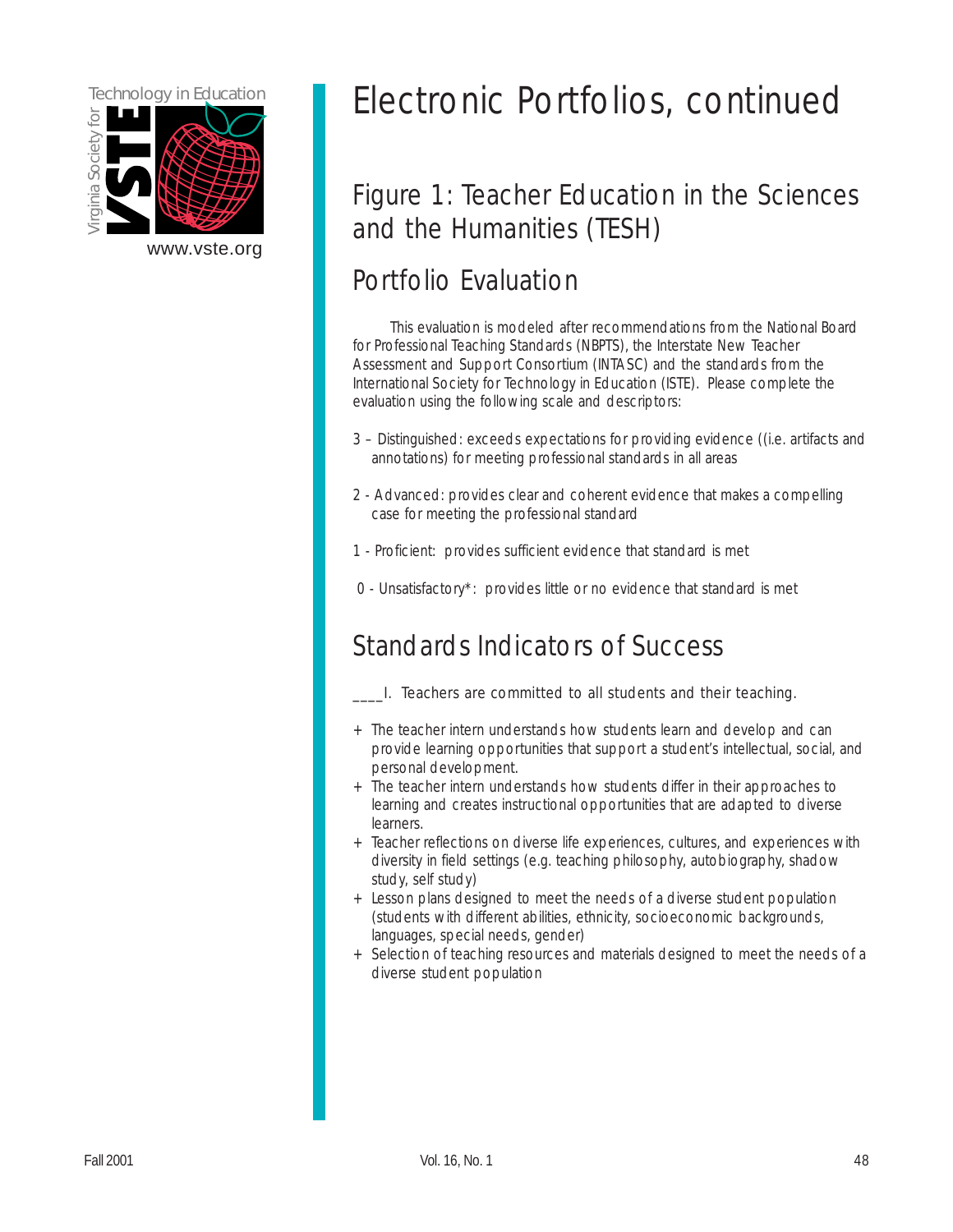

[www.vste.org](http://www.vste.org) **EXEC 20** 1. Teachers know the subjects and how to teach those subjects to students.

- + The teacher intern understands the central concepts, tools of inquiry, and structures of the discipline he or she teaches and can create learning experiences that make these aspects of subject matter meaningful to students.
- + The teacher intern plans instruction based upon knowledge of subject matter, state and national standards, students, and the community.
- + The teacher intern understands and uses a variety of instructional strategies to encourage student development of critical thinking, problem solving, and performance skills.
- + The teacher intern uses knowledge of effective verbal, non-verbal and media communication techniques and appropriate technology to foster active inquiry, collaboration, and supportive interaction in the classroom.
- + Lesson and units designed and taught according to professional standards in teaching field
- + Research and investigations within academic discipline
- + Reflections on audio taped and/or video taped instruction as evidence for meeting professional teaching standards
- + Planning logs

\_\_\_\_III. Teachers are responsible for managing and monitoring student learning.

- + The teacher intern uses an understanding of individual and group motivation and behavior to create a learning environment that encourages positive social interaction, active engagement in learning, and self-motivation.
- + The teacher intern understands and uses formal and informal assessment strategies, consistent with instructional goals, to evaluate and ensure the continuous intellectual, social, and physical development of the learner.
- + Teaching philosophy
- + Classroom management plans
- + Authentic assessment system (e.g. rubrics, performance assessments)
- + Examples and analysis of student work
- + Contributions to listserv or web forums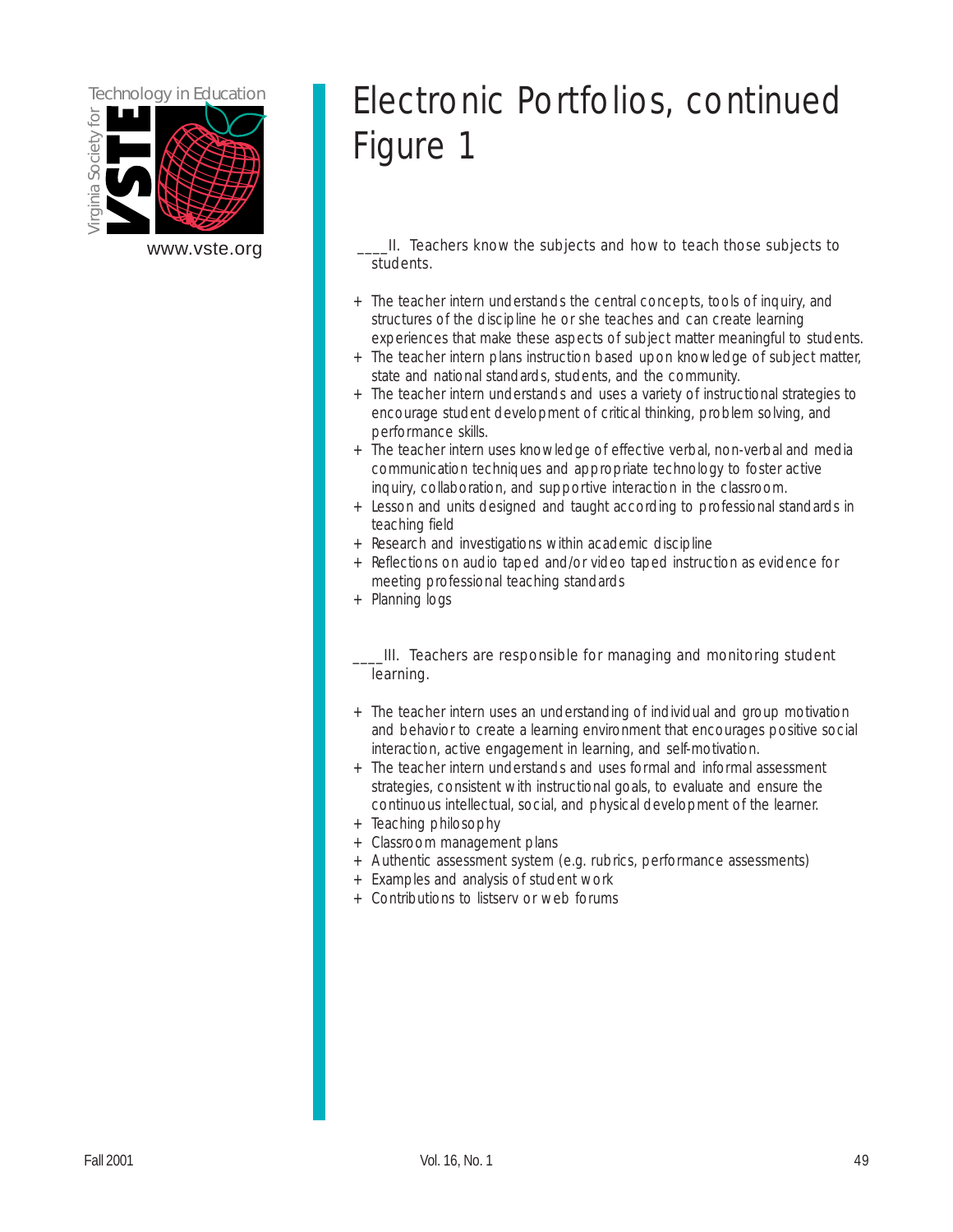

## Electronic Portfolios, continued Figure 1

[www.vste.org](http://www.vste.org) **Come Come Constructs** IV. Teachers think systematically about their practice and learn from experience.

- + The teacher intern is a reflective practitioner who continually evaluates the effects of his or her choices and actions on others (students, parents, and other professionals in the learning community) and who actively seeks out opportunities to grow professionally.
- + The teacher intern responds well to constructive feedback.
- + Reflections on video or audio tape of teaching in relation to professional teaching standards
- + Analysis and reflection of student work
- + Analysis and reflection of teaching
- + Planning and Reflection Logs

\_\_\_\_V. Teachers are members of learning communities.

- + The teacher intern fosters relationships with school colleagues, parents, and agencies in the larger community to support students and well being.
- + The teacher intern demonstrates a professional attitude toward the community by leaning and adhering to school policies
- + Membership in professional organizations
- + Attendance or presentation at professional conferences
- + Participation in team meetings, department meetings, or faculty meetings at school sites
- + Synopsis of professional readings
- + Evidence of communication with parents (e.g. newsletter, logs of phone calls)
- + Interactions with web mentor
- \_\_\_\_VI. Electronic portfolio is designed, organized, and presented in professional manner.
- + Opening page with clear overview of purpose and navigation links
- + Consistent site layout (evenness in depth of sections)
- + Legibility of text and font
- + Overall site balanced to navigate with clear connections to opening page
- + Clear captions and explanations that facilitate navigation and understanding of portfolio contents
- + Accuracy in spelling and mechanics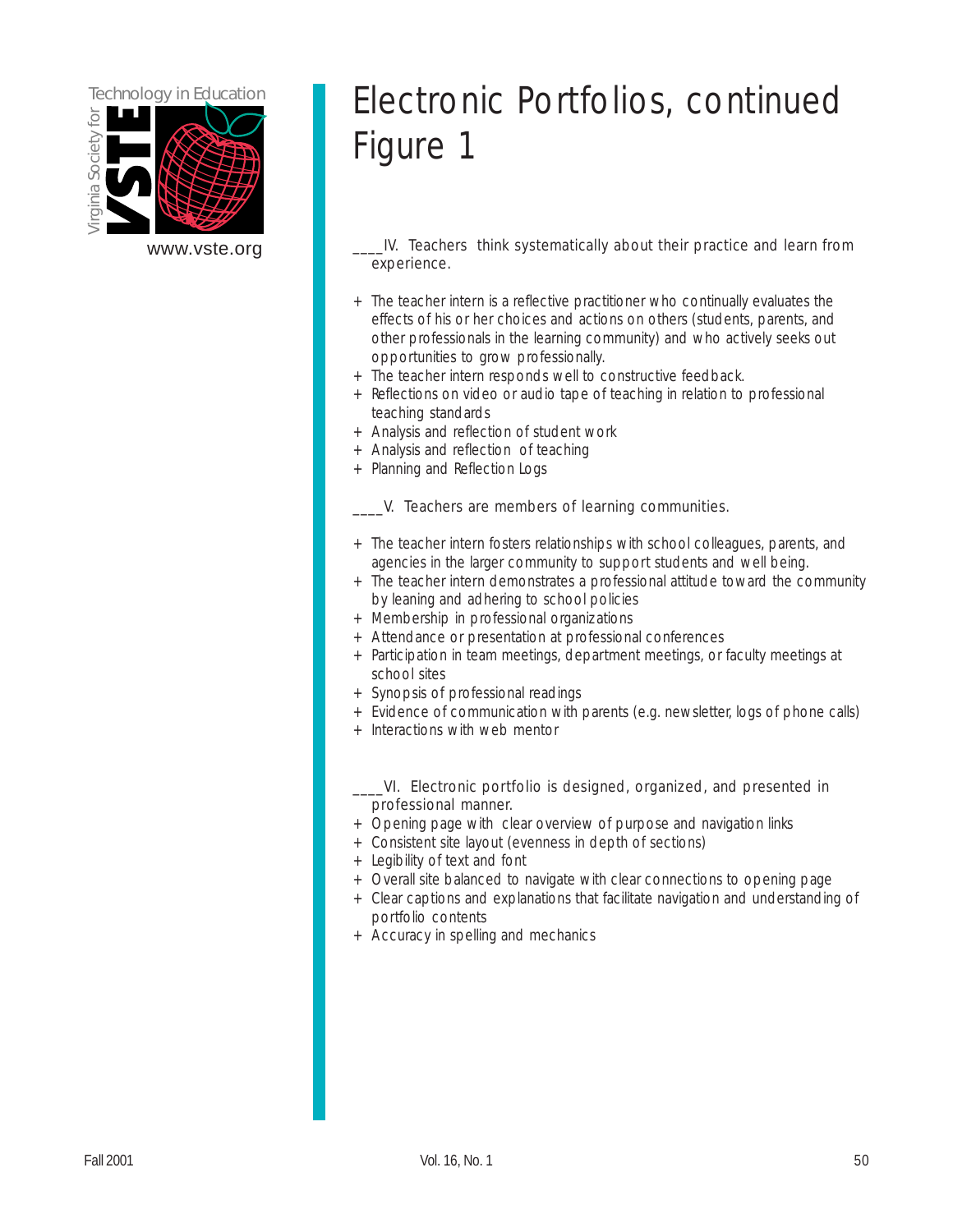

[www.vste.org](http://www.vste.org) \_\_\_\_\_VII. Artifacts chosen for electronic portfolio provide evidence for purposeful uses of technology and reflection on standards for teaching and learning.

- + Digital photos of student work
- + Powerpoint, hyperstudio or other multimedia presentations
- + Conceptual maps of curriculum planning
- + Scanned documents of student or teacher work (e.g. graphs, journal entries, observations, reports)
- + Audio clips of student dialogue
- + Short (15 sec) video clips
- + PDF Files
- + Web resources and link in content area
- + Analytical pieces
- + Instructional activities
- + Annotated external links

## Scoring:

20-21. . .Distinguished 14-19. . .Advanced Total Score:

7 –13 . . .Proficient 0-6 . . . Unsatisfactory\*

\*Students must score a minimum rating of "proficient" on all categories and a "proficient" or higher rating on the total evaluation in order to pass.

Comments: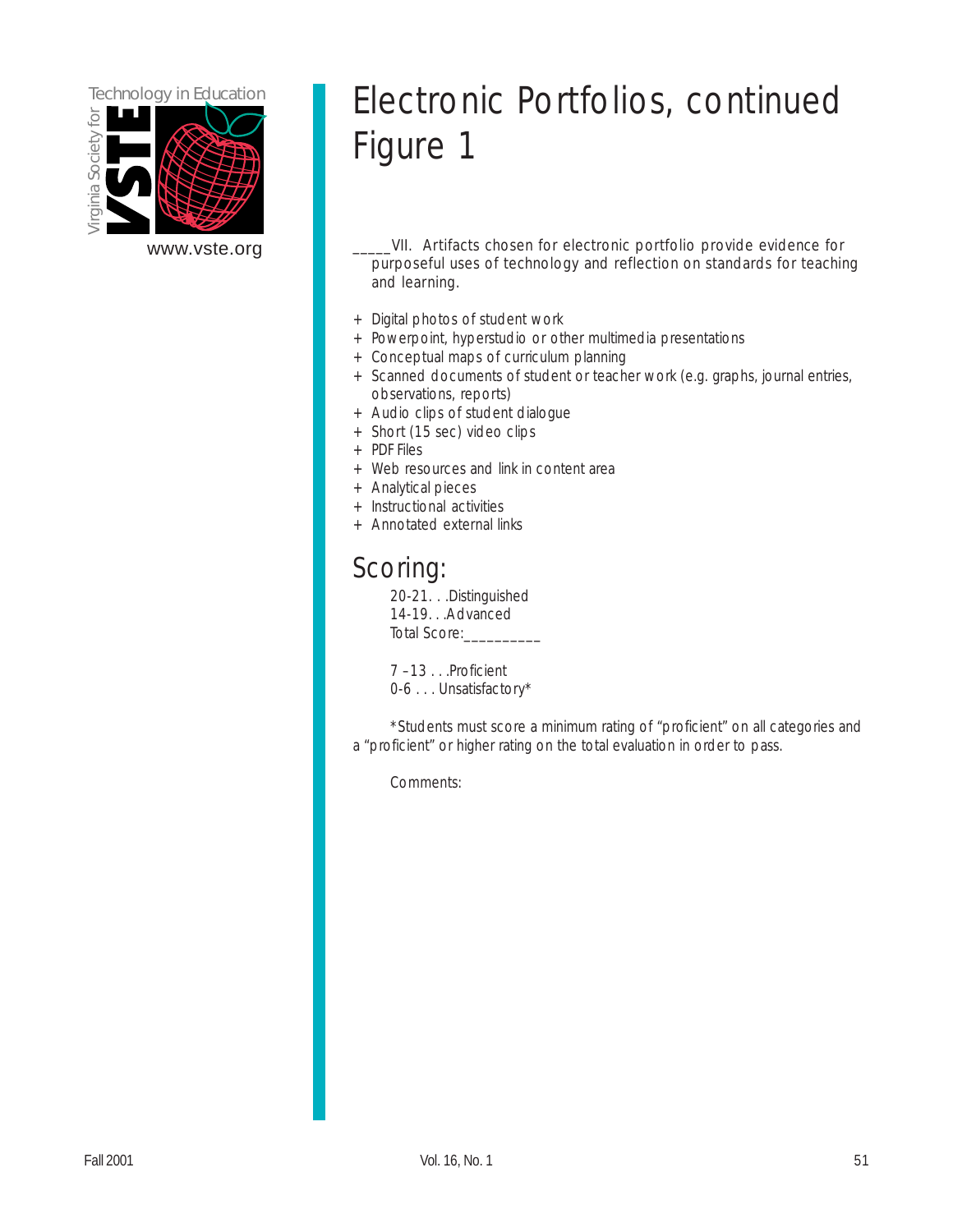<span id="page-51-0"></span>

## Electronic Portfolios, continued Figure 2

# WWW.vste.org **Technology Checklist**

We are gathering some baseline information about the kinds of technology/ software competencies that students demonstrat through their portfolios as well as a personal self-assessment of the types of technology that student teachers know. Competency in using this technology is a requirement for state licensure in Virginia and is consistent with standards from the International Society for Technology in Education (ISTE).

In the first column, please check the technology components that were used in your portfolio. In the second column, please indicate where you used the particular technology elsewhere.

| <b>Technology Components</b>                                    | Evidence<br>Used in<br><b>Portfolio</b> | Evidence<br>Used<br><b>Elsewhere</b> |
|-----------------------------------------------------------------|-----------------------------------------|--------------------------------------|
| Used Composer or other web page tool                            |                                         |                                      |
|                                                                 |                                         |                                      |
| Image scanned                                                   |                                         |                                      |
| Image with digital camera                                       |                                         |                                      |
| Sound:<br>Importing from tape or CD<br>Using own voice          | <b>Contract Contract</b>                |                                      |
| Video:<br>Used short original clip                              |                                         |                                      |
| Used links to part within the portfolio                         |                                         |                                      |
| Used links to other educational web-sites                       |                                         |                                      |
| Multi-media software (1 requried):<br>Powerpoint<br>HyperStudio |                                         | _________<br>_________               |
| <b>PDF</b> files                                                |                                         |                                      |
| Web resources for your content area                             |                                         |                                      |
|                                                                 |                                         |                                      |